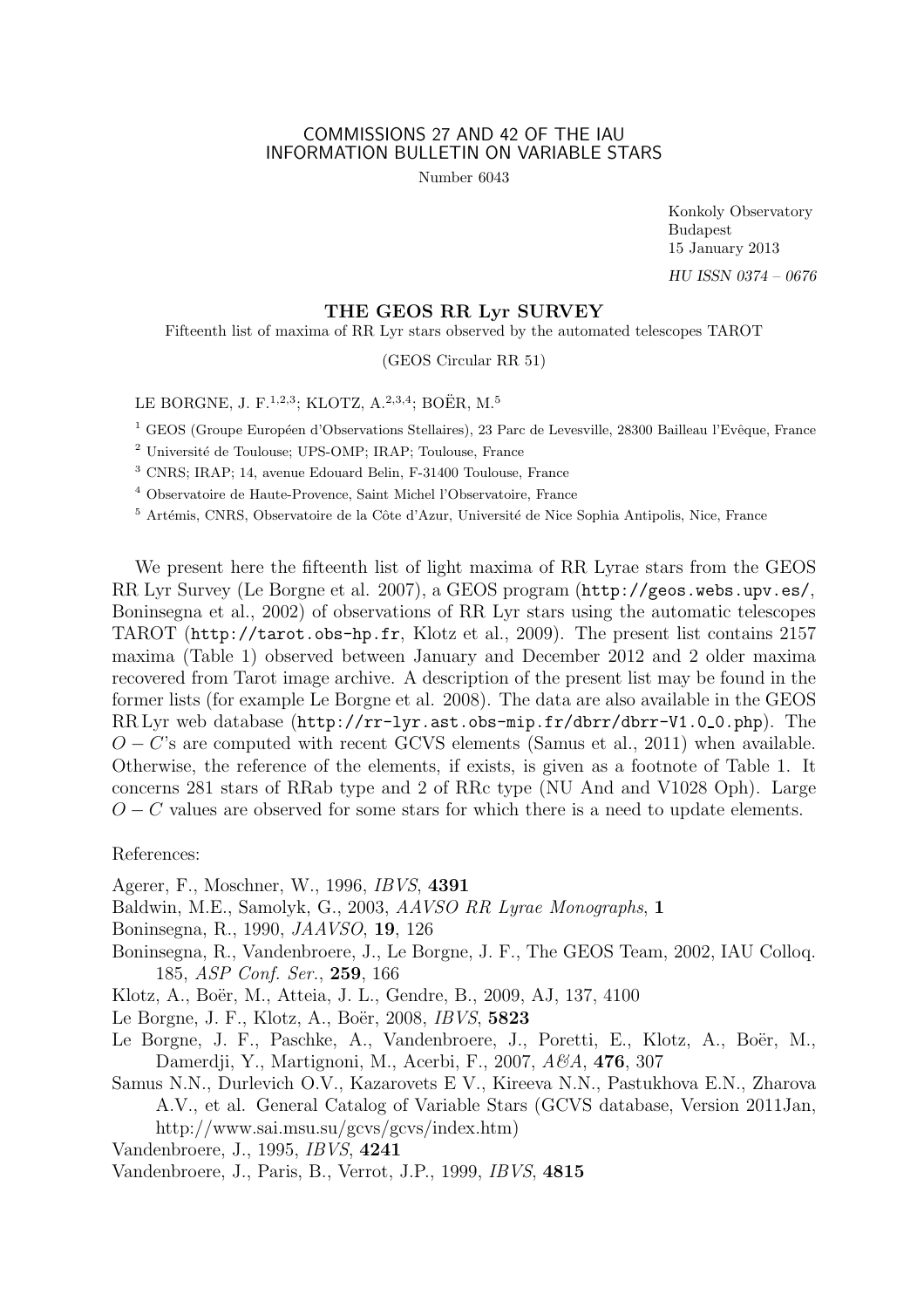| Table 1: maxima of RR Lyrae stars |  |  |  |  |  |
|-----------------------------------|--|--|--|--|--|
|-----------------------------------|--|--|--|--|--|

| Variable                       | Maximum               | $O-C$       | E     | Obs.           | Variable                              | Maximum               | $O-C$        | E              | Obs.           |
|--------------------------------|-----------------------|-------------|-------|----------------|---------------------------------------|-----------------------|--------------|----------------|----------------|
| $_{\rm star}$                  | HJD 24                | (days)      |       |                | $_{\rm star}$                         | HJD 24                | $\rm (days)$ |                |                |
| SW And                         | 56137.465±0.002       | 0.003       | 5431  | $\overline{C}$ | DM And                                | $56204.524 \pm 0.004$ | 0.146        | 4575           | $\overline{C}$ |
| SW And                         | 56140.560±0.001       | 0.003       | 5438  | $\mathbf C$    | DR And                                | 56136.544±0.002       | $-0.078$     | 6244           | $\mathbf C$    |
| SW And                         | 56141.445±0.002       | 0.003       | 5440  | $\mathcal{C}$  | DR And                                | 56140.482±0.003       | $-0.082$     | 6251           | $\mathbf C$    |
| SW And                         | 56160.462±0.002       | 0.002       | 5483  | $\mathcal C$   | DR And                                | 56153.410±0.003       | $-0.106$     | 6274           | $\mathbf C$    |
| SW And                         | 56164.442±0.001       | 0.003       | 5492  | $\mathcal{C}$  | DR And                                | 56154.545±0.003       | $-0.097$     | 6276           | $\mathbf C$    |
| SW And                         | 56167.539±0.001       | 0.003       | 5499  | $\mathcal{C}$  | DR And                                | 56163.569±0.002       | $-0.084$     | 6292           | $\mathcal{C}$  |
| SW And                         | 56168.421±0.002       | 0.001       | 5501  | $\mathbf C$    | DR And                                | 56198.482±0.005       | $-0.085$     | 6354           | $\mathbf C$    |
| SW And                         | 56178.599±0.003       | 0.007       | 5524  | $\mathcal{C}$  | DR And                                | 56210.293±0.004       | $-0.099$     | 6375           | $\mathbf C$    |
| SW And                         | 56182.572±0.002       | $-0.001$    | 5533  | $\mathcal{C}$  | DR And                                | 56219.314±0.004       | $-0.088$     | 6391           | $\mathbf C$    |
| SW And                         | 56186.555±0.002       | 0.002       | 5542  | $\mathbf C$    | DR And                                | 56239.600±0.002       | $-0.075$     | 6427           | $\mathbf C$    |
| SW And                         | 56195.400±0.003       | 0.002       | 5562  | $\mathcal{C}$  | DR And                                | 56247.482±0.001       | $-0.077$     | 6441           | $\mathcal{C}$  |
| SW And                         | 56205.572±0.002       | 0.002       | 5585  | $\mathcal{C}$  | DR And                                | 56250.295±0.002       | $-0.079$     | 6446           | $\mathcal{C}$  |
| SW And                         | 56210.437±0.001       | 0.002       | 5596  | $\mathcal{C}$  | DR And                                | 56264.356±0.005       | $-0.097$     | 6471           | $\mathbf C$    |
| SW And                         | 56216.629±0.002       | 0.002       | 5610  | $\mathcal{C}$  | $\ensuremath{\mathsf{DR}}\xspace$ And | 56265.474±0.004       | $-0.105$     | 6473           | $\mathbf C$    |
| SW And                         | 56264.393±0.002       | 0.002       | 5718  | $\mathcal{C}$  | $\rm{NU}$ And                         | 56247.475±0.010       | 0.085        | 56121          | $\mathcal{C}$  |
| SW And                         | 56265.277±0.002       | 0.002       | 5720  | $\mathcal{C}$  | $\rm{NU}$ And                         | $56250.307 \pm 0.011$ | 0.096        | 56130          | $\mathbf C$    |
| XX And                         | 56139.468±0.005       | 0.005       | 3427  | $\mathcal{C}$  | NU And                                | 56264.394±0.010       | 0.073        | 56175          | $\mathcal{C}$  |
| XX And                         | 56152.474±0.002       | 0.001       | 3445  | $\mathcal{C}$  | NX And                                | 56139.456±0.005       | 0.009        | 27001          | $\mathbf C$    |
| XX And                         | 56160.427±0.003       | 0.004       | 3456  | $\mathcal{C}$  | NX And                                | 56152.417±0.003       | 0.009        | 27021          | $\mathbf C$    |
| XX And                         | 56162.592±0.002       | 0.001       | 3459  | $\mathcal{C}$  | NX And                                | 56214.622±0.003       | 0.002        | 27117          | $\mathbf C$    |
| XX And                         | $56168.381 \pm 0.003$ | 0.007       | 3467  | $\mathcal C$   | WY Ant                                | 55991.670±0.003       | 0.006        | 13043          | ${\rm LS}$     |
| XX And                         | 56170.546±0.003       | 0.004       | 3470  | $\mathcal{C}$  | WY Ant                                | 56018.668±0.002       | 0.010        | 13090          | LS             |
| XX And                         | 56181.387±0.004       | 0.004       | 3485  | $\mathcal{C}$  | WY Ant                                | 56026.713±0.004       | 0.015        | 13104          | LS             |
| XX And                         | 56188.611±0.002       | 0.000       | 3495  | $\mathcal{C}$  | WY Ant                                | 56056.575±0.005       | 0.011        | 13156          | LS             |
| XX And                         | 56214.630±0.003       | 0.000       | 3531  | $\mathcal{C}$  | BK Ant                                | 55972.673±0.003       | 0.015        | 5492           | ${\rm LS}$     |
| XX And                         | 56244.264±0.002       | 0.001       | 3572  | $\mathcal C$   | BK Ant                                | 55973.710±0.005       | 0.019        | 5494           | LS             |
| XX And                         | 56288.354±0.002       | 0.003       | 3633  | $\mathcal C$   | BK Ant                                | 55974.739±0.003       | 0.015        | 5496           | ${\rm LS}$     |
| XX And                         | 56293.414±0.002       | 0.004       | 3640  | $\mathcal{C}$  | BK Ant                                | 55991.792±0.005       | 0.021        | 5529           | LS             |
| AT And                         | 56123.445±0.005       | 0.015       | 4597  | $\mathcal{C}$  | BK Ant                                | 56001.598±0.002       | 0.012        | 5548           | LS             |
| AT And                         | $56126.530 \pm 0.004$ | 0.015       | 4602  | $\mathcal{C}$  | BK Ant                                | 56002.638±0.003       | 0.019        | 5550           | LS             |
| AT And                         | 56134.550±0.004       | 0.015       | 4615  | $\mathcal{C}$  | BK Ant                                | 56047.580±0.003       | 0.019        | 5637           | ${\rm LS}$     |
| AT And                         | 56142.569±0.004       | 0.014       | 4628  | $\mathcal{C}$  | BK Ant                                | 56286.750±0.004       | 0.017        | 6100           | ${\rm LS}$     |
| AT And                         | 56168.477±0.003       | 0.012       | 4670  | $\mathbf C$    | BN Ant                                | 55934.776±0.002       | 0.090        | 5772           | LS             |
| AT And                         | $56178.357 \pm 0.006$ | 0.021       | 4686  | $\mathcal{C}$  | BN Ant                                | 55964.788±0.002       | 0.092        | 5828           | LS             |
| AT And                         | 56179.580±0.007       | 0.011       | 4688  | $\mathcal{C}$  | BN Ant                                | $55992.655 \pm 0.002$ | 0.092        | 5880           | LS             |
| AT And                         | 56195.617±0.003       | 0.008       | 4714  | $\mathcal{C}$  | BN Ant                                | 56291.704±0.002       | 0.108        | 6438           | LS             |
| AT And                         | 56197.471±0.003       | 0.011       | 4717  | $\mathbf C$    | ${\rm BN}$ Ant                        | 56292.775±0.002       | 0.108        | 6440           | LS             |
| AT And                         | 56234.489±0.003       | 0.014       | 4777  | $\mathcal{C}$  | TY Aps                                | $55979.695 \pm 0.005$ | 0.056        | 32397          | LS             |
| $\mathop{\rm AT}\nolimits$ And | $56247.435{\pm}0.003$ | $0.005\,$   | 4798  | $\mathcal C$   | TY Aps                                | $55981.700{\pm}0.002$ | $\,0.054\,$  | 32401          | LS             |
| AT And                         | 56249.298±0.005       | 0.017       | 4801  | $\mathcal{C}$  | TY Aps                                | 55982.706±0.002       | 0.057        | 32403          | LS             |
| AT And                         | 56252.376±0.004       | 0.011       | 4806  | $\mathcal{C}$  | TY Aps                                | 55990.732±0.002       | 0.056        | 32419          | LS             |
| AT And                         | 56263.483±0.005       | 0.013       | 4824  | $\mathcal{C}$  | TY Aps                                | 55994.742±0.002       | 0.052        | 32427          | LS             |
| AT And                         | $56265.333\pm0.005$   | $\,0.013\,$ | 4827  | $\mathcal C$   | TY Aps                                | 55996.754±0.002       | 0.057        | 32431          | LS             |
| CI And                         | $56161.575{\pm}0.001$ | $-0.011$    | 9737  | $\mathcal C$   | TY Aps                                | 56000.768±0.002       | 0.058        | 32439          | LS             |
| $\rm CI~\rm And$               | 56162.546±0.002       | $-0.011$    | 9739  | $\mathcal{C}$  | TY Aps                                | 56022.833±0.002       | 0.048        | 32483          | LS             |
| CI And                         | $56163.514 \pm 0.001$ | $-0.012$    | 9741  | $\mathcal C$   | TY Aps                                | 56024.836±0.001       | 0.044        | 32487          | LS             |
|                                | 56167.392±0.002       |             | 9749  | $\mathcal{C}$  |                                       |                       |              |                |                |
| CI And                         |                       | $-0.011$    |       |                | TY Aps                                | 56029.853±0.002       | 0.044        | 32497          | LS             |
| CI And                         | 56182.418±0.002       | $-0.012$    | 9780  | $\mathcal C$   | TY Aps                                | 56078.527±0.002       | 0.054        | 32594<br>32596 | LS             |
| CI And                         | 56193.568±0.002       | $-0.011$    | 9803  | $\mathcal C$   | TY Aps                                | 56079.532±0.002       | 0.056        |                | LS             |
| CI And                         | 56208.593±0.002       | $-0.012$    | 9834  | $\mathcal C$   | TY Aps                                | 56108.632±0.002       | 0.057        | 32654          | LS             |
| CI And                         | 56234.293±0.005       | $-0.003$    | 9887  | $\mathcal C$   | VX Aps                                | 55997.715±0.002       | $-0.167$     | 44902          | LS             |
| CI And                         | 56263.380±0.002       | 0.001       | 9947  | $\mathcal{C}$  | VX Aps                                | 55998.685±0.002       | $-0.167$     | 44904          | LS             |
| CI And                         | 56264.349±0.002       | 0.000       | 9949  | $\mathcal{C}$  | VX Aps                                | 56008.859±0.002       | $-0.169$     | 44925          | LS             |
| CI And                         | 56280.340±0.002       | $-0.005\,$  | 9982  | $\mathcal C$   | VX Aps                                | 56023.880±0.002       | $-0.170$     | 44956          | ${\rm LS}$     |
| CI And                         | 56291.491±0.002       | $-0.003$    | 10005 | $\mathcal C$   | VX Aps                                | 56025.816±0.002       | $-0.172$     | 44960          | LS             |
| $\rm CI~\rm And$               | 56293.428±0.001       | $-0.004$    | 10009 | $\mathcal{C}$  | ${\rm VX}$ Aps                        | 56026.782±0.005       | $-0.175$     | 44962          | LS             |
|                                |                       |             |       |                |                                       |                       |              |                |                |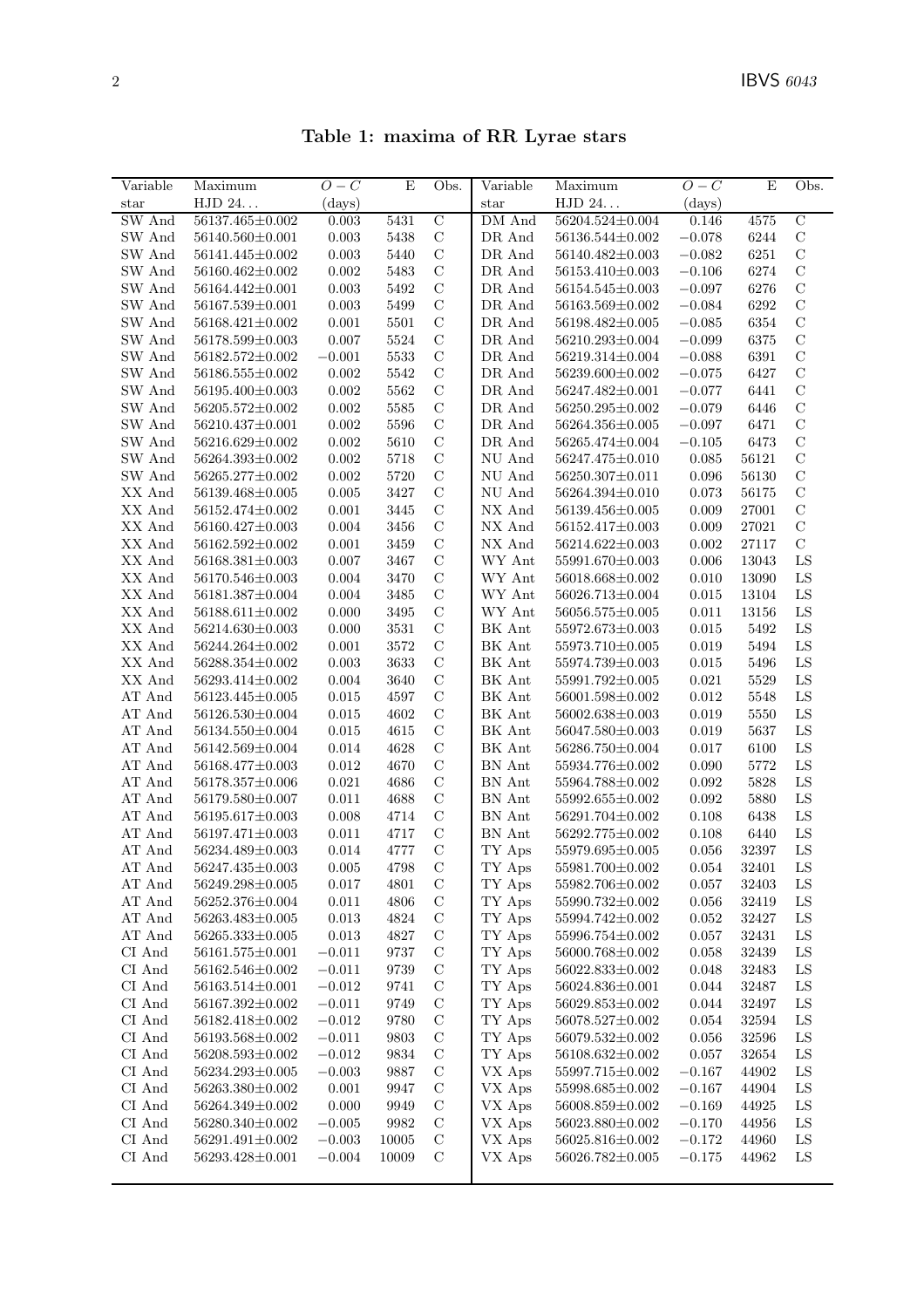| Table 1 (cont.): maxima of RR Lyrae stars |                       |              |       |               |                            |                       |              |       |               |  |  |  |
|-------------------------------------------|-----------------------|--------------|-------|---------------|----------------------------|-----------------------|--------------|-------|---------------|--|--|--|
| Variable                                  | Maximum               | $O - C$      | E     | Obs           | Variable                   | Maximum               | $O-C$        | E     | Obs.          |  |  |  |
| $_{\rm star}$                             | HJD 24                | $\rm (days)$ |       |               | $_{\rm star}$              | HJD 24                | $\rm (days)$ |       |               |  |  |  |
| $\overline{\text{VX} \text{ A}}$ ps       | 56039.868±0.001       | $-0.173$     | 44989 | LS            | EX Aps                     | 56172.635±0.002       | 0.017        | 59854 | LS            |  |  |  |
| VX Aps                                    | 56055.863±0.002       | $-0.169$     | 45022 | LS            | EX Aps                     | 56182.543±0.001       | 0.018        | 59875 | LS            |  |  |  |
| VX Aps                                    | $56056.833 \pm 0.001$ | $-0.168$     | 45024 | LS            | EX Aps                     | 56198.583±0.001       | 0.017        | 59909 | LS            |  |  |  |
| VX Aps                                    | 56057.803±0.001       | $-0.167$     | 45026 | LS            | EX Aps                     | 56199.527±0.002       | 0.018        | 59911 | LS            |  |  |  |
| VX Aps                                    | 56070.893±0.002       | $-0.161$     | 45053 | LS            | SW Aqr                     | $56120.550 \pm 0.001$ | 0.023        | 7019  | $\mathcal{C}$ |  |  |  |
| VX Aps                                    | 56082.528±0.002       | $-0.156$     | 45077 | LS            | SW Agr                     | 56121.468±0.002       | 0.023        | 7021  | C             |  |  |  |
| VX Aps                                    | 56105.798±0.002       | $-0.145$     | 45125 | LS            | SW Agr                     | 56148.567±0.002       | 0.023        | 7080  | C             |  |  |  |
| VX Aps                                    | 56110.646±0.002       | $-0.143$     | 45135 | LS            | SW Aqr                     | 56160.510±0.002       | 0.024        | 7106  | $\mathcal{C}$ |  |  |  |
| VX Aps                                    | $56129.549 \pm 0.002$ | $-0.138$     | 45174 | LS            | SW Agr                     | $56161.428 \pm 0.002$ | 0.024        | 7108  | C             |  |  |  |
| VX Aps                                    | $56160.567 \pm 0.002$ | $-0.134$     | 45238 | LS            | SW Agr                     | $56177.503 \pm 0.002$ | 0.023        | 7143  | $\mathcal{C}$ |  |  |  |
| VX Aps                                    | 56161.534±0.002       | $-0.136$     | 45240 | LS            | SW Aqr                     | 56181.636±0.001       | 0.022        | 7152  | LS            |  |  |  |
| XZ Aps                                    | 55982.731±0.002       | $-0.110$     | 46418 | LS            | SW Agr                     | $56206.439{\pm}0.001$ | 0.023        | 7206  | C             |  |  |  |
| XZ Aps                                    | 55986.842±0.002       | $-0.111$     | 46425 | LS            | SW Aqr                     | $56219.299 \pm 0.002$ | 0.023        | 7234  | $\mathcal{C}$ |  |  |  |
| XZ Aps                                    | 55989.779±0.002       | $-0.112$     | 46430 | LS            | SX Aqr                     | 56109.766±0.002       | $-0.003$     | 4157  | LS            |  |  |  |
| XZ Aps                                    | 55996.824±0.001       | $-0.116$     | 46442 | LS            | SX Aqr                     | 56120.478±0.001       | $-0.006$     | 4177  | $\mathcal{C}$ |  |  |  |
| XZ Aps                                    | 55999.764±0.002       | $-0.113$     | 46447 | LS            | SX Aqr                     | $56124.763 \pm 0.002$ | $-0.006$     | 4185  | LS            |  |  |  |
| XZ Aps                                    | 56013.857±0.002       | $-0.118$     | 46471 | LS            | SX Aqr                     | 56128.514±0.001       | $-0.005$     | 4192  | C             |  |  |  |
| XZ Aps                                    | 56022.669±0.002       | $-0.118$     | 46486 | LS            | SX Aqr                     | 56131.728±0.002       | $-0.005$     | 4198  | LS            |  |  |  |
| XZ Aps                                    | 56023.841±0.002       | $-0.121$     | 46488 | LS            | SX Aqr                     | 56135.479±0.002       | $-0.004$     | 4205  | $\mathcal{C}$ |  |  |  |
| XZ Aps                                    | 56038.525±0.002       | $-0.123$     | 46513 | LS            | $SX$ $Aqr$                 | 56138.695±0.002       | $-0.003$     | 4211  | LS            |  |  |  |
| XZ Aps                                    | 56048.505±0.002       | $-0.129$     | 46530 | LS            | SX Aqr                     | 56146.729±0.002       | $-0.004$     | 4226  | LS            |  |  |  |
| T/T                                       |                       |              |       | $\tau$ $\sim$ | $\alpha \times r$ $\cdots$ |                       |              |       |               |  |  |  |

| VX Aps   | $56160.567 \pm 0.002$ | $-0.134$    | 45238     | LS | SW Aqr | $56177.503 \pm 0.002$ | 0.023     | 7143 | $\mathcal{C}$ |
|----------|-----------------------|-------------|-----------|----|--------|-----------------------|-----------|------|---------------|
| VX Aps   | $56161.534\pm0.002$   | $-0.136$    | 45240     | LS | SW Aqr | $56181.636 \pm 0.001$ | 0.022     | 7152 | LS            |
| XZ Aps   | 55982.731±0.002       | $-0.110$    | 46418     | LS | SW Aqr | 56206.439±0.001       | 0.023     | 7206 | С             |
| XZ Aps   | 55986.842±0.002       | $-0.111$    | 46425     | LS | SW Aqr | 56219.299±0.002       | 0.023     | 7234 | $\mathcal{C}$ |
| XZ Aps   | 55989.779±0.002       | $-0.112$    | 46430     | LS | SX Aqr | $56109.766 \pm 0.002$ | $-0.003$  | 4157 | LS            |
| XZ Aps   | $55996.824 \pm 0.001$ | $-0.116$    | 46442     | LS | SX Aqr | $56120.478 \pm 0.001$ | $-0.006$  | 4177 | C             |
| XZ Aps   | $55999.764 \pm 0.002$ | $-0.113$    | 46447     | LS | SX Aqr | 56124.763±0.002       | $-0.006$  | 4185 | LS            |
| XZ Aps   | 56013.857±0.002       | $-0.118$    | 46471     | LS | SX Aqr | $56128.514\pm0.001$   | $-0.005$  | 4192 | C             |
| XZ Aps   | 56022.669±0.002       | $-0.118$    | 46486     | LS | SX Aqr | 56131.728±0.002       | $-0.005$  | 4198 | LS            |
| XZ Aps   | $56023.841 \pm 0.002$ | $-0.121$    | 46488     | LS | SX Aqr | $56135.479 \pm 0.002$ | $-0.004$  | 4205 | $\mathcal{C}$ |
| XZ Aps   | $56038.525 \pm 0.002$ | $-0.123$    | 46513     | LS | SX Aqr | $56138.695 \pm 0.002$ | $-0.003$  | 4211 | LS            |
| XZ Aps   | $56048.505 \pm 0.002$ | $-0.129$    | 46530     | LS | SX Aqr | $56146.729 \pm 0.002$ | $-0.004$  | 4226 | LS            |
| XZ Aps   | $56049.681 \pm 0.002$ | $-0.128$    | 46532     | LS | SX Aqr | $56149.408 \pm 0.001$ | $-0.003$  | 4231 | C             |
| XZ Aps   | 56050.853±0.002       | $-0.130$    | 46534     | LS | SX Aqr | 56150.478±0.002       | $-0.005$  | 4233 | $\mathcal{C}$ |
| XZ Aps   | 56055.553±0.002       | $-0.130$    | 46542     | LS | SX Aqr | $56160.657 \pm 0.002$ | $-0.004$  | 4252 | LS            |
| XZ Aps   | 56109.583±0.002       | $-0.144$    | 46634     | LS | SX Aqr | $56175.656 \pm 0.002$ | $-0.005$  | 4280 | LS            |
| XZ Aps   | $56110.757 \pm 0.002$ | $-0.145$    | 46636     | LS | SX Aqr | 56186.372±0.002       | $-0.003$  | 4300 | $\mathcal{C}$ |
| XZ Aps   | $56113.692 \pm 0.001$ | $-0.147$    | 46641     | LS | SX Aqr | $56187.443 \pm 0.003$ | $-0.004$  | 4302 | С             |
| XZ Aps   | $56146.580 \pm 0.002$ | $-0.156$    | 46697     | LS | SX Aqr | 56189.586±0.001       | $-0.004$  | 4306 | LS            |
| BS Aps   | 55998.834±0.003       | 0.027       | 31892     | LS | SX Aqr | 56230.299±0.002       | $-0.005$  | 4382 | C             |
| BS Aps   | 56011.639±0.003       | 0.016       | 31914     | LS | TZ Aqr | 56120.723±0.002       | 0.021     | 5599 | LS            |
| BS Aps   | 56022.710±0.003       | 0.018       | 31933     | LS | TZ Aqr | $56129.864 \pm 0.002$ | 0.023     | 5615 | LS            |
| $BS$ Aps | $56026.795 \pm 0.006$ | 0.025       | 31940     | LS | TZ Aqr | $56147.569 \pm 0.003$ | 0.021     | 5646 | $\mathbf C$   |
| BS Aps   | 56053.590±0.003       | 0.023       | 31986     | LS | TZ Aqr | $56148.715 \pm 0.003$ | 0.024     | 5648 | LS            |
| BS Aps   | $56054.751 \pm 0.004$ | 0.019       | 31988     | LS | TZ Aqr | $56150.428 \pm 0.002$ | 0.024     | 5651 | C             |
| BS Aps   | 56082.715±0.005       | 0.020       | 32036     | LS | TZ Aqr | 56159.568±0.002       | 0.025     | 5667 | $\mathcal{C}$ |
| $BS$ Aps | 56083.878±0.002       | 0.018       | 32038     | LS | TZ Aqr | 56160.708±0.003       | 0.022     | 5669 | LS            |
| $BS$ Aps | $56086.791 \pm 0.003$ | 0.018       | 32043     | LS | TZ Aqr | $56182.413 \pm 0.003$ | 0.022     | 5707 | C             |
| $BS$ Aps | $56110.676 \pm 0.002$ | 0.018       | 32084     | LS | TZ Aqr | $56192.694 \pm 0.003$ | 0.022     | 5725 | LS            |
| BS Aps   | $56120.573 \pm 0.002$ | 0.012       | 32101     | LS | WZ Aqr | $56103.767 \pm 0.002$ | $-0.027$  | 5244 | LS            |
| BS Aps   | 56135.730 $\pm$ 0.004 | 0.022       | 32127     | LS | WZ Aqr | 56109.695±0.002       | $-0.030$  | 5256 | LS            |
| BS Aps   | 56138.645±0.004       | 0.025       | 32132     | LS | WZ Aqr | 56149.737±0.003       | $-0.024$  | 5337 | LS            |
| $BS$ Aps | $56169.504 \pm 0.003$ | 0.008       | 32185     | LS | YZ Aqr | $56102.783 \pm 0.002$ | 0.004     | 5827 | LS            |
| EX Aps   | $56009.867 \pm 0.001$ | 0.020       | 59509     | LS | YZ Aqr | $56108.850 \pm 0.002$ | $-0.000$  | 5838 | LS            |
| EX Aps   | $56020.714 \pm 0.002$ | 0.017       | 59532     | LS | YZ Aqr | $56124.864 \pm 0.002$ | 0.008     | 5867 | LS            |
| EX Aps   | 56054.686±0.003       | 0.019       | 59604     | LS | YZ Aqr | $56164.598 \pm 0.002$ | 0.002     | 5939 | LS            |
| EX Aps   | $56059.874 \pm 0.002$ | 0.017       | 59615     | LS | YZ Aqr | $56165.699 \pm 0.003$ | $-0.000$  | 5941 | LS            |
| EX Aps   | 56084.881±0.002       | 0.018       | 59668     | LS | AA Aqr | $56101.826 \pm 0.002$ | $-0.022$  | 4142 | LS            |
| EX Aps   | 56099.506±0.002       | 0.018       | 59699     | LS | AA Aqr | $56126.792 \pm 0.002$ | $-0.021$  | 4183 | LS            |
| EX Aps   | 56101.864±0.002       | 0.017       | 59704     | LS | AA Aqr | 56134.706±0.002       | $-0.023$  | 4196 | LS            |
| EX Aps   | $56109.886 \pm 0.002$ | 0.018       | 59721     | LS | AA Aqr | $56162.713 \pm 0.002$ | $-0.024$  | 4242 | LS            |
| EX Aps   | 56113.659±0.001       | 0.017       | $59729\,$ | LS | AA Aqr | 56165.758±0.002       | $-0.023$  | 4247 | $_{\rm LS}$   |
| EX Aps   | $56124.511{\pm}0.002$ | $0.017\,$   | 59752     | LS | BN Aqr | 56103.818±0.001       | $0.411\,$ | 6819 | ${\rm LS}$    |
| EX Aps   | $56139.614\pm0.004$   | $\,0.023\,$ | 59784     | LS | BN Aqr | 56110.865±0.002       | 0.413     | 6834 | ${\rm LS}$    |
| EX Aps   | 56148.573±0.001       | 0.017       | 59803     | LS | BN Aqr | 56136.694±0.002       | 0.410     | 6889 | ${\rm LS}$    |
| EX Aps   | 56149.515±0.003       | $\,0.016\,$ | 59805     | LS | BN Aqr | 56147.498±0.002       | 0.411     | 6912 | $\mathcal{C}$ |
| EX Aps   | $56171.691 \pm 0.002$ | 0.017       | 59852     | LS | BN Aqr | 56149.848±0.002       | 0.412     | 6917 | ${\rm LS}$    |
|          |                       |             |           |    |        |                       |           |      |               |
|          |                       |             |           |    |        |                       |           |      |               |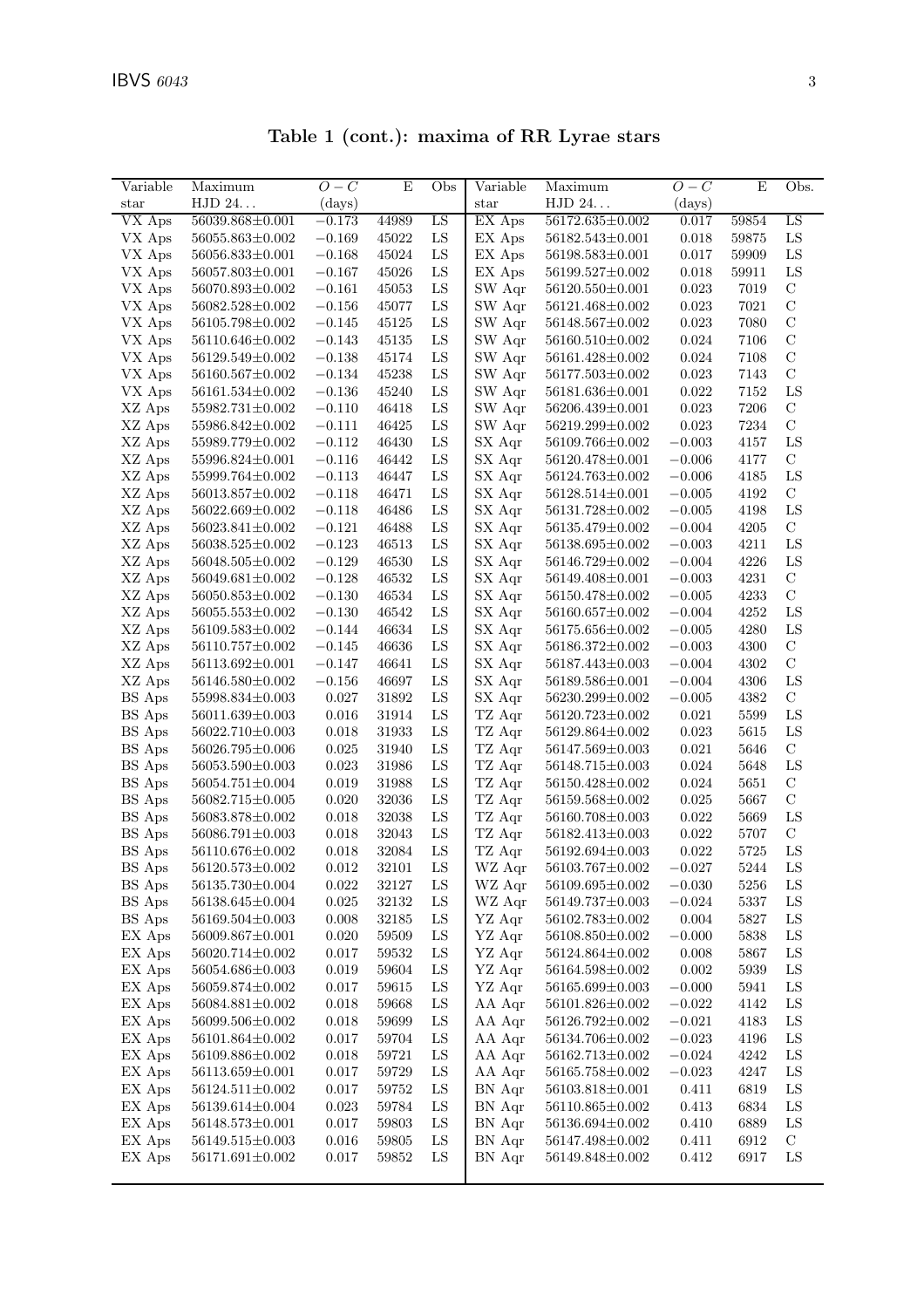| Table 1 (cont.): maxima of RR Lyrae stars |  |  |  |  |  |
|-------------------------------------------|--|--|--|--|--|
|-------------------------------------------|--|--|--|--|--|

| Variable        | Maximum               | $O-C$        | E     | Obs                        | Variable                | Maximum               | $O-C$       | E        | Obs.          |
|-----------------|-----------------------|--------------|-------|----------------------------|-------------------------|-----------------------|-------------|----------|---------------|
| $_{\rm star}$   | HJD 24                | $\rm (days)$ |       |                            | star                    | HJD 24                | (days)      |          |               |
| <b>BN</b> Aqr   | 56154.544±0.003       | 0.411        | 6927  | $\overline{C}$             | AA Aql                  | 56183.596±0.001       | 0.039       | 87997    | LS            |
| BN Aqr          | $56158.771 \pm 0.001$ | 0.412        | 6936  | LS                         | AA Aql                  | $56191.554 \pm 0.001$ | 0.038       | 88019    | ${\rm LS}$    |
| BN Aqr          | 56175.676±0.002       | 0.408        | 6972  | ${\rm LS}$                 | AA Aql                  | 56206.389±0.001       | 0.039       | 88060    | $\mathbf C$   |
| BN Aqr          | 56182.724±0.001       | 0.410        | 6987  | LS                         | $V341$ Aql $\,$         | 56102.864±0.002       | 0.041       | 25789    | LS            |
| BN Aqr          | 56204.333±0.002       | 0.414        | 7033  | $\mathbf C$                | V341 Aql                | 56129.452±0.002       | 0.040       | 25835    | $\mathbf C$   |
| BN Aqr          | 56206.677±0.004       | 0.410        | 7038  | ${\rm LS}$                 | $V341$ Aql              | 56137.542±0.002       | 0.038       | 25849    | $\mathcal{C}$ |
| BN Aqr          | 56219.359±0.002       | 0.410        | 7065  | $\mathcal{C}$              | V341 Aql                | 56151.419±0.003       | 0.043       | 25873    | $\mathbf C$   |
| BO Aqr          | 56102.824±0.002       | 0.024        | 4582  | LS                         | V341 Aql                | 56159.509±0.002       | 0.041       | 25887    | $\mathcal{C}$ |
| BO Aqr          | 56166.675±0.002       | 0.024        | 4674  | LS                         | V341 Aql                | 56160.662±0.002       | 0.038       | 25889    | LS            |
| BO Aqr          | 56184.723±0.002       | 0.028        | 4700  | LS                         | $V341$ Aql              | $56164.711 \pm 0.003$ | 0.040       | 25896    | LS            |
| BR Aqr          | 56121.860±0.002       | 0.003        | 8411  | LS                         | V341 Aql                | 56192.455±0.002       | 0.039       | 25944    | $\mathbf C$   |
| BR Aqr          | 56135.833±0.002       | 0.002        | 8440  | LS                         | S Ara                   | 55384.566±0.005       | $-0.049$    | 5798     | LS            |
| BR Aqr          | 56137.758±0.001       | $-0.000$     | 8444  | LS                         | $\mathbf S$ Ara         | $55412.581 \pm 0.002$ | $-0.049$    | 5860     | ${\rm LS}$    |
| BR Aqr          | $56138.723{\pm}0.002$ | 0.001        | 8446  | LS                         | $\mathbf S$ Ara         | 56105.776±0.002       | $-0.005$    | 7394     | LS            |
| BR Aqr          | 56155.588±0.002       | 0.001        | 8481  | $\mathcal{C}$              | S Ara                   | 56114.813±0.002       | $-0.005$    | 7414     | ${\rm LS}$    |
| BR Aqr          | 56157.518±0.002       | 0.003        | 8485  | $\mathbf C$                | $\mathbf S$ Ara         | 56115.718±0.002       | $-0.004$    | 7416     | ${\rm LS}$    |
| BR Aqr          | 56163.780 $\pm$ 0.001 | 0.001        | 8498  | LS                         | S Ara                   | 56147.799±0.002       | $-0.005$    | 7487     | LS            |
| BR Aqr          | $56178.721 \pm 0.002$ | 0.003        | 8529  | LS                         | IN Ara                  | 56053.789±0.004       | 0.044       | 5148     | LS            |
| BR Aqr          | 56181.608±0.002       | $-0.000$     | 8535  | LS                         | IN Ara                  | 56079.668±0.002       | 0.032       | 5189     | ${\rm LS}$    |
| BR Aqr          | 56191.729±0.002       | 0.001        | 8556  | LS                         | IN Ara                  | 56086.620±0.002       | 0.037       | 5200     | LS            |
| BR Aqr          | 56204.741±0.002       | 0.003        | 8583  | LS                         | IN Ara                  | $56105.532 \pm 0.002$ | 0.005       | 5230     | ${\rm LS}$    |
| BR Aqr          | 56219.679±0.003       | 0.003        | 8614  | LS                         | $\rm MS$ Ara            | 56062.708±0.003       | $-0.052$    | 5989     | ${\rm LS}$    |
| BR Aqr          | 56220.642±0.002       | 0.002        | 8616  | LS                         | MS Ara                  | 56086.858±0.003       | $-0.052$    | 6035     | LS            |
| BT Aqr          | 56183.414±0.003       | 0.003        | 8115  | $\mathbf C$                | MS Ara                  | 56101.556±0.004       | $-0.053$    | 6063     | LS            |
| BT Aqr          | $56192.352 \pm 0.001$ | 0.001        | 8137  | $\mathbf C$                | MS Ara                  | $56116.781 \pm 0.002$ | $-0.053$    | 6092     | ${\rm LS}$    |
| BT Aqr          | 56205.356±0.002       | 0.001        | 8169  | $\mathbf C$                | MS Ara                  | $56145.656 \pm 0.003$ | $-0.052$    | 6147     | LS            |
| CP Aqr          | $56100.831 \pm 0.002$ | 0.011        | 8645  | LS                         | $\rm MS$ Ara            | $56175.583 \pm 0.002$ | $-0.049$    | 6204     | LS            |
| CP Aqr          | $56123.535 \pm 0.001$ | 0.008        | 8694  | $\mathcal{C}$              | X Ari                   | 55951.400±0.002       | 0.038       | 4694     | $\mathbf C$   |
| $CP$ Aqr        | 56129.558±0.002       | 0.007        | 8707  | $\mathcal{C}$              | X Ari                   | $56182.564{\pm}0.003$ | 0.039       | 5049     | $\mathcal{C}$ |
| $CP$ Aqr        | 56162.461±0.002       | 0.008        | 8778  | $\mathcal{C}$              | X Ari                   | 56193.638±0.003       | 0.043       | 5066     | $\mathbf C$   |
| $CP$ Aqr        | 56176.362±0.002       | 0.007        | 8808  | $\mathbf C$                | X Ari                   | 56195.589±0.001       | 0.041       | 5069     | $\mathbf C$   |
| $CP$ Aqr        | 56188.410±0.002       | 0.007        | 8834  | $\mathbf C$                | X Ari                   | 56197.545±0.002       | 0.043       | 5072     | $\mathbf C$   |
| DN Aqr          | 56105.802±0.004       | $-0.005$     | 6425  | LS                         | X Ari                   | 56208.615±0.002       | 0.044       | 5089     | $\mathbf C$   |
| DN Aqr          | 56131.794±0.005       | 0.003        | 6466  | LS                         | X Ari                   | 56210.570±0.002       | 0.045       | 5092     | $\mathbf C$   |
| DN Aqr          | 56138.762±0.005       | $-0.001$     | 6477  | LS                         | $\mathbf X$ Ari         | 56225.547±0.002       | 0.045       | 5115     | $\mathbf C$   |
| DN Aqr          | 56192.629±0.004       | $-0.003$     | 6562  | LS                         | X Ari                   | 56236.613±0.002       | 0.042       | 5132     | $\mathbf C$   |
| DN Aqr          | 56204.667±0.005       | $-0.007$     | 6581  | LS                         | X Ari                   | 56246.382±0.002       | 0.043       | 5147     | $\mathbf C$   |
| DN Aqr          | 56216.704±0.003       | $-0.011$     | 6600  | ${\rm LS}$                 | X Ari                   | 56263.309±0.003       | 0.040       | 5173     | $\mathcal{C}$ |
| ${\rm DN\;Aqr}$ | 56230.648±0.006       | $-0.010$     | 6622  | LS                         | X Ari                   | $56278.287 \pm 0.003$ | 0.041       | 5196     | $\mathcal{C}$ |
| OX Aqr          | $56137.823 \pm 0.004$ | 0.081        | 6041  | ${\rm LS}$                 | SY Ari                  | 56226.439±0.003       | $-0.018$    | 4658     | $\mathcal{C}$ |
| OX Aqr          | $56164.798{\pm}0.003$ | $\,0.081\,$  | 6092  | LS                         | TZ Aur                  | $55929.462{\pm}0.001$ | $\,0.003\,$ | $5561\,$ | $\mathcal{C}$ |
| OX Aqr          | 56189.659±0.004       | $\,0.084\,$  | 6139  | ${\rm LS}$                 | TZ Aur                  | 55982.336±0.001       | 0.001       | 5696     | $\mathbf C$   |
| OX Aqr          | $56216.631 \pm 0.004$ | $\,0.081\,$  | 6190  | LS                         | $\operatorname{TZ}$ Aur | $56203.634 \pm 0.002$ | 0.002       | 6261     | $\mathbf C$   |
| OX Aqr          | 56234.613±0.004       | $0.080\,$    | 6224  | LS                         | TZ Aur                  | 56225.568±0.001       | $\,0.003\,$ | 6317     | $\mathbf C$   |
| AA Aql          | 56075.784±0.002       | 0.040        | 87699 | LS                         | TZ Aur                  | 56230.660±0.001       | 0.003       | 6330     | $\mathbf C$   |
| AA Aql          | 56104.725±0.002       | 0.038        | 87779 | LS                         | TZ Aur                  | 56250.634±0.002       | 0.001       | 6381     | $\mathbf C$   |
| AA Aql          | 56118.474±0.001       | 0.039        | 87817 | $\mathcal{C}$              | BH Aur                  | 56188.508±0.002       | 0.005       | $5335\,$ | $\mathcal{C}$ |
| AA Aql          | 56118.835±0.001       | 0.038        | 87818 | LS                         | BH Aur                  | $56192.612 \pm 0.001$ | 0.004       | 5344     | $\mathcal{C}$ |
| AA Aql          | 56122.454±0.001       | 0.039        | 87828 | $\mathbf C$                | <b>BH</b> Aur           | 56197.629±0.002       | 0.005       | 5355     | $\mathbf C$   |
| AA Aql          | 56126.433±0.001       | 0.039        | 87839 | $\mathbf C$                | BH Aur                  | 56198.537±0.003       | $-0.000$    | 5357     | $\mathcal{C}$ |
| AA Aql          | 56136.564±0.002       | 0.040        | 87867 | $\mathbf C$                | BH Aur                  | $56214.504 \pm 0.002$ | 0.004       | 5392     | $\mathbf C$   |
| AA Aql          | 56137.647±0.002       | 0.037        | 87870 | LS                         | BH Aur                  | $56225.451 \pm 0.002$ | 0.005       | 5416     | $\mathbf C$   |
| AA Aql          | 56148.502±0.002       | 0.039        | 87900 | $\mathbf C$<br>$\mathbf C$ | BH Aur                  | 56239.589±0.002       | 0.003       | 5447     | $\mathbf C$   |
| AA Aql          | $56155.377{\pm}0.003$ | 0.040        | 87919 |                            | BH Aur                  | 56256.464±0.002       | 0.004       | 5484     | $\mathbf C$   |
| AA Aql          | $56158.631\pm0.001$   | 0.038        | 87928 | LS                         | BH Aur                  | 56278.357±0.002       | 0.004       | 5532     | $\mathbf C$   |
| AA Aql          | $56161.525 \pm 0.002$ | $0.037\,$    | 87936 | $\mathcal{C}$              | BH Aur                  | 56279.266±0.002       | 0.001       | $5534\,$ | $\mathbf C$   |
|                 |                       |              |       |                            |                         |                       |             |          |               |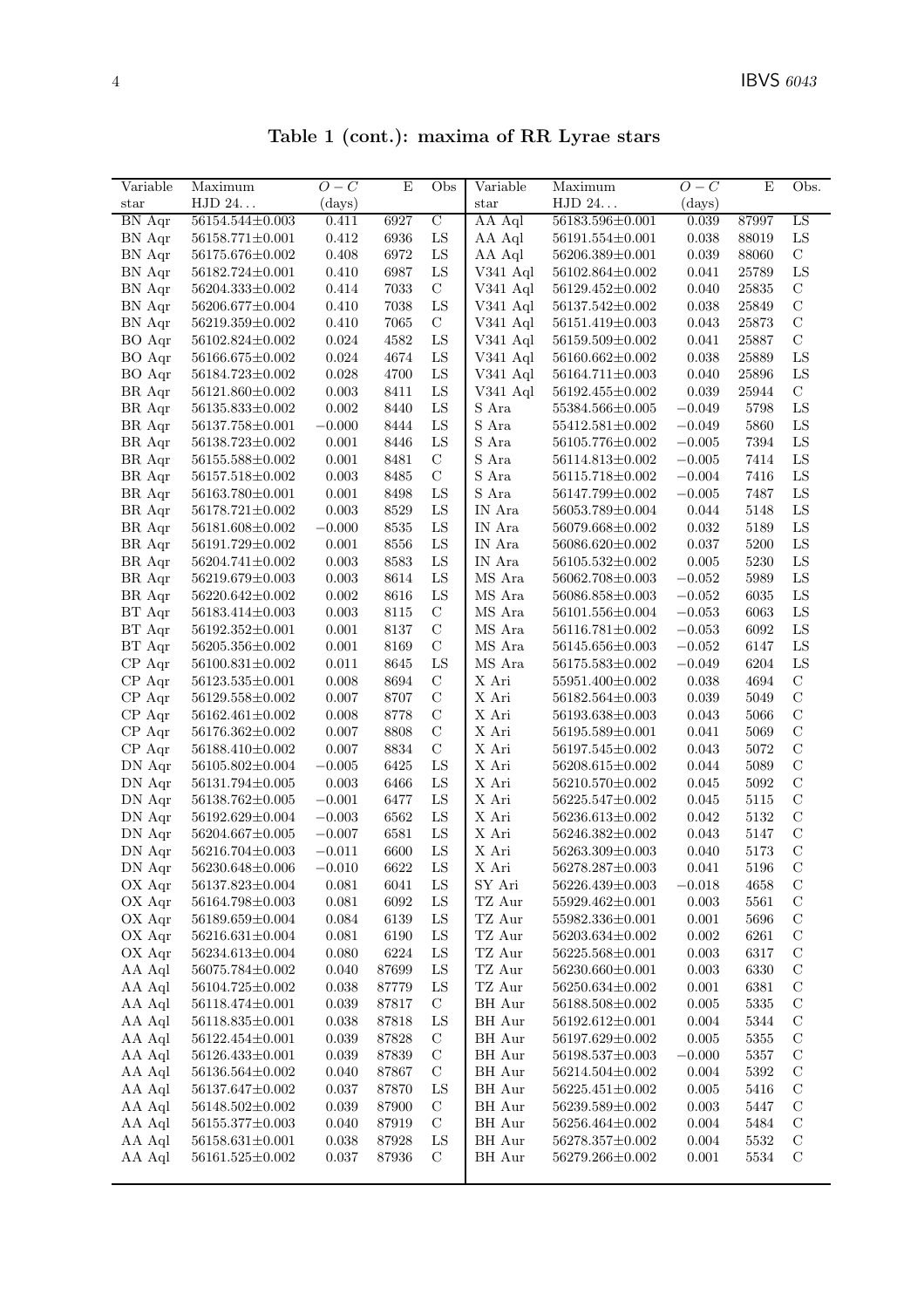| Variable              | Maximum                            | $O-C$        | E              | Obs            | Variable                           | Maximum                            | $O-C$       | E              | Obs.             |
|-----------------------|------------------------------------|--------------|----------------|----------------|------------------------------------|------------------------------------|-------------|----------------|------------------|
| $_{\rm star}$         | HJD 24                             | $\rm (days)$ |                |                | star                               | HJD 24                             | (days)      |                |                  |
| BH Aur                | 56292.497±0.002                    | 0.005        | 5563           | $\overline{C}$ | AH Cam                             | 56195.524±0.002                    | $-0.523$    | 47369          | $\mathcal{C}$    |
| RS Boo                | 55937.679±0.002                    | $-0.010$     | 19710          | $\mathbf C$    | AH Cam                             | 56219.526±0.002                    | $-0.489$    | 47434          | $\mathcal{C}$    |
| RS Boo                | 55945.600±0.002                    | $-0.013$     | 19731          | $\mathcal{C}$  | AH Cam                             | 56228.341±0.003                    | $-0.524$    | 47458          | $\mathcal{C}$    |
| RS Boo                | 55971.634±0.002                    | $-0.015$     | 19800          | $\mathbf C$    | AH Cam                             | 56229.468±0.004                    | $-0.503$    | 47461          | $\mathbf C$      |
| RS Boo                | 55979.559±0.002                    | $-0.014$     | 19821          | $\mathbf C$    | AH Cam                             | 56237.559±0.003                    | $-0.524$    | 47483          | $\mathbf C$      |
| RS Boo                | 55987.487±0.002                    | $-0.010$     | 19842          | $\mathcal{C}$  | AH Cam                             | 56240.527±0.003                    | $-0.506$    | 47491          | $\mathcal{C}$    |
| RS Boo                | 55994.652±0.002                    | $-0.014$     | 19861          | $\mathcal{C}$  | AH Cam                             | 56249.352±0.003                    | $-0.531$    | 47515          | $\mathcal{C}$    |
| RS Boo                | 55995.408±0.002                    | $-0.014$     | 19863          | $\mathcal{C}$  | AH Cam                             | 56252.338±0.002                    | $-0.494$    | 47523          | $\mathcal{C}$    |
| $\mathop{\rm RS}$ Boo | 56016.537±0.002                    | $-0.016$     | 19919          | $\mathcal{C}$  | AH Cam                             | 56263.403±0.003                    | $-0.491$    | 47553          | $\mathcal{C}$    |
| RS Boo                | 56053.520±0.002                    | $-0.012$     | 20017          | $\mathbf C$    | AH Cam                             | 56292.493±0.002                    | $-0.531$    | 47632          | $\mathbf C$      |
| RS Boo                | 56070.499±0.002                    | $-0.013$     | 20062          | $\mathbf C$    | RW Cnc                             | 55996.572±0.001                    | 0.211       | 30044          | $\mathcal{C}$    |
| ST Boo                | 55995.696±0.004                    | 0.089        | 12045          | $\mathbf C$    | RW Cnc                             | 56011.354±0.002                    | 0.219       | 30071          | $\mathcal{C}$    |
| ST Boo                | 56010.626±0.001                    | 0.084        | 12069          | $\mathcal{C}$  | RW Cnc                             | 56013.539±0.003                    | 0.215       | 30075          | С                |
| ST Boo                | $56025.561 \pm 0.002$              | 0.084        | 12093          | $\mathcal{C}$  | RW Cnc                             | 56252.667±0.002                    | 0.217       | $30512\,$      | $\mathcal{C}$    |
| ST Boo                | 56038.625±0.002                    | 0.080        | 12114          | $\mathbf C$    | ${\rm SS}$ Cnc                     | 55996.536±0.001                    | 0.061       | 89612          | $\mathbf C$      |
| ST Boo                | 56050.444±0.002                    | 0.076        | 12133          | $\mathbf C$    | SS Cnc                             | 56230.528±0.001                    | 0.059       | 90249          | $\mathbf C$      |
| ST Boo                | 56081.545±0.003                    | 0.062        | 12183          | $\mathcal{C}$  | SS Cnc                             | 56248.529±0.001                    | 0.060       | 90298          | $\mathcal{C}$    |
| ST Boo                | $56101.454\!\pm\!0.002$            | 0.058        | 12215          | $\mathcal{C}$  | $SS$ $\rm Cnc$                     | 56284.529±0.002                    | 0.061       | 90396          | $\mathcal{C}$    |
| SW Boo                | 56001.437±0.002                    | 0.009        | 4792           | $\mathbf C$    | TT Cnc                             | 55930.659±0.004                    | 0.106       | 28372          | $\mathcal{C}$    |
| SW Boo                | $56005.545 \pm 0.001$              | 0.008        | 4800           | $\mathcal{C}$  | TT Cnc                             | 55950.388±0.002                    | 0.114       | 28407          | $\mathcal{C}$    |
| SW Boo                | 56017.357±0.002                    | 0.009        | 4823           | $\mathcal{C}$  | TT Cnc                             | 55973.495±0.002                    | 0.120       | 28448          | $\mathcal{C}$    |
| SW Boo                | 56019.413±0.003                    | 0.010        | 4827           | $\mathbf C$    | $\operatorname{TT}$ Cnc            | 56003.340±0.003                    | 0.102       | 28501          | $\mathcal{C}$    |
| SW Boo                | 56037.386±0.002                    | 0.009        | 4862           | $\mathcal{C}$  | TT Cnc                             | 56279.435±0.005                    | 0.106       | 28991          | $\mathcal{C}$    |
| SW Boo                | 56058.443±0.002                    | 0.010        | 4903           | $\mathcal{C}$  | AN Cnc                             | 55996.336±0.003                    | 0.153       | 32340          | $\mathcal{C}$    |
| SW Boo                | $56081.551 \pm 0.002$              | 0.009        | 4948           | $\mathbf C$    | AN Cnc                             | 56010.456±0.002                    | 0.151       | 32366          | $\mathbf C$      |
| SW Boo                | $56100.552 \pm 0.002$              | 0.008        | 4985           | $\mathcal{C}$  | AN Cnc                             | 56245.644±0.004                    | 0.151       | 32799          | $\mathcal{C}$    |
| TW Boo                | 55966.622±0.003                    | $-0.034$     | 8279           | $\mathcal{C}$  | ${\rm AN}$ Cnc                     | $56250.530 \pm 0.003$              | 0.149       | 32808          | $\mathcal{C}$    |
| TW Boo                | 55975.669±0.001                    | $-0.035$     | 8296           | $\mathcal{C}$  | AQ Cnc                             | 55960.638±0.002                    | $-0.079$    | 41857          | $\mathcal{C}$    |
| TW Boo                | 56054.446±0.002                    | $-0.035$     | 8444           | $\mathcal{C}$  | AQ Cnc                             | 55969.418±0.002                    | $-0.075$    | 41873          | С                |
| TW Boo                | 56064.558±0.001                    | $-0.036$     | 8463           | $\mathcal{C}$  | AQ Cnc                             | 55981.480±0.002                    | $-0.080$    | 41895          | $\mathcal{C}$    |
| UU Boo                | 55989.486±0.001                    | 0.004        | 3278           | $\mathbf C$    | AQ Cnc                             | 55986.419±0.003                    | $-0.078$    | 41904          | $\mathbf C$      |
| UU Boo                | 56011.420±0.002                    | 0.005        | 3326           | $\mathcal{C}$  | AQ Cnc                             | 55998.486±0.002                    | $-0.079$    | 41926          | $\mathcal{C}$    |
| UU Boo                | 56025.584±0.002                    | 0.003        | 3357           | $\mathbf C$    | AQ Cnc                             | 56014.391±0.003                    | $-0.081$    | 41955          | $\mathbf C$      |
| UU Boo                | 56038.378±0.001                    | 0.004        | 3385           | $\mathcal{C}$  | AQ Cnc                             | 56243.675±0.002                    | $-0.078$    | 42373          | $\mathcal{C}$    |
| UU Boo                | 56084.528±0.001                    | 0.003        | 3486           | $\mathcal{C}$  | AS Cnc                             | 55995.487±0.001                    | 0.390       | 27197          | $\mathcal{C}$    |
| UU Boo                | 56100.522±0.002                    | 0.005        | 3521           | $\mathcal{C}$  | AS Cnc                             | 56013.395±0.002                    | 0.390       | 27226          | $\mathcal{C}$    |
| $\mathbf{XX}$ Boo     | 55989.616±0.003                    | $-0.111$     | 4307           | $\mathcal{C}$  | $\mathbf{A}\mathbf{S}$ Cnc         | 56026.367±0.002                    | 0.394       | 27247          | $\mathcal{C}$    |
| XX Boo                | 56014.624±0.003                    | $-0.104$     | 4350           | $\mathcal{C}$  | $\mathop{\rm AS}\nolimits$ Cnc     | 56224.593±0.002                    | 0.396       | 27568          | $\mathcal{C}$    |
| XX Boo                | $56088.453{\pm}0.003$              | $-0.113$     | 4477           | $\mathbf C$    | $\operatorname{AS}$ Cnc            | $56229.534{\pm}0.002$              | $\,0.396\,$ | $27576\,$      | $\mathbf C$      |
| CM Boo                | $55948.668{\pm}0.002$              | $-0.009$     | 3425           | $\mathcal{C}$  | AS Cnc                             | $56245.591 \pm 0.003$              | 0.398       | 27602          | $\mathbf C$      |
| CM Boo                | 55981.560±0.002                    | $-0.007$     | 3479           | $\mathcal{C}$  | $EZ$ Cnc <sup>1</sup>              | 55996.470±0.007                    | $-0.033$    | 16202          | $\mathcal{C}$    |
| CM Boo                | 56006.529±0.003                    | $-0.010$     | 3520           | $\mathcal{C}$  | $EZ$ Cnc <sup><math>1</math></sup> | 56014.474±0.002                    | $-0.040$    | 16235          | $\mathbf C$      |
| CM Boo                | 56034.546±0.004                    | $-0.010$     | 3566           | $\mathcal{C}$  | $EZ$ Cnc <sup>1</sup>              | 56230.603±0.002                    | $-0.041$    | 16631          | $\mathcal{C}$    |
| CM Boo                | 56036.372±0.002                    | $-0.011$     | 3569           | $\mathbf C$    | $EZ$ Cnc <sup>1</sup>              | 56248.615±0.002                    | $-0.041$    | 16664          | $\mathbf C$      |
| CM Boo                | 56037.593±0.002                    | $-0.008$     | 3571           | $\mathbf C$    | $EZ$ Cnc <sup>1</sup>              | 56288.461±0.002                    | $-0.037$    | 16737          | $\mathbf C$      |
| CM Boo                | 56056.473±0.002                    | $-0.010$     | 3602           | $\mathbf C$    | W CVn                              | 55939.657±0.001                    | $-0.142$    | 62595          | $\mathcal C$     |
| CM Boo                |                                    | $-0.010$     | 3607           | $\mathbf C$    | W CVn                              | 55949.587±0.002                    |             | 62613          | $\mathbf C$      |
|                       | 56059.518±0.002                    |              |                |                |                                    |                                    | $-0.144$    |                |                  |
| U Cae                 | 56266.721±0.003<br>56282.679±0.002 | $-0.157$     | 52293<br>52331 | LS             | $\rm W~CVn$<br>W CVn               | 55964.489±0.005<br>55980.485±0.002 | $-0.140$    | 62640<br>62669 | $\mathbf C$<br>С |
| U Cae                 |                                    | $-0.151$     |                | LS             |                                    |                                    | $-0.144$    |                |                  |
| U Cae                 | 56284.777±0.001                    | $-0.152$     | 52336          | LS             | W CVn<br>$\rm W~CVn$               | 55985.450±0.001                    | $-0.145$    | 62678          | $\mathcal{C}$    |
| U Cae                 | 56285.615±0.002                    | $-0.153$     | 52338          | LS             |                                    | 55990.418±0.003                    | $-0.143$    | 62687          | C                |
| AH Cam                | 55937.449±0.003                    | $-0.484$     | 46669          | $\mathcal{C}$  | W CVn                              | 56006.419±0.002                    | $-0.143$    | 62716          | $\mathcal C$     |
| AH Cam                | 55947.384±0.003                    | $-0.505$     | 46696          | $\mathbf C$    | W CVn                              | 56070.423±0.004                    | $-0.143$    | 62832          | $\mathcal C$     |
| AH Cam                | 56167.528±0.002                    | $-0.496$     | 47293          | $\mathcal{C}$  | Z CVn                              | 55941.734±0.004                    | 0.608       | 26016          | $\mathcal C$     |
| AH Cam                | 56181.521±0.002                    | $-0.514$     | 47331          | $\mathbf C$    | Z CVn                              | 55960.691±0.002                    | 0.604       | 26045          | $\mathcal{C}$    |
| AH Cam                | $56188.557 \pm 0.003$              | $-0.484$     | 47350          | $\mathcal{C}$  | Z CVn                              | 55993.404±0.005                    | 0.626       | 26095          | $\mathcal{C}$    |

Table 1 (cont.): maxima of RR Lyrae stars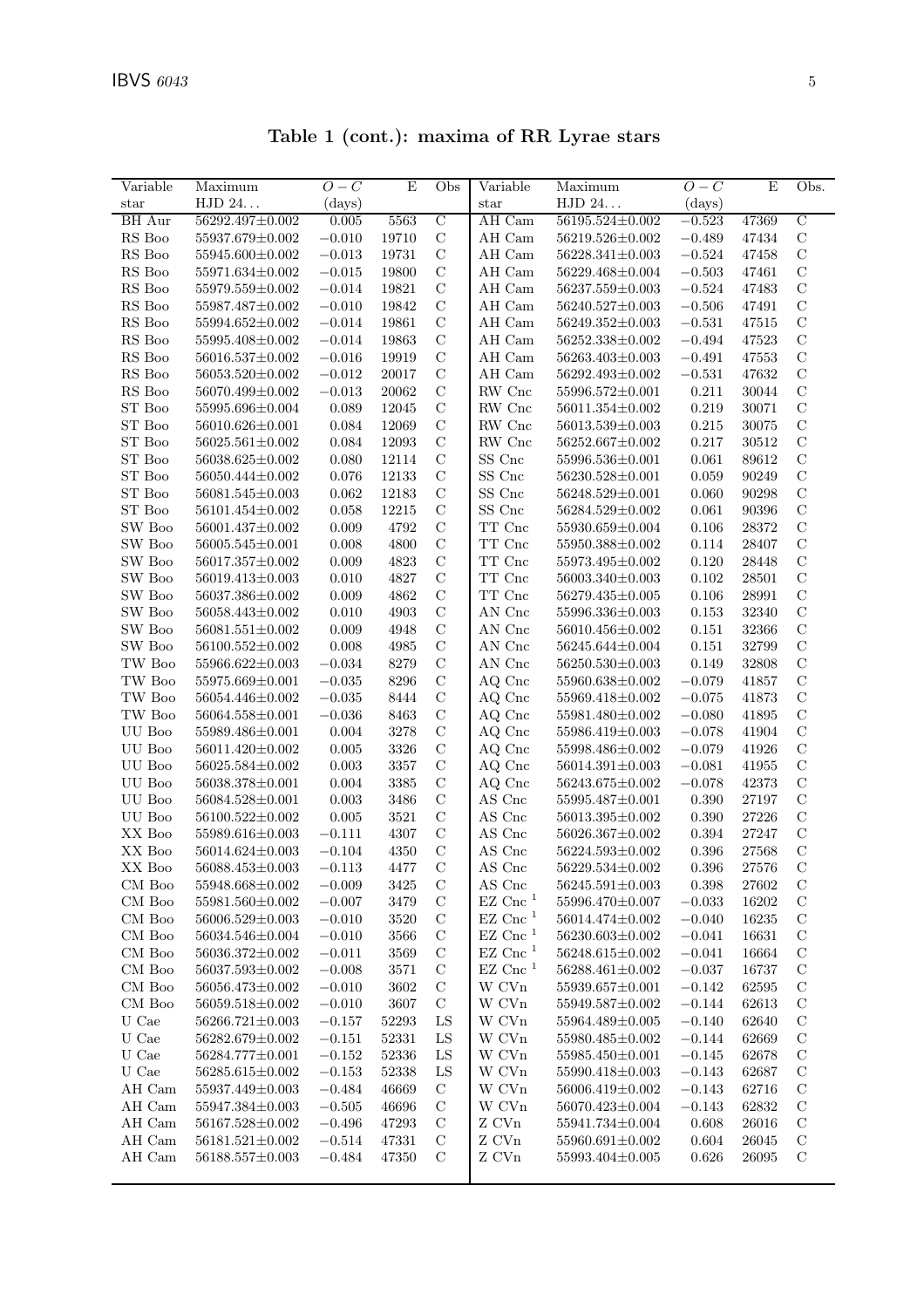| Table 1 (cont.): maxima of RR Lyrae stars |  |  |  |  |  |
|-------------------------------------------|--|--|--|--|--|
|-------------------------------------------|--|--|--|--|--|

| Variable               | Maximum               | $O-C$        | E     | Obs            | $\overline{\text{Variable}}$ | Maximum               | $O-C$    | E         | Obs.           |
|------------------------|-----------------------|--------------|-------|----------------|------------------------------|-----------------------|----------|-----------|----------------|
| $_{\rm star}$          | HJD 24                | $\rm (days)$ |       |                | star                         | HJD 24                | (days)   |           |                |
| Z CVn                  | 56023.486±0.004       | 0.633        | 26141 | $\overline{C}$ | AL CMi                       | 55997.456±0.003       | 0.480    | 35240     | $\overline{C}$ |
| ${\rm Z}$ CVn          | $56053.561 \pm 0.003$ | 0.632        | 26187 | $\mathbf C$    | AL CMi                       | $56243.538 \pm 0.003$ | 0.489    | 35687     | $\mathbf C$    |
| Z CVn                  | 56072.529±0.003       | 0.639        | 26216 | $\mathbf C$    | $\mathrm{AL}$ CMi            | 56244.638±0.002       | 0.487    | 35689     | $\mathbf C$    |
| Z CVn                  | $56089.533 \pm 0.005$ | 0.644        | 26242 | $\mathcal{C}$  | AL CMi                       | 56280.424±0.003       | 0.491    | 35754     | $\mathcal{C}$  |
| Z CVn                  | 56289.639±0.005       | 0.681        | 26548 | $\mathcal{C}$  | RV Cap                       | 56082.844±0.002       | $-0.014$ | 49581     | LS             |
| Z CVn                  | 56291.600±0.003       | 0.681        | 26551 | $\mathcal{C}$  | RV Cap                       | 56100.750±0.002       | $-0.018$ | 49621     | LS             |
| RU CVn                 | 55931.658±0.002       | 0.233        | 37415 | $\mathcal{C}$  | RV Cap                       | $56104.781 \pm 0.002$ | $-0.016$ | 49630     | $_{\rm LS}$    |
| RU CVn                 | 55935.669±0.002       | 0.231        | 37422 | $\mathbf C$    | RV Cap                       | 56121.798±0.002       | $-0.013$ | 49668     | ${\rm LS}$     |
| RU CVn                 | 55974.650±0.002       | 0.231        | 37490 | $\mathbf C$    | RV Cap                       | $56130.751 \pm 0.002$ | $-0.015$ | 49688     | LS             |
| RU CVn                 | 55978.665±0.004       | 0.234        | 37497 | $\mathcal{C}$  | RV Cap                       | $56135.675 \pm 0.002$ | $-0.017$ | 49699     | ${\rm LS}$     |
| RU CVn                 | 55988.409±0.002       | 0.233        | 37514 | $\mathcal{C}$  | RV Cap                       | 56147.759±0.002       | $-0.022$ | 49726     | LS             |
| RU CVn                 | 56035.415±0.002       | 0.233        | 37596 | $\mathbf C$    | RV Cap                       | 56165.667±0.002       | $-0.023$ | 49766     | $_{\rm LS}$    |
| RU CVn                 | 56036.565±0.004       | 0.236        | 37598 | $\mathbf C$    | RV Cap                       | 56200.578±0.004       | $-0.036$ | 49844     | ${\rm LS}$     |
| ${\rm RU}$ CVn         | 56040.572±0.002       | $0.231\,$    | 37605 | $\mathbf C$    | IU Car                       | 55938.649±0.003       | 0.116    | 19322     | LS             |
| ${\rm RU}$ CVn         | 56059.494±0.002       | 0.235        | 37638 | $\mathbf C$    | IU Car                       | 55994.659±0.003       | 0.103    | 19398     | LS             |
| RX CVn                 | 56024.345±0.006       | $-0.059$     | 30477 | $\mathcal{C}$  | IU Car                       | 55997.605±0.002       | 0.101    | 19402     | $_{\rm LS}$    |
| RX CVn                 | 56059.452±0.003       | $-0.053$     | 30542 | $\mathcal{C}$  | IU Car                       | 56000.557±0.002       | 0.104    | 19406     | LS             |
| RZ CVn                 | 55960.560±0.002       | $-0.144$     | 27523 | $\mathbf C$    | IU Car                       | 56014.556±0.002       | 0.097    | 19425     | $_{\rm LS}$    |
| RZ CVn                 | 55972.475±0.002       | $-0.145$     | 27544 | $\mathbf C$    | IU Car                       | 56025.613±0.003       | 0.097    | 19440     | LS             |
| RZ CVn                 | 55986.660±0.002       | $-0.145$     | 27569 | $\mathbf C$    | IU Car                       | 56212.813±0.002       | 0.061    | 19694     | LS             |
| RZ CVn                 | 56001.414±0.002       | $-0.144$     | 27595 | $\mathcal{C}$  | IU Car                       | 56226.814±0.004       | 0.056    | 19713     | ${\rm LS}$     |
| RZ CVn                 | 56036.592±0.002       | $-0.145$     | 27657 | $\mathcal{C}$  | IU Car                       | 56232.711±0.004       | 0.056    | 19721     | LS             |
| RZ CVn                 | 56060.425±0.002       | $-0.143$     | 27699 | $\mathbf C$    | IU Car                       | 56235.665±0.003       | 0.062    | 19725     | LS             |
| RZ CVn                 | 56293.637±0.003       | $-0.137$     | 28110 | $\mathcal{C}$  | IU Car                       | 56246.714±0.003       | 0.053    | 19740     | ${\rm LS}$     |
| $SS$ $\rm CVn$         | 55936.585±0.002       | 0.142        | 34092 | $\mathbf C$    | IU Car                       | 56249.663±0.004       | 0.054    | 19744     | LS             |
| $SS$ $\rm CVn$         | 55947.589±0.002       | 0.140        | 34115 | $\mathcal{C}$  | IU Car                       | 56254.818±0.002       | 0.049    | 19751     | ${\rm LS}$     |
| $SS$ $\rm CVn$         | 55961.469±0.002       | 0.143        | 34144 | $\mathcal{C}$  | IU Car                       | 56257.770±0.003       | 0.052    | 19755     | ${\rm LS}$     |
| SS CVn                 | 55969.596±0.002       | 0.135        | 34161 | $\mathcal{C}$  | IU Car                       | 56263.667±0.004       | 0.052    | 19763     | LS             |
| SS CVn                 | 55971.514±0.002       | 0.139        | 34165 | $\mathbf C$    | IU Car                       | 56274.720±0.004       | 0.048    | 19778     | LS             |
| SS CVn                 | 56002.574±0.003       | 0.095        | 34230 | $\mathbf C$    | IU Car                       | 56280.614±0.004       | 0.045    | 19786     | ${\rm LS}$     |
| $SS$ $\rm CVn$         | $56013.581 \pm 0.005$ | 0.096        | 34253 | $\mathbf C$    | IU Car                       | 56288.723±0.004       | 0.045    | 19797     | LS             |
| $SS$ $\rm CVn$         | 56048.556±0.002       | 0.139        | 34326 | $\mathbf C$    | HU Cas                       | $56129.510 \pm 0.005$ | $-0.040$ | 59997     | $\mathbf C$    |
| SS CVn                 | 56059.563±0.001       | 0.140        | 34349 | $\mathcal{C}$  | HU Cas                       | 56139.388±0.002       | $-0.041$ | 60021     | $\mathcal{C}$  |
| SS CVn                 | 56083.472±0.002       | 0.123        | 34399 | $\mathbf C$    | HU Cas                       | 56155.441±0.002       | $-0.040$ | 60060     | $\mathcal{C}$  |
| SV CVn                 | 55998.397±0.005       | 0.124        | 24018 | $\mathbf C$    | HU Cas                       | 56159.556±0.001       | $-0.040$ | 60070     | $\mathbf C$    |
| SV CVn                 | 56018.441±0.002       | 0.126        | 24048 | $\mathcal{C}$  | HU Cas                       | $56166.555 \pm 0.002$ | $-0.039$ | 60087     | $\mathbf C$    |
| ${\rm SV}$ ${\rm CVn}$ | $56026.456 \pm 0.004$ | 0.124        | 24060 | $\mathbf C$    | HU Cas                       | 56180.546±0.002       | $-0.042$ | 60121     | $\mathbf C$    |
| ${\rm SV}$ ${\rm CVn}$ | $56054.529 \pm 0.005$ | 0.139        | 24102 | $\mathbf C$    | HU Cas                       | 56193.308±0.001       | $-0.039$ | 60152     | $\mathbf C$    |
| UZ CVn                 | $55930.601 \pm 0.003$ | 0.262        | 42281 | С              | HU Cas                       | 56206.476±0.002       | $-0.042$ | $60184\,$ | C              |
| UZ CVn                 | 55949.436±0.003       | 0.256        | 42308 | $\mathcal{C}$  | HU Cas                       | $56210.597 \pm 0.002$ | $-0.037$ | 60194     | $\mathcal{C}$  |
| UZ CVn                 | 55997.583±0.002       | 0.256        | 42377 | $\mathcal{C}$  | HU Cas                       | 56237.348±0.002       | $-0.040$ | 60259     | $\mathcal{C}$  |
| UZ CVn                 | 56071.549±0.003       | 0.257        | 42483 | C              | HU Cas                       | $56251.341 \pm 0.001$ | $-0.041$ | 60293     | $\mathcal{C}$  |
| UZ CVn                 | 56288.562±0.004       | 0.260        | 42794 | $\mathcal{C}$  | HU Cas                       | $56252.577{\pm}0.001$ | $-0.041$ | 60296     | $\mathcal{C}$  |
| AA CMi                 | 55951.430±0.001       | 0.076        | 40676 | $\mathcal{C}$  | HU Cas                       | $56277.273 \pm 0.002$ | $-0.040$ | 60356     | $\mathbf C$    |
| AA CMi                 | 55957.624±0.003       | 0.078        | 40689 | LS             | IU Cas                       | 56107.468±0.003       | $-0.003$ | 42131     | $\mathcal{C}$  |
| AA CMi                 | 55971.438±0.003       | 0.079        | 40718 | $\mathcal{C}$  | IU Cas                       | 56116.557±0.002       | $-0.006$ | 42145     | $\mathcal{C}$  |
| AA CMi                 | 55973.342±0.002       | 0.078        | 40722 | $\mathcal{C}$  | IU Cas                       | $56131.500 \pm 0.003$ | 0.001    | 42168     | $\mathcal{C}$  |
| AA CMi                 | 55976.676±0.002       | 0.077        | 40729 | LS             | IU Cas                       | 56133.446±0.003       | $-0.001$ | 42171     | $\mathcal{C}$  |
| AA CMi                 | 55982.392±0.001       | 0.078        | 40741 | $\mathcal{C}$  | IU Cas                       | $56142.534\pm0.002$   | $-0.004$ | 42185     | $\mathcal{C}$  |
| AA CMi                 | $56229.602 \pm 0.001$ | 0.076        | 41260 | $\mathcal{C}$  | IU Cas                       | 56153.570±0.003       | $-0.008$ | 42202     | $\mathcal{C}$  |
| AA CMi                 | 56240.560±0.002       | 0.079        | 41283 | C              | IU Cas                       | 56157.470±0.003       | $-0.004$ | 42208     | $\mathcal{C}$  |
| AA CMi                 | 56251.517±0.002       | 0.080        | 41306 | $\mathcal{C}$  | IU Cas                       | $56166.559 \pm 0.003$ | $-0.006$ | 42222     | $\mathcal{C}$  |
| AA CMi                 | 56276.764±0.003       | 0.082        | 41359 | LS             | IU Cas                       | $56179.553 \pm 0.006$ | 0.000    | 42242     | $\mathcal{C}$  |
| AA CMi                 | 56279.619±0.002       | 0.079        | 41365 | $\mathcal{C}$  | IU Cas                       | $56181.503 \pm 0.003$ | 0.002    | 42245     | $\mathcal{C}$  |
| AA CMi                 | 56286.768±0.004       | 0.083        | 41380 | LS             | IU Cas                       | $56205.524 \pm 0.003$ | $-0.004$ | 42282     | $\mathcal{C}$  |
| AL CMi                 | 55972.683±0.002       | 0.480        | 35195 | LS             | IU Cas                       | 56209.433±0.005       | 0.008    | 42288     | C              |
|                        |                       |              |       |                |                              |                       |          |           |                |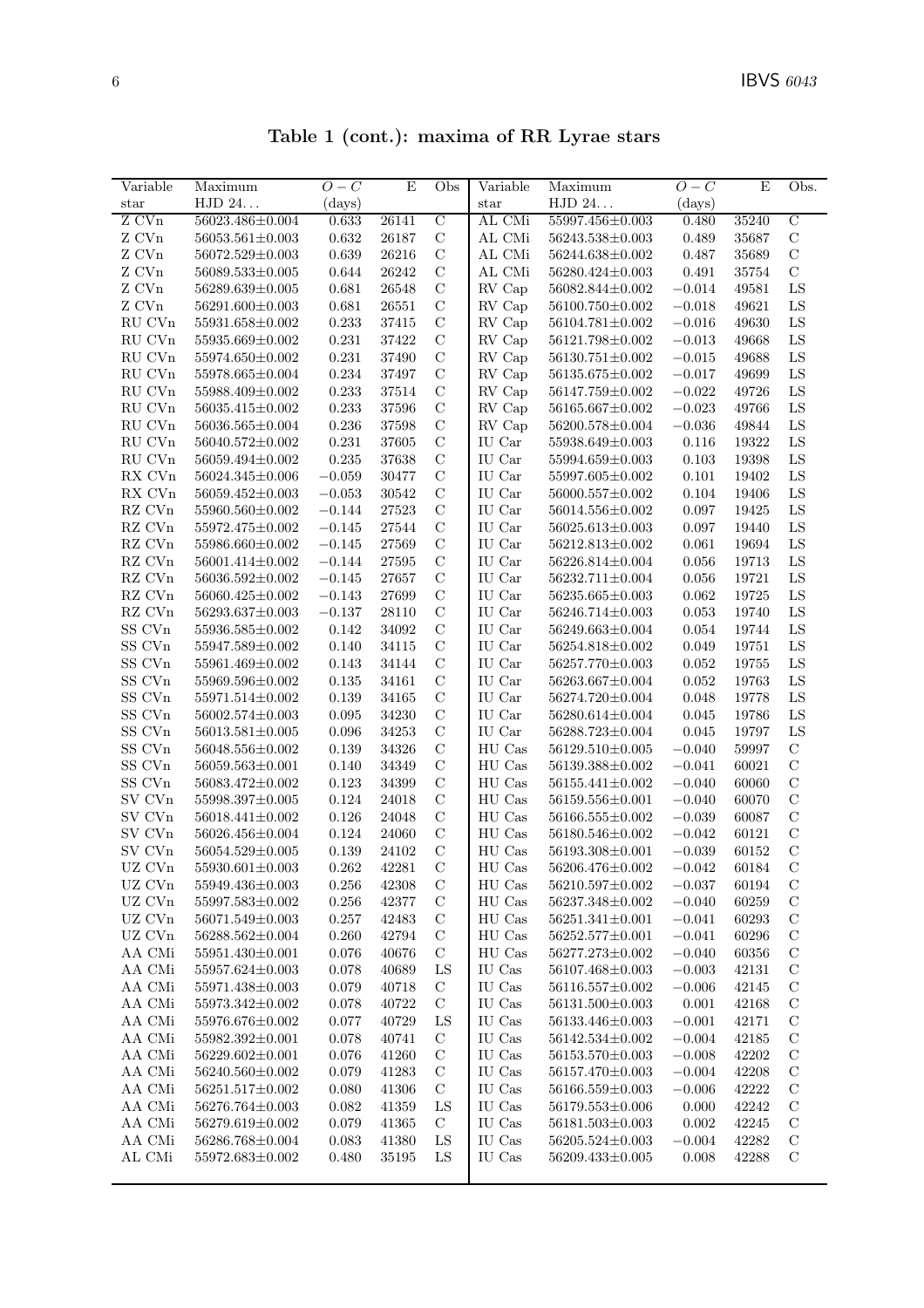| Variable                              | Maximum                 | $O-C$       | E         | Obs            | Variable                            | Maximum                 | $O-C$       | E     | Obs.          |
|---------------------------------------|-------------------------|-------------|-----------|----------------|-------------------------------------|-------------------------|-------------|-------|---------------|
| star                                  | HJD 24                  | (days)      |           |                | $_{\rm star}$                       | HJD 24                  | (days)      |       |               |
| <b>IU</b> Cas                         | 56224.361±0.002         | 0.001       | 42311     | $\overline{C}$ | RU Cet                              | 56190.777±0.007         | 0.119       | 27912 | LS            |
| IU Cas                                | 56237.346±0.003         | $-0.002$    | 42331     | $\mathbf C$    | RU Cet                              | 56196.632±0.003         | 0.111       | 27922 | ${\rm LS}$    |
| IU Cas                                | 56244.493±0.002         | 0.002       | 42342     | $\mathcal{C}$  | RU Cet                              | 56210.714±0.002         | 0.122       | 27946 | ${\rm LS}$    |
| IU Cas                                | 56252.286±0.003         | 0.002       | 42354     | $\mathbf C$    | RU Cet                              | 56213.649±0.002         | 0.126       | 27951 | ${\rm LS}$    |
| $\rm BI$ Cen                          | 55934.727±0.002         | 0.087       | 42465     | ${\rm LS}$     | RU Cet                              | 56216.577±0.003         | 0.122       | 27956 | ${\rm LS}$    |
| BI Cen                                | 55938.803±0.002         | 0.084       | 42474     | LS             | $\mathop{\mathrm{RU}}\nolimits$ Cet | 56223.608±0.001         | 0.118       | 27968 | ${\rm LS}$    |
| BI Cen                                | 55939.710±0.002         | 0.085       | 42476     | ${\rm LS}$     | RU Cet                              | 56237.693±0.003         | 0.132       | 27992 | ${\rm LS}$    |
| $\rm BI$ Cen                          | 55958.737±0.003         | 0.078       | 42518     | LS             | ${\rm RV}$ Cet                      | 56161.807±0.005         | $\,0.242\,$ | 27347 | ${\rm LS}$    |
| BI Cen                                | 55959.641±0.002         | 0.076       | 42520     | ${\rm LS}$     | RV Cet                              | 56181.768±0.005         | $0.254\,$   | 27379 | ${\rm LS}$    |
| BI Cen                                | 55964.620±0.002         | 0.070       | 42531     | ${\rm LS}$     | $\mathop{\rm RV}$ Cet               | 56186.744±0.005         | $\,0.243\,$ | 27387 | ${\rm LS}$    |
| $\rm BI$ Cen                          | 55972.776±0.002         | 0.069       | 42549     | ${\rm LS}$     | RV Cet                              | 56196.708±0.004         | 0.233       | 27403 | ${\rm LS}$    |
| BI Cen                                | 55977.762±0.002         | 0.070       | 42560     | LS             | RV Cet                              | 56221.633±0.003         | 0.221       | 27443 | ${\rm LS}$    |
| $\rm BI$ Cen                          | 55979.575±0.002         | 0.070       | 42564     | ${\rm LS}$     | RV Cet                              | 56234.726±0.007         | 0.223       | 27464 | ${\rm LS}$    |
| $\rm BI$ Cen                          | 55981.840±0.002         | 0.069       | 42569     | ${\rm LS}$     | RV Cet                              | 56239.713±0.006         | 0.223       | 27472 | ${\rm LS}$    |
| BI Cen                                | 55984.559±0.002         | 0.069       | 42575     | ${\rm LS}$     | RV Cet                              | 56244.708±0.005         | 0.231       | 27480 | ${\rm LS}$    |
| $\rm BI$ Cen                          | 55989.548±0.002         | 0.073       | 42586     | ${\rm LS}$     | RV Cet                              | 56249.699±0.006         | 0.234       | 27488 | ${\rm LS}$    |
| $\rm BI$ Cen                          | 56002.699±0.002         | 0.081       | 42615     | ${\rm LS}$     | ${\rm RV}$ Cet                      | 56264.668±0.005         | 0.242       | 27512 | ${\rm LS}$    |
| BI Cen                                | $56023.554 \pm 0.002$   | 0.090       | 42661     | ${\rm LS}$     | $RX$ Cet                            | 56136.720±0.002         | 0.330       | 27908 | ${\rm LS}$    |
| BI Cen                                | 56033.515±0.002         | 0.081       | 42683     | ${\rm LS}$     | ${\rm RX}$ Cet                      | 56167.699±0.003         | 0.330       | 27962 | ${\rm LS}$    |
| $\rm BI$ Cen                          | 56055.711±0.001         | 0.071       | 42732     | LS             | ${\rm RX}$ Cet                      | 56186.639±0.006         | $0.338\,$   | 27995 | LS            |
| $\rm BI$ Cen                          | 56062.509±0.002         | 0.072       | 42747     | ${\rm LS}$     | ${\sf RX}$ Cet                      | 56194.667±0.003         | $0.334\,$   | 28009 | ${\rm LS}$    |
| $\rm BI$ Cen                          | 56067.495±0.002         | $\,0.072\,$ | 42758     | ${\rm LS}$     | $\mathbf{R}\mathbf{Z}$ Cet          | 56166.777±0.003         | $-0.190$    | 43595 | ${\rm LS}$    |
| $\rm BI$ Cen                          | 56085.637±0.002         | 0.086       | 42798     | ${\rm LS}$     | $\mathbf{R}\mathbf{Z}$ Cet          | 56167.799±0.002         | $-0.189$    | 43597 | ${\rm LS}$    |
| BI Cen                                | $56105.583\pm0.003$     | $\,0.093\,$ | 42842     | ${\rm LS}$     | $\mathbf{R}\mathbf{Z}$ Cet          | 56168.820±0.002         | $-0.190$    | 43599 | ${\rm LS}$    |
| $V499$ Cen                            | 55992.763±0.002         | 0.042       | 28523     | ${\rm LS}$     | $\mathbf{R}\mathbf{Z}$ Cet          | 56189.746±0.002         | $-0.199$    | 43640 | ${\rm LS}$    |
| $V499$ Cen                            | 55993.799±0.002         | 0.036       | 28525     | LS             | RZ Cet                              | 56191.798±0.002         | $-0.189$    | 43644 | ${\rm LS}$    |
| V499 Cen                              | 56039.666±0.001         | 0.036       | 28613     | ${\rm LS}$     | $\mathbf{R}\mathbf{Z}$ Cet          | 56212.728±0.002         | $-0.194$    | 43685 | LS            |
| V499 Cen                              | 56065.726±0.002         | 0.036       | 28663     | ${\rm LS}$     | $\mathbf{R}\mathbf{Z}$ Cet          | 56215.788±0.002         | $-0.198$    | 43691 | LS            |
| V499 Cen                              | $56085.533{\pm}0.002$   | 0.037       | $28701\,$ | LS             | $\mathbf{R}\mathbf{Z}$ Cet          | 56224.484±0.004         | $-0.182$    | 43708 | $\mathbf C$   |
| $V671$ Cen                            | 55994.722±0.004         | $0.027\,$   | 49341     | ${\rm LS}$     | RZ Cet                              | 56225.492±0.004         | $-0.195$    | 43710 | $\mathbf C$   |
| $\rm V671$ Cen                        | 56019.648±0.004         | 0.005       | 49398     | ${\rm LS}$     | RZ Cet                              | 56234.683±0.003         | $-0.195$    | 43728 | ${\rm LS}$    |
| $V671$ Cen                            | 56061.718±0.003         | 0.059       | 49494     | ${\rm LS}$     | $\mathbf{R}\mathbf{Z}$ Cet          | 56235.710±0.002         | $-0.190$    | 43730 | ${\rm LS}$    |
| $\rm V671$ Cen                        | 56083.528±0.003         | $-0.014$    | 49544     | ${\rm LS}$     | $\mathbf{R}\mathbf{Z}$ Cet          | 56244.385±0.002         | $-0.195$    | 43747 | $\mathcal{C}$ |
| V674 Cen                              | $56065.550 \pm 0.002$   | $-0.198$    | 43799     | ${\rm LS}$     | $\mathbf{R}\mathbf{Z}$ Cet          | 56288.293±0.003         | $-0.200$    | 43833 | $\mathcal{C}$ |
| AQ Cep                                | 55950.456±0.002         | 0.073       | 42708     | $\mathbf C$    | $\mathbf{R}\mathbf{Z}$ Cet          | 56292.379±0.004         | $-0.198$    | 43841 | $\mathbf C$   |
| AQ Cep                                | 56204.520±0.001         | 0.074       | 43098     | $\mathcal{C}$  | UU Cet                              | 56130.748±0.004         | $-0.148$    | 24621 | ${\rm LS}$    |
| $\ensuremath{\mathsf{RR}}\xspace$ Cet | 56165.818±0.002         | 0.011       | 41561     | LS             | UU Cet                              | 56159.837±0.002         | $-0.151$    | 24669 | ${\rm LS}$    |
| ${\rm RR}$ Cet                        | 56168.585±0.002         | 0.013       | 41566     | $\mathbf C$    | UU Cet                              | 56187.717±0.004         | $-0.151$    | 24715 | LS            |
| RR Cet                                | $56183.517 \pm 0.003$   | 0.014       | 41593     | $\overline{C}$ | UU Cet                              | 56195.592±0.004         | $-0.155$    | 24728 | LS            |
| RR Cet                                | $56185.726{\pm}0.002$   | 0.010       | 41597     | LS             | $\rm UU$ Cet                        | $56204.685 \pm 0.003$   | $-0.153$    | 24743 | LS            |
| $\ensuremath{\mathsf{RR}}\xspace$ Cet | 56186.836±0.002         | 0.014       | 41599     | LS             | UU Cet                              | 56210.748±0.003         | $-0.151$    | 24753 | LS            |
| RR Cet                                | 56191.810±0.002         | $0.011\,$   | 41608     | LS             | UU Cet                              | 56215.599±0.003         | $-0.149$    | 24761 | $_{\rm LS}$   |
| $\ensuremath{\mathsf{RR}}\xspace$ Cet | 56193.469±0.002         | 0.011       | 41611     | $\mathcal{C}$  | UU Cet                              | $56221.654 \pm 0.003$   | $-0.154$    | 24771 | LS            |
| RR Cet                                | 56195.681±0.002         | 0.011       | 41615     | LS             | UU Cet                              | 56235.596±0.003         | $-0.152$    | 24794 | LS            |
| RR Cet                                | 56206.732±0.007         | $0.001\,$   | 41635     | LS             | RT Col                              | 56268.614±0.002         | $-0.300$    | 53093 | $_{\rm LS}$   |
| RR Cet                                | 56208.401±0.002         | 0.011       | 41638     | $\mathbf C$    | $\mathop{\rm RT}$ Col               | $56284.711{\pm}0.002$   | $-0.301$    | 53123 | LS            |
| RR Cet                                | $56211.721\!\pm\!0.003$ | $\,0.013\,$ | 41644     | LS             | RW Col                              | 55961.609±0.003         | $-0.038$    | 53196 | $_{\rm LS}$   |
| RR Cet                                | 56216.698±0.002         | 0.013       | 41653     | LS             | RW Col                              | 55967.611±0.003         | 0.143       | 53207 | $_{\rm LS}$   |
| RR Cet                                | 56237.712±0.002         | 0.012       | 41691     | LS             | RW Col                              | $56232.781 \pm 0.004$   | 0.166       | 53708 | $_{\rm LS}$   |
| ${\rm RR}$ Cet                        | $56239.370{\pm}0.003$   | $0.011\,$   | 41694     | $\mathcal{C}$  | $\ensuremath{\text{RW}}\xspace$ Col | 56238.779±0.003         | $-0.186$    | 53720 | $_{\rm LS}$   |
| $\ensuremath{\mathsf{RR}}\xspace$ Cet | 56250.433±0.002         | $\,0.013\,$ | 41714     | $\mathbf C$    | RW Col                              | 56243.693±0.003         | $-0.036$    | 53729 | LS            |
| RR Cet                                | $56291.356 \pm 0.003$   | 0.012       | 41788     | $\mathbf C$    | $\ensuremath{\text{RW}}\xspace$ Col | 56244.785±0.003         | $-0.002$    | 53731 | LS            |
| RU Cet                                | 56136.848±0.002         | $0.127\,$   | 27820     | LS             | RW Col                              | 56261.701±0.006         | $-0.022$    | 53763 | $_{\rm LS}$   |
| RU Cet                                | 56139.784±0.004         | $0.132\,$   | 27825     | LS             | RW Col                              | 56272.612±0.003         | $-0.224$    | 53784 | $_{\rm LS}$   |
| RU Cet                                | $56163.811 \pm 0.003$   | 0.122       | 27866     | LS             | RW Col                              | 56284.613±0.003         | 0.133       | 53806 | $_{\rm LS}$   |
| RU Cet                                | $56180.803{\pm}0.002$   | 0.112       | 27895     | LS             | RW Col                              | $56285.704 {\pm} 0.004$ | 0.166       | 53808 | $_{\rm LS}$   |
|                                       |                         |             |           |                |                                     |                         |             |       |               |

Table 1 (cont.): maxima of RR Lyrae stars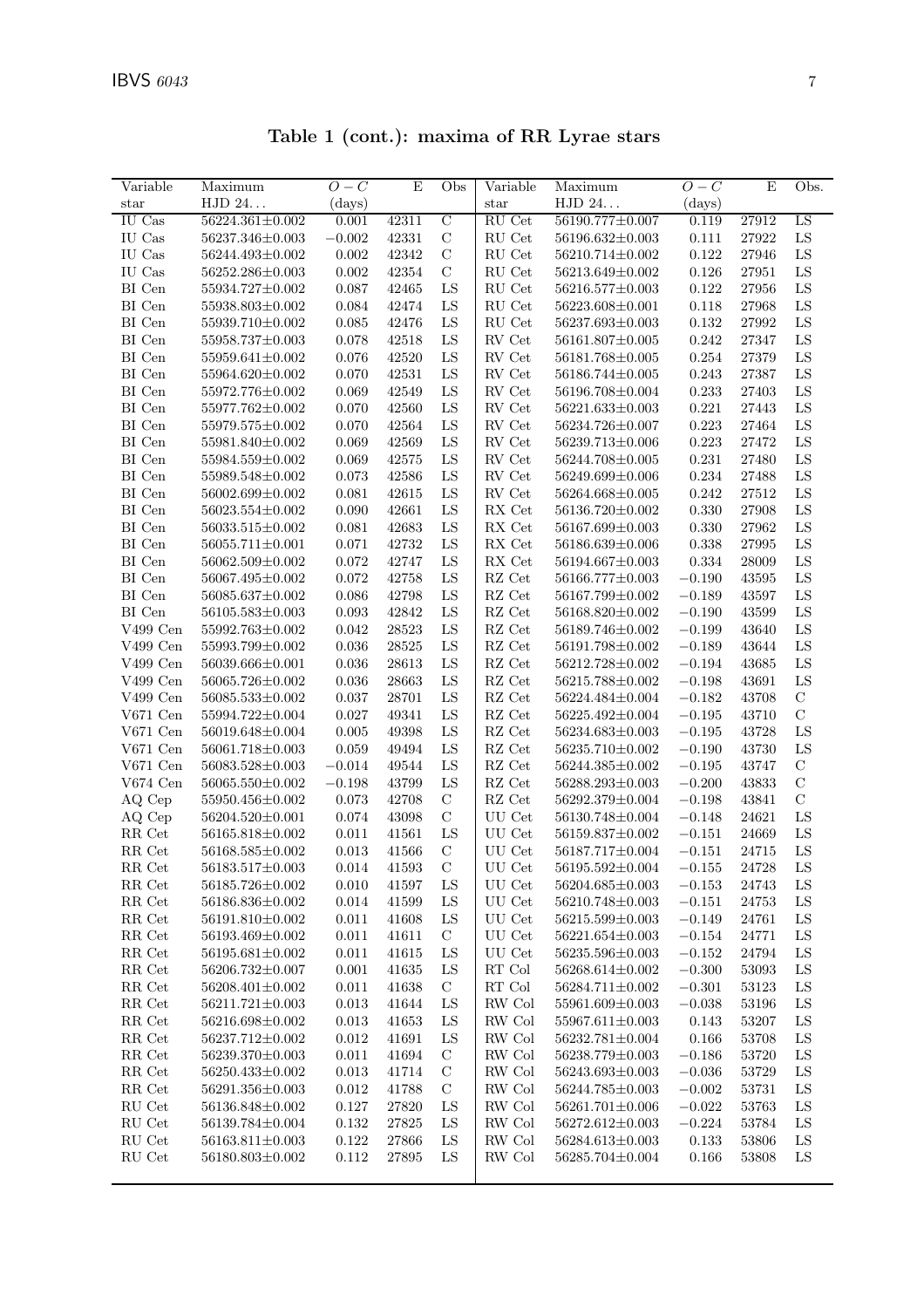| Table 1 (cont.): maxima of RR Lyrae stars |  |  |  |  |  |
|-------------------------------------------|--|--|--|--|--|
|-------------------------------------------|--|--|--|--|--|

| Variable                       | Maximum               | $O-C$    | E                    | Obs           | Variable                                 | Maximum               | $O-C$       | E     | Obs.          |
|--------------------------------|-----------------------|----------|----------------------|---------------|------------------------------------------|-----------------------|-------------|-------|---------------|
| star                           | HJD 24                | (days)   |                      |               | $_{\rm star}$                            | HJD 24                | (days)      |       |               |
| RW Col                         | 56290.616±0.003       | $-0.214$ | 53818                | LS            | WW CrA                                   | 56171.533±0.002       | $-0.020$    | 44478 | LS            |
| RX Col                         | 55966.606±0.002       | $-0.261$ | 45711                | LS            | V413 CrA                                 | 56038.842±0.004       | 0.069       | 24669 | ${\rm LS}$    |
| RX Col                         | 56242.687±0.002       | 0.184    | 46175                | ${\rm LS}$    | V413 CrA                                 | 56064.779±0.003       | 0.075       | 24713 | LS            |
| RX Col                         | 56255.750±0.004       | 0.179    | 46197                | LS            | V413 CrA                                 | 56067.712±0.005       | 0.062       | 24718 | LS            |
| RX Col                         | 56258.713±0.004       | 0.171    | 46202                | LS            | V413 CrA                                 | $56103.653 \pm 0.003$ | 0.053       | 24779 | LS            |
| RX Col                         | $56261.687 \pm 0.005$ | 0.175    | 46207                | LS            | V413 CrA                                 | 56104.835±0.002       | 0.056       | 24781 | LS            |
| RX Col                         | 56267.627±0.005       | 0.175    | 46217                | LS            | V413 CrA                                 | 56129.585±0.004       | 0.054       | 24823 | LS            |
| RX Col                         | 56286.635±0.004       | 0.173    | 46249                | LS            | V413 CrA                                 | 56132.536±0.003       | 0.058       | 24828 | LS            |
| RX Col                         | 56293.765±0.005       | 0.175    | 46261                | ${\rm LS}$    | V413 CrA                                 | 56182.636±0.004       | $\,0.064\,$ | 24913 | LS            |
| RY Col                         | 56258.743±0.002       | $-0.237$ | 45835                | LS            | TV CrB                                   | 55966.589±0.002       | 0.027       | 41648 | $\mathcal{C}$ |
| RY Col                         | 56261.622±0.006       | $-0.231$ | 45841                | LS            | $\operatorname{TV}$ $\operatorname{CrB}$ | 55983.542±0.003       | 0.026       | 41677 | $\mathbf C$   |
| RY Col                         | 56291.806±0.004       | $-0.215$ | 45904                | LS            | TV CrB                                   | 55993.486±0.002       | 0.032       | 41694 | $\mathcal{C}$ |
| RY Col                         | 56292.762±0.004       | $-0.217$ | 45906                | LS            | TV CrB                                   | $56014.531 \pm 0.002$ | 0.031       | 41730 | $\mathcal{C}$ |
| AV Col                         | 55935.626±0.002       | 0.060    | 6978                 | LS            | $\operatorname{TV}$ $\operatorname{CrB}$ | 56018.620±0.002       | 0.028       | 41737 | $\mathcal{C}$ |
| AV Col                         | 55964.690±0.002       | 0.062    | 7040                 | LS            | TV CrB                                   | 56045.522±0.003       | 0.037       | 41783 | $\mathcal{C}$ |
| AV Col                         | 55965.627±0.001       | 0.062    | 7042                 | LS            | W Crt                                    | 55961.689±0.002       | $-0.026$    | 39604 | LS            |
| AV Col                         | 56233.752±0.002       | 0.066    | 7614                 | LS            | W Crt                                    | 55963.748±0.001       | $-0.026$    | 39609 | LS            |
| AV Col                         | 56256.721±0.002       | 0.066    | 7663                 | LS            | W Crt                                    | 55999.594±0.003       | $-0.026$    | 39696 | LS            |
| AV Col                         | 56264.689±0.001       | 0.066    | 7680                 | LS            | W Crt                                    | 56029.671±0.002       | $-0.026$    | 39769 | LS            |
| AV Col                         | 56278.752±0.002       | 0.066    | 7710                 | LS            | W Crt                                    | 56055.627±0.002       | $-0.027$    | 39832 | LS            |
| AV Col                         | 56286.718±0.002       | 0.064    | 7727                 | LS            | $\mathbf X$ Crt                          | 55964.822±0.008       | 0.084       | 19331 | LS            |
| AV Col                         | 56287.657±0.002       | 0.065    | 7729                 | LS            | $\mathbf X$ Crt                          | 55989.738±0.003       | $\,0.083\,$ | 19365 | LS            |
| S Com                          | 55934.641±0.003       | $-0.101$ | 26049                | $\mathcal{C}$ | X Crt                                    | 56017.575±0.005       | 0.073       | 19403 | LS            |
| S Com                          | 55937.571±0.002       | $-0.104$ | 26054                | $\mathcal{C}$ | $\mathbf X$ Crt                          | 56058.608±0.003       | 0.067       | 19459 | ${\rm LS}$    |
| S Com                          | 55964.555±0.002       | $-0.103$ | 26100                | $\mathcal{C}$ | SW Cru                                   | 55938.794±0.003       | 0.064       | 91245 | LS            |
| S Com                          | 55974.528±0.002       | $-0.103$ | 26117                | $\mathbf C$   | SW Cru                                   | 55939.777±0.002       | 0.064       | 91248 | LS            |
| S Com                          | 55984.502±0.001       | $-0.101$ | 26134                | $\mathbf C$   | SW Cru                                   | 55965.674±0.003       | 0.066       | 91327 | LS            |
| S Com                          | 55998.577±0.002       | $-0.104$ | 26158                | $\mathbf C$   | SW Cru                                   | 55966.658±0.003       | 0.067       | 91330 | LS            |
| S Com                          | 56005.616±0.002       | $-0.103$ | 26170                | $\mathcal{C}$ | SW Cru                                   | 55971.571±0.002       | 0.063       | 91345 | LS            |
| $\mathcal S$ Com               | 56011.483±0.002       | $-0.103$ | 26180                | $\mathbf C$   | SW Cru                                   | 55976.815±0.003       | 0.063       | 91361 | LS            |
| S Com                          | 56042.572±0.003       | $-0.103$ | 26233                | $\mathcal{C}$ | SW Cru                                   | 55989.599±0.003       | 0.063       | 91400 | LS            |
| S Com                          | 56055.477±0.003       | $-0.103$ | 26255                | $\mathbf C$   | SW Cru                                   | 55994.845±0.004       | 0.065       | 91416 | LS            |
| S Com                          | $56290.701 \pm 0.002$ | $-0.102$ | 26656                | $\mathbf C$   | SW Cru                                   | 55995.830±0.003       | 0.066       | 91419 | LS            |
| RY Com                         | $55973.601 \pm 0.002$ | $-0.109$ | 34918                | $\mathbf C$   | SW Cru                                   | 55998.776±0.002       | 0.062       | 91428 | LS            |
| RY Com                         | $55974.537 \pm 0.002$ | $-0.111$ | 34920                | $\mathcal{C}$ | SW Cru                                   | 56005.661±0.002       | 0.063       | 91449 | LS            |
| RY Com                         | $55982.501 \pm 0.002$ | $-0.119$ | 34937                | $\mathcal{C}$ | SW Cru                                   | 56012.544±0.003       | 0.064       | 91470 | LS            |
| RY Com                         | 55983.442±0.002       | $-0.116$ | 34939                | $\mathbf C$   | SW Cru                                   | $56021.721 \pm 0.003$ | 0.063       | 91498 | ${\rm LS}$    |
| RY Com                         | $56011.581 \pm 0.003$ | $-0.115$ | 34999                | $\mathbf C$   | SW Cru                                   | 56023.690±0.002       | 0.065       | 91504 | LS            |
| $\mathop{\rm RY}\nolimits$ Com | $56015.331\pm0.002$   | $-0.116$ | $35007\,$            | $\mathbf C$   | SW Cru                                   | $56032.537{\pm}0.002$ | $\,0.062\,$ | 91531 | LS            |
| RY Com                         | 56045.341±0.002       | $-0.119$ | 35071                | $\mathcal{C}$ | SW Cru                                   | 56047.615±0.002       | 0.063       | 91577 | LS            |
| RY Com                         | $56057.525 \pm 0.001$ | $-0.128$ | 35097                | $\mathcal{C}$ | SW Cru                                   | 56048.602±0.002       | 0.066       | 91580 | LS            |
| RY Com                         | 56066.434±0.002       | $-0.129$ | 35116                | $\mathbf C$   | SW Cru                                   | 56049.582±0.002       | 0.062       | 91583 | LS            |
| $\mathop{\rm RY}\nolimits$ Com | 56290.577±0.003       | $-0.146$ | $35594\,$            | $\mathcal{C}$ | SW Cru                                   | 56050.566±0.002       | 0.063       | 91586 | LS            |
| ${\rm ST}$ Com                 | 55947.513±0.003       | $-0.034$ | 21243                | $\mathbf C$   | SW Cru                                   | $56052.535 \pm 0.003$ | 0.065       | 91592 | LS            |
| ST Com                         | 55963.684±0.004       | $-0.034$ | 21270                | $\mathbf C$   | $\rm SW$ $\rm Cru$                       | 56053.519±0.003       | 0.066       | 91595 | LS            |
| ST Com                         | 55972.668±0.003       | $-0.034$ | $\boldsymbol{21285}$ | $\mathcal{C}$ | SW Cru                                   | 56057.777±0.002       | 0.063       | 91608 | LS            |
| ST Com                         | 55974.466±0.003       | $-0.033$ | 21288                | $\mathcal{C}$ | SW Cru                                   | 56083.671±0.003       | 0.062       | 91687 | LS            |
| ST Com                         | 55999.618±0.003       | $-0.036$ | 21330                | $\mathcal{C}$ | UY Cyg                                   | 56148.415±0.004       | 0.070       | 60129 | $\mathbf C$   |
| ST Com                         | 56014.592±0.003       | $-0.035$ | 21355                | $\mathbf C$   | UY Cyg                                   | 56149.527±0.004       | 0.061       | 60131 | $\mathbf C$   |
| ST Com                         | 56056.519±0.002       | $-0.033$ | $21425\,$            | $\mathbf C$   | UY Cyg                                   | 56185.409±0.002       | 0.058       | 60195 | $\mathbf C$   |
| ST Com                         | 56293.690±0.003       | $-0.038$ | 21821                | $\mathbf C$   | UY Cyg                                   | 56204.481±0.005       | 0.066       | 60229 | $\mathbf C$   |
| WW CrA                         | 56046.774±0.002       | $-0.016$ | 44255                | $_{\rm LS}$   | $\rm XZ$ Cyg $^2$                        | 56038.496±0.003       | $-0.006$    | 16005 | $\mathbf C$   |
| WW CrA                         | 56115.583±0.003       | $-0.022$ | 44378                | LS            | $XZ$ Cyg <sup>2</sup>                    | $56051.565 \pm 0.001$ | $-0.002$    | 16033 | $\mathbf C$   |
| WW CrA                         | 56134.611±0.002       | $-0.016$ | 44412                | $_{\rm LS}$   | $\rm XZ$ Cyg $^2$                        | $56116.421 \pm 0.003$ | $-0.004$    | 16172 | $\mathbf C$   |
| WW CrA                         | 56148.599±0.002       | $-0.015$ | 44437                | $_{\rm LS}$   | $\rm XZ$ Cyg $^2$                        | 56129.484±0.003       | $-0.005$    | 16200 | $\mathcal{C}$ |
| WW CrA                         | $56162.591 \pm 0.003$ | $-0.010$ | 44462                | LS            | $XZ$ Cyg <sup>2</sup>                    | 56130.418±0.002       | $-0.005$    | 16202 | $\mathcal{C}$ |
|                                |                       |          |                      |               |                                          |                       |             |       |               |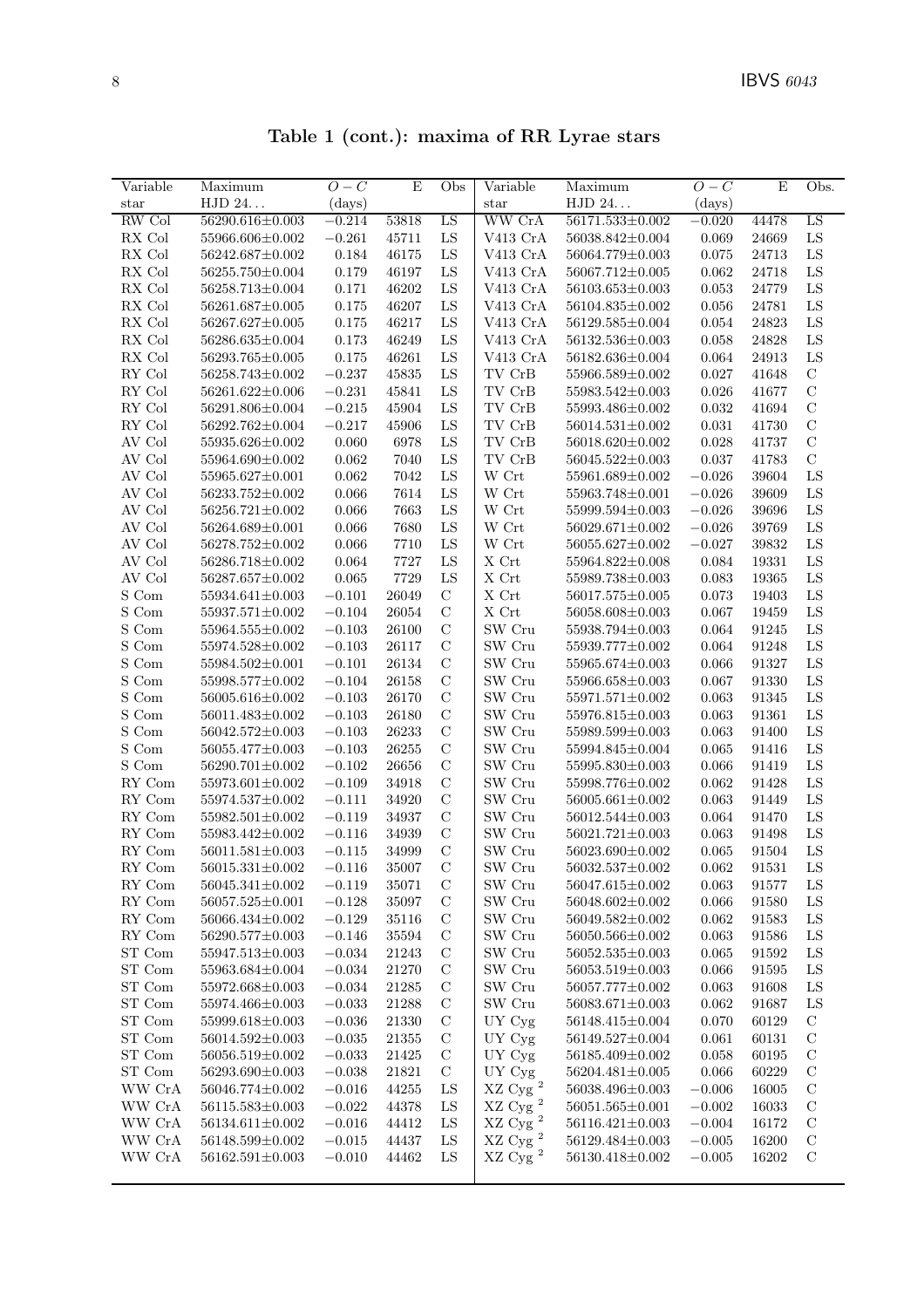| Variable                 | Maximum               | $O-C$    | E     | Obs            | Variable       | Maximum               | $O-C$        | $\mathbf E$ | Obs.          |
|--------------------------|-----------------------|----------|-------|----------------|----------------|-----------------------|--------------|-------------|---------------|
| star                     | HJD 24                | (days)   |       |                | $_{\rm star}$  | HJD 24                | $\rm (days)$ |             |               |
| $\overline{z}$<br>XZ Cyg | 56136.484±0.002       | $-0.004$ | 16215 | $\overline{C}$ | <b>VW</b> Dor  | 56018.562±0.002       | $-0.158$     | 30913       | LS            |
| $\rm XZ$ Cy<br>g $^2$    | $56142.543{\pm}0.001$ | $-0.011$ | 16228 | $\mathbf C$    | VW Dor         | $56022.551 \pm 0.002$ | $-0.163$     | 30920       | ${\rm LS}$    |
| $\rm XZ$ Cyg $^2$        | 56143.478±0.001       | $-0.009$ | 16230 | $\mathbf C$    | VW Dor         | 56205.711±0.002       | $-0.169$     | 31241       | ${\rm LS}$    |
| $\rm XZ$ Cyg $^2$        | 56144.411±0.002       | $-0.009$ | 16232 | $\mathbf C$    | VW Dor         | 56222.826±0.001       | $-0.172$     | 31271       | ${\rm LS}$    |
| $\rm XZ$ Cyg $^2$        | 56164.485±0.003       | 0.001    | 16275 | $\mathbf C$    | VW Dor         | 56225.682±0.002       | $-0.170$     | 31276       | LS            |
| $\rm XZ$ Cyg $^2$        | 56172.415±0.003       | $-0.001$ | 16292 | $\mathbf C$    | VW Dor         | $56226.825 \pm 0.002$ | $-0.168$     | 31278       | ${\rm LS}$    |
| $\rm XZ$ Cyg $^2$        | 56176.610±0.002       | $-0.006$ | 16301 | $\mathcal{C}$  | VW Dor         | 56233.665±0.002       | $-0.175$     | 31290       | ${\rm LS}$    |
| $XZ$ Cyg <sup>2</sup>    | 56184.544±0.002       | $-0.004$ | 16318 | $\mathbf C$    | VW Dor         | 56234.807±0.003       | $-0.174$     | 31292       | ${\rm LS}$    |
| DM Cyg                   | 56099.450±0.001       | 0.072    | 32194 | $\mathbf C$    | VW Dor         | 56237.656±0.002       | $-0.178$     | 31297       | ${\rm LS}$    |
| DM Cyg                   | 56112.467±0.001       | 0.072    | 32225 | $\mathcal{C}$  | VW Dor         | $56253.639 \pm 0.002$ | $-0.172$     | 31325       | ${\rm LS}$    |
| DM Cyg                   | 56135.560±0.001       | 0.073    | 32280 | $\mathcal{C}$  | VW Dor         | 56258.770±0.003       | $-0.177$     | 31334       | LS            |
| DM Cyg                   | 56146.478±0.002       | 0.075    | 32306 | $\mathbf C$    | VW Dor         | 56261.619±0.002       | $-0.181$     | 31339       | ${\rm LS}$    |
| DM Cyg                   | 56148.577±0.001       | 0.075    | 32311 | $\mathbf C$    | VW Dor         | 56262.760±0.003       | $-0.181$     | 31341       | ${\rm LS}$    |
| $DM\,$ Cyg               | 56157.394±0.001       | 0.075    | 32332 | $\mathcal{C}$  | VW Dor         | 56266.760±0.005       | $-0.175$     | 31348       | ${\rm LS}$    |
| DM Cyg                   | 56161.592±0.001       | 0.074    | 32342 | $\mathbf C$    | VW Dor         | 56269.614±0.002       | $-0.174$     | 31353       | ${\rm LS}$    |
| DM Cyg                   | 56188.464±0.002       | 0.075    | 32406 | $\mathbf C$    | VW Dor         | 56286.729±0.003       | $-0.178$     | 31383       | ${\rm LS}$    |
| DM Cyg                   | 56191.403±0.003       | 0.075    | 32413 | $\mathbf C$    | VW Dor         | 56290.718±0.002       | $-0.183$     | 31390       | ${\rm LS}$    |
| DM Cyg                   | 56228.348±0.002       | 0.072    | 32501 | $\mathbf C$    | RW Dra         | 55993.613±0.003       | 0.191        | 37515       | $\mathbf C$   |
| V939 Cyg $^3$            | $56051.588 \pm 0.005$ | 0.083    | 16161 | $\mathbf C$    | RW Dra         | 56002.480±0.002       | 0.199        | 37535       | $\mathbf C$   |
| V939 Cyg $^3$            | 56115.538±0.004       | 0.090    | 16326 | $\mathbf C$    | RW Dra         | $56018.451 \pm 0.002$ | $-0.217$     | 37572       | $\mathbf C$   |
| V939 Cyg $^3$            | 56129.480±0.006       | 0.080    | 16362 | $\mathbf C$    | ${\rm RW}$ Dra | 56099.507±0.002       | $-0.215$     | 37755       | $\mathcal{C}$ |
| V939 $\mathrm{Cyg}$ $^3$ | 56136.467±0.004       | 0.092    | 16380 | $\mathcal{C}$  | RW Dra         | $56114.537 \pm 0.003$ | 0.198        | 37788       | $\mathcal{C}$ |
| V939 Cyg $^3$            | 56143.448±0.004       | 0.097    | 16398 | $\mathbf C$    | RW Dra         | 56118.518±0.002       | 0.193        | 37797       | $\mathbf C$   |
| V939 Cyg $^3$            | 56164.373±0.004       | 0.095    | 16452 | $\mathbf C$    | RW Dra         | 56122.505±0.002       | 0.194        | 37806       | $\mathcal{C}$ |
| V939 Cyg <sup>3</sup>    | 56184.532±0.005       | 0.102    | 16504 | $\mathcal{C}$  | RW Dra         | 56134.499±0.002       | $-0.214$     | $37834\,$   | $\mathcal{C}$ |
| DU Del                   | 56124.536±0.003       | $-0.167$ | 47041 | $\mathbf C$    | RW Dra         | 56145.574±0.002       | $-0.212$     | $37859\,$   | $\mathcal{C}$ |
| DX Del                   | 56107.492±0.002       | 0.067    | 35420 | $\mathbf C$    | SU Dra         | 55937.600±0.002       | 0.059        | 18224       | $\mathcal{C}$ |
| DX Del                   | 56108.437±0.003       | 0.067    | 35422 | $\mathbf C$    | SU Dra         | 55939.581±0.002       | 0.059        | 18227       | $\mathcal{C}$ |
| ${\rm D}X$ Del           | 56123.558±0.002       | 0.064    | 35454 | $\mathbf C$    | SU Dra         | 55941.563±0.002       | 0.060        | 18230       | $\mathcal{C}$ |
| DX Del                   | 56124.506±0.002       | 0.067    | 35456 | $\mathbf C$    | SU Dra         | 55961.380±0.004       | 0.064        | 18260       | $\mathcal{C}$ |
| DX Del                   | 56151.443±0.002       | 0.065    | 35513 | $\mathbf C$    | SU Dra         | 55964.680±0.003       | 0.062        | 18265       | $\mathcal{C}$ |
| DX Del                   | 56157.587±0.002       | 0.065    | 35526 | $\mathbf C$    | SU Dra         | 55996.381±0.003       | 0.063        | 18313       | $\mathcal{C}$ |
| ${\rm D}X$ Del           | 56158.532±0.002       | 0.065    | 35528 | $\mathbf C$    | ${\rm SU~Dra}$ | $56050.535 \pm 0.003$ | 0.062        | 18395       | $\mathcal{C}$ |
| DX Del                   | 56161.365±0.001       | 0.062    | 35534 | $\mathbf C$    | SU Dra         | 56054.495±0.002       | 0.059        | 18401       | $\mathcal{C}$ |
| DX Del                   | 56184.525±0.003       | 0.064    | 35583 | $\mathbf C$    | SW Dra         | 55966.545±0.002       | 0.060        | 52209       | $\mathcal{C}$ |
| DX Del                   | 56193.504±0.002       | 0.063    | 35602 | $\mathcal{C}$  | SW Dra         | 55983.636±0.003       | 0.061        | 52239       | $\mathcal{C}$ |
| DX Del                   | 56203.429±0.002       | 0.063    | 35623 | $\mathbf C$    | SW Dra         | 55989.334±0.002       | 0.062        | 52249       | $\mathcal{C}$ |
| DX Del                   | 56230.370±0.002       | 0.065    | 35680 | $\mathcal{C}$  | SW Dra         | 55993.322±0.004       | 0.063        | 52256       | $\mathcal{C}$ |
| GV Del                   | $56193.516 \pm 0.004$ | $-0.157$ | 79770 | $\mathcal{C}$  | SW Dra         | $55995.596 \pm 0.003$ | 0.058        | 52260       | $\mathcal{C}$ |
| RT Dor                   | 55964.549±0.004       | $-0.055$ | 52186 | ${\rm LS}$     | SW Dra         | $56035.477 \pm 0.002$ | 0.062        | 52330       | $\mathcal{C}$ |
| RT Dor                   | $55992.551 \pm 0.002$ | $-0.057$ | 52244 | LS             | SW Dra         | 56048.576±0.004       | 0.059        | 52353       | $\mathcal{C}$ |
| $\mathop{\rm RT}$ Dor    | 56019.586±0.002       | $-0.061$ | 52300 | LS             | SW Dra         | 56051.427±0.003       | 0.061        | 52358       | $\mathcal{C}$ |
| RT Dor                   | 56196.782±0.001       | $-0.066$ | 52667 | LS             | XZ Dra         | 56045.423±0.002       | $-0.128$     | 29627       | $\mathbf C$   |
| RT Dor                   | 56198.713±0.002       | $-0.066$ | 52671 | LS             | XZ Dra         | 56064.493±0.002       | $-0.117$     | 29667       | $\mathcal{C}$ |
| RT Dor                   | 56199.681±0.003       | $-0.064$ | 52673 | LS             | XZ Dra         | 56084.502±0.003       | $-0.121$     | 29709       | $\mathcal{C}$ |
| RT Dor                   | 56226.718±0.001       | $-0.066$ | 52729 | LS             | XZ Dra         | $56093.552 \pm 0.002$ | $-0.124$     | 29728       | $\mathcal{C}$ |
| RT Dor                   | 56229.615±0.001       | $-0.066$ | 52735 | LS             | XZ Dra         | $56115.473 \pm 0.001$ | $-0.123$     | 29774       | $\mathcal{C}$ |
| $\operatorname{RT}$ Dor  | 56230.583±0.003       | $-0.064$ | 52737 | LS             | $\rm XZ$ Dra   | $56124.531 \pm 0.001$ | $-0.118$     | 29793       | $\mathcal{C}$ |
| RT Dor                   | 56256.656±0.003       | $-0.064$ | 52791 | LS             | XZ Dra         | $56143.591 \pm 0.002$ | $-0.118$     | 29833       | $\mathbf C$   |
| RT Dor                   | 56257.623±0.002       | $-0.063$ | 52793 | LS             | XZ Dra         | 56154.545±0.002       | $-0.123$     | 29856       | $\mathcal{C}$ |
| $\mathop{\rm RT}$ Dor    | 56285.630±0.002       | $-0.060$ | 52851 | LS             | XZ Dra         | $56167.421 \pm 0.002$ | $-0.113$     | 29883       | $\mathcal{C}$ |
| VW Dor                   | 55934.678±0.002       | $-0.162$ | 30766 | LS             | XZ Dra         | 56176.468±0.006       | $-0.119$     | 29902       | $\mathcal{C}$ |
| VW Dor                   | 55939.821±0.002       | $-0.155$ | 30775 | LS             | BC Dra         | 55934.652±0.005       | 0.096        | 18978       | $\mathcal{C}$ |
| VW Dor                   | 55963.785±0.002       | $-0.156$ | 30817 | LS             | BC Dra         | 55937.541±0.006       | 0.106        | 18982       | $\mathcal{C}$ |
| VW Dor                   | 55967.779±0.001       | $-0.156$ | 30824 | LS             | BC Dra         | 55950.478±0.005       | 0.091        | 19000       | $\mathbf C$   |
| VW Dor                   | 56002.575±0.002       | $-0.168$ | 30885 | LS             | BC Dra         | $55970.631 \pm 0.005$ | 0.096        | 19028       | $\mathcal{C}$ |
|                          |                       |          |       |                |                |                       |              |             |               |

Table 1 (cont.): maxima of RR Lyrae stars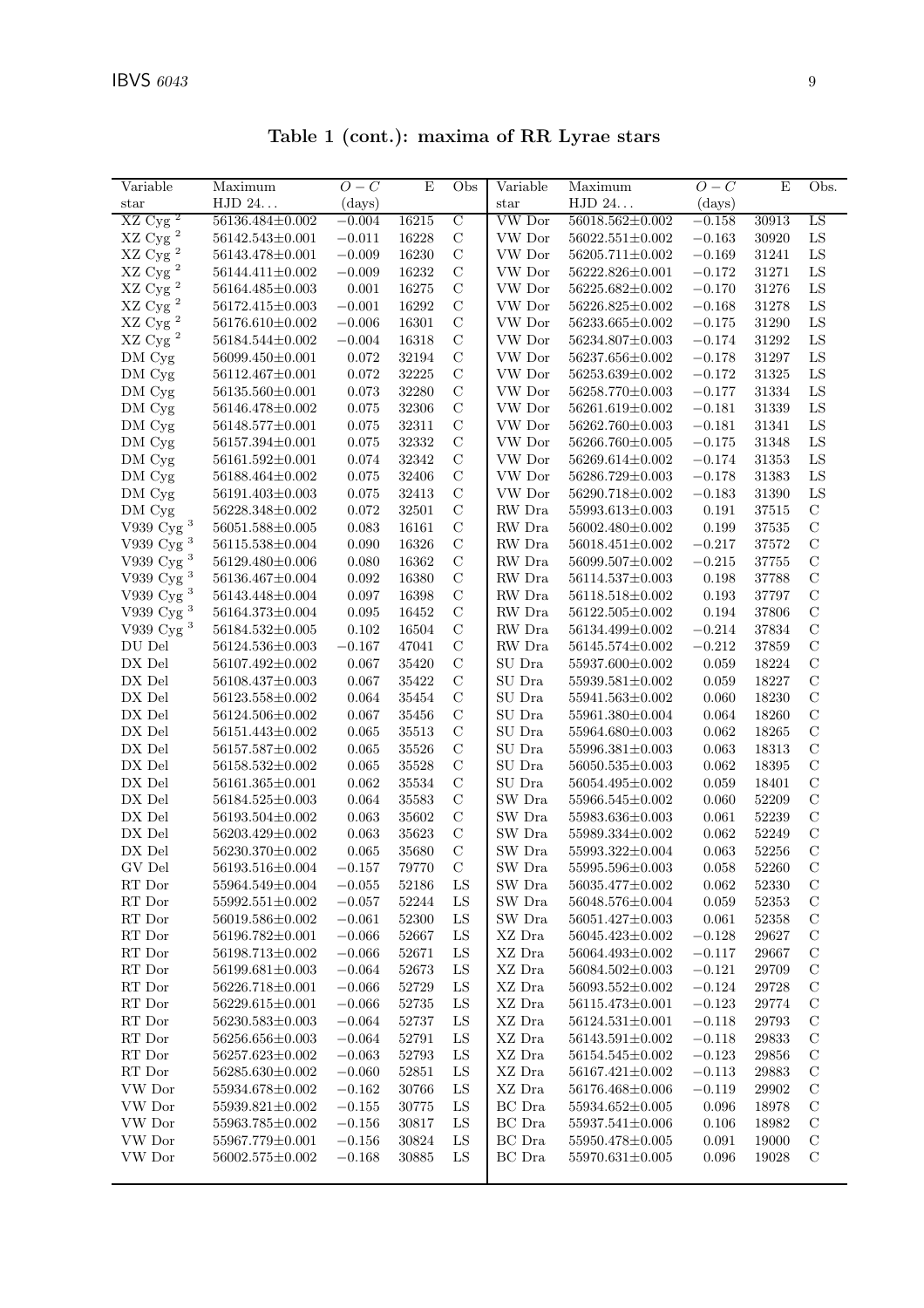| Table 1 (cont.): maxima of RR Lyrae stars |  |  |  |  |  |
|-------------------------------------------|--|--|--|--|--|
|-------------------------------------------|--|--|--|--|--|

| Variable       | Maximum                 | $O-C$        | E     | Obs            | Variable                    | Maximum                 | $O-C$       | E                                    | Obs.           |
|----------------|-------------------------|--------------|-------|----------------|-----------------------------|-------------------------|-------------|--------------------------------------|----------------|
| $_{\rm star}$  | HJD 24                  | $\rm (days)$ |       |                | $_{\rm star}$               | HJD 24                  | (days)      |                                      |                |
| <b>BC</b> Dra  | 55986.461±0.004         | 0.095        | 19050 | $\overline{C}$ | <b>BD</b> Dra               | 56234.485±0.005         | 0.585       | 24547                                | $\overline{C}$ |
| BC Dra         | 55988.629±0.005         | 0.104        | 19053 | $\mathbf C$    | <b>BD</b> Dra               | $56243.331 \pm 0.002$   | 0.595       | 24562                                | $\mathbf C$    |
| BC Dra         | 56017.408±0.005         | 0.100        | 19093 | $\mathcal{C}$  | BD Dra                      | 56250.374±0.005         | 0.569       | 24574                                | $\mathcal{C}$  |
| BC Dra         | 56019.564±0.004         | 0.098        | 19096 | $\mathcal{C}$  | BD Dra                      | 56263.360±0.003         | 0.596       | 24596                                | $\mathbf C$    |
| BC Dra         | 56035.396±0.005         | 0.099        | 19118 | $\mathcal{C}$  | BD Dra                      | 56288.682±0.003         | 0.589       | 24639                                | $\mathcal{C}$  |
| BC Dra         | 56050.506±0.003         | 0.098        | 19139 | $\mathcal{C}$  | BD Dra                      | 56291.628±0.002         | 0.590       | 24644                                | $\mathcal{C}$  |
| BC Dra         | $56091.523 \pm 0.005$   | 0.099        | 19196 | $\mathcal{C}$  | BK Dra                      | 56051.457±0.002         | $-0.162$    | 51561                                | $\mathbf C$    |
| BC Dra         | 56099.441±0.005         | 0.102        | 19207 | $\mathcal{C}$  | BK Dra                      | 56070.406±0.003         | $-0.160$    | 51593                                | $\mathcal{C}$  |
| BC Dra         | 56117.430±0.005         | 0.101        | 19232 | $\mathbf C$    | BK Dra                      | $56083.431 \pm 0.002$   | $-0.161$    | 51615                                | $\mathcal{C}$  |
| BC Dra         | 56140.456±0.004         | 0.101        | 19264 | $\mathbf C$    | BK Dra                      | 56096.458±0.002         | $-0.159$    | 51637                                | $\mathbf C$    |
| BC Dra         | 56145.489±0.003         | 0.097        | 19271 | $\mathcal{C}$  | BK Dra                      | 56119.547±0.001         | $-0.161$    | 51676                                | $\mathcal C$   |
| BC Dra         | 56150.525±0.003         | 0.096        | 19278 | $\mathcal{C}$  | BK Dra                      | 56122.508±0.002         | $-0.161$    | 51681                                | $\mathcal C$   |
| BC Dra         | 56155.566±0.003         | 0.100        | 19285 | $\mathbf C$    | BK Dra                      | $56135.533 \pm 0.002$   | $-0.162$    | 51703                                | $\mathcal{C}$  |
| $BC$ Dra       | 56158.445±0.004         | 0.101        | 19289 | $\mathcal{C}$  | $\rm BK$ Dra                | 56144.414±0.002         | $-0.162$    | 51718                                | $\mathcal{C}$  |
| BC Dra         | 56166.360±0.004         | 0.100        | 19300 | $\mathcal{C}$  | BK Dra                      | $56151.521 \pm 0.002$   | $-0.160$    | 51730                                | $\mathcal{C}$  |
| BC Dra         | 56176.427±0.010         | 0.093        | 19314 | $\mathbf C$    | BK Dra                      | 56154.481±0.003         | $-0.160$    | 51735                                | $\mathcal{C}$  |
| BC Dra         | 56178.599±0.006         | 0.106        | 19317 | $\mathcal{C}$  | BK Dra                      | 56164.546±0.002         | $-0.161$    | 51752                                | $\mathcal{C}$  |
| BC Dra         | 56181.472±0.010         | 0.101        | 19321 | $\mathcal{C}$  | BT Dra                      | 55970.494±0.005         | $-0.007$    | 42869                                | $\mathcal{C}$  |
| BC Dra         | 56191.538±0.006         | 0.093        | 19335 | $\mathbf C$    | BT Dra                      | 55971.665±0.002         | $-0.013$    | 42871                                | $\mathcal{C}$  |
| BC Dra         | 56204.497±0.004         | 0.100        | 19353 | $\mathcal{C}$  | BT Dra                      | 55974.608±0.002         | $-0.013$    | 42876                                | $\mathcal{C}$  |
| BC Dra         | 56232.559±0.005         | 0.098        | 19392 | $\mathbf C$    | BT Dra                      | 55981.674±0.002         | $-0.012$    | 42888                                | $\mathbf C$    |
| BC Dra         | $56243.354 \pm 0.005$   | 0.100        | 19407 | $\mathcal{C}$  | BT Dra                      | $55999.330 \pm 0.004$   | $-0.016$    | 42918                                | $\mathbf C$    |
| BC Dra         | 56248.396±0.006         | 0.105        | 19414 | $\mathcal{C}$  | BT Dra                      | 56033.469±0.002         | $-0.020$    | 42976                                | $\mathcal{C}$  |
| BC Dra         | 56250.549±0.005         | 0.099        | 19417 | $\mathcal{C}$  | BT Dra                      | 56050.548±0.001         | $-0.013$    | 43005                                | $\mathbf C$    |
| BC Dra         | 56251.268±0.004         | 0.098        | 19418 | $\mathcal{C}$  | BT Dra                      | 56119.415±0.003         | $-0.020$    | 43122                                | $\mathbf C$    |
| BC Dra         | $56263.509 \pm 0.005$   | 0.106        | 19435 | $\mathbf C$    | ${\rm RX}$ Eri              | $56220.785\!\pm\!0.002$ | $-0.010$    | 58797                                | ${\rm LS}$     |
| BD Dra         | 55930.558±0.003         | 0.608        | 24031 | $\mathbf C$    | ${\rm RX}$ Eri              | $56223.721 \pm 0.003$   | $-0.010$    | 58802                                | LS             |
| BD Dra         | 55934.648±0.004         | 0.575        | 24038 | $\mathcal{C}$  | RX Eri                      | 56253.674±0.003         | $-0.007$    | 58853                                | ${\rm LS}$     |
| BD Dra         | 55937.579±0.004         | 0.561        | 24043 | $\mathcal{C}$  | RX Eri                      | 56256.608±0.003         | $-0.009$    | 58858                                | LS             |
| BD Dra         | 55950.589±0.002         | 0.612        | 24065 | $\mathbf C$    | ${\rm RX}$ Eri              | 56267.766±0.003         | $-0.009$    | 58877                                | ${\rm LS}$     |
| BD Dra         | 55966.468±0.003         | 0.586        | 24092 | $\mathcal{C}$  | RX Eri                      | 56277.750±0.004         | $-0.008$    | 58894                                | LS             |
| $BD$ $Dra$     | 55970.616±0.003         | 0.611        | 24099 | $\mathbf C$    | RX Eri                      | $56280.684 \pm 0.003$   | $-0.010$    | 58899                                | ${\rm LS}$     |
| BD Dra         | 55986.471±0.006         | 0.561        | 24126 | $\mathcal{C}$  | SV Eri                      | 56216.686±0.006         | 0.885       | 28949                                | LS             |
| ${\rm BD~Dra}$ | 55990.620±0.004         | 0.587        | 24133 | $\mathcal{C}$  | SV Eri                      | 56221.691±0.007         | 0.893       | 28956                                | LS             |
| $BD$ $Dra$     | 56013.572±0.004         | 0.566        | 24172 | $\mathcal{C}$  | SV Eri                      | 56236.681±0.007         | 0.894       | 28977                                | LS             |
| BD Dra         | 56035.358±0.004         | 0.557        | 24209 | $\mathcal{C}$  | SV Eri                      | $56246.673 \pm 0.005$   | 0.893       | 28991                                | LS             |
| ${\rm BD~Dra}$ | 56042.473±0.004         | 0.604        | 24221 | $\mathcal{C}$  | $\mathrm{SV}\ \mathrm{Eri}$ | $56251.674 \pm 0.005$   | 0.897       | 28998                                | LS             |
| BD Dra         | 56072.510±0.003         | 0.599        | 24272 | $\mathbf C$    | SV Eri                      | 56266.660±0.007         | 0.893       | 29019                                | LS             |
| ${\rm BD~Dra}$ | $56095.485\!\pm\!0.002$ | 0.601        | 24311 | $\mathbf C$    | SV Eri                      | $56276.655 \pm 0.008$   | $\,0.895\,$ | $\boldsymbol{29033}$                 | ${\rm LS}$     |
| BD Dra         | 56102.532±0.003         | 0.579        | 24323 | $\mathcal{C}$  | XY Eri                      | 56291.642±0.006         | $-0.215$    | 56884                                | LS             |
| BD Dra         | 56128.440±0.003         | 0.569        | 24367 | $\mathcal{C}$  | BB Eri                      | 56226.795±0.002         | 0.267       | 29246                                | LS             |
| BD Dra         | 56138.470±0.002         | 0.585        | 24384 | $\mathbf C$    | <b>BB</b> Eri               | 56230.789±0.005         | 0.272       | 29253                                | LS             |
| BD Dra         | $56141.421 \pm 0.002$   | 0.591        | 24389 | $\mathcal{C}$  | <b>BB</b> Eri               | 56254.727±0.003         | $0.274\,$   | 29295                                | LS             |
| <b>BD</b> Dra  | 56145.548±0.002         | 0.594        | 24396 | $\mathbf C$    | BB Eri                      | 56266.698±0.003         | 0.277       | 29316                                | LS             |
| BD Dra         | $56155.523 \pm 0.005$   | $0.556\,$    | 24413 | $\mathcal{C}$  | ${\rm BB}$ Eri              | 56282.648±0.002         | 0.270       | 29344                                | LS             |
| BD Dra         | 56158.454±0.004         | 0.541        | 24418 | $\mathcal{C}$  | ${\rm BB}$ Eri              | 56290.626±0.003         | 0.270       | 29358                                | LS             |
| BD Dra         | $56168.520 \pm 0.002$   | 0.593        | 24435 | $\mathcal{C}$  | ${\rm RX}$ For              | 56182.828±0.002         | $-0.030$    | 27375                                | LS             |
| BD Dra         | 56178.489±0.005         | 0.548        | 24452 | $\mathbf C$    | RX For                      | 56185.804±0.002         | $-0.040$    | 27380                                | LS             |
| BD Dra         | 56181.430±0.004         | 0.544        | 24457 | $\mathcal{C}$  | RX For                      | 56200.724±0.003         | $-0.053$    | 27405                                | LS             |
| BD Dra         | 56184.382±0.005         | 0.551        | 24462 | $\mathbf C$    | ${\sf RX}$ For              | 56206.713±0.007         | $-0.037$    | $\begin{array}{c} 27415 \end{array}$ | LS             |
| BD Dra         | 56185.576±0.003         | 0.567        | 24464 | $\mathcal{C}$  | RX For                      | 56212.698±0.002         | $-0.025$    | 27425                                | LS             |
| BD Dra         | 56191.488±0.002         | 0.588        | 24474 | $\mathcal{C}$  | RX For                      | 56234.778±0.002         | $-0.046$    | 27462                                | LS             |
| BD Dra         | $56198.553\pm0.003$     | 0.585        | 24486 | $\mathbf C$    | RX For                      | 56237.775±0.003         | $-0.036$    | 27467                                | LS             |
| BD Dra         | 56204.406±0.003         | 0.547        | 24496 | $\mathcal{C}$  | RX For                      | 56243.760±0.002         | $-0.024$    | 27477                                | LS             |
| BD Dra         | $56205.583{\pm}0.003$   | 0.546        | 24498 | $\mathcal{C}$  | RX For                      | 56261.644±0.006         | $-0.059$    | 27507                                | LS             |
| BD Dra         | 56224.462±0.003         | 0.575        | 24530 | $\mathcal{C}$  | RX For                      | $56267.632{\pm}0.002$   | $-0.044$    | 27517                                | LS             |
|                |                         |              |       |                |                             |                         |             |                                      |                |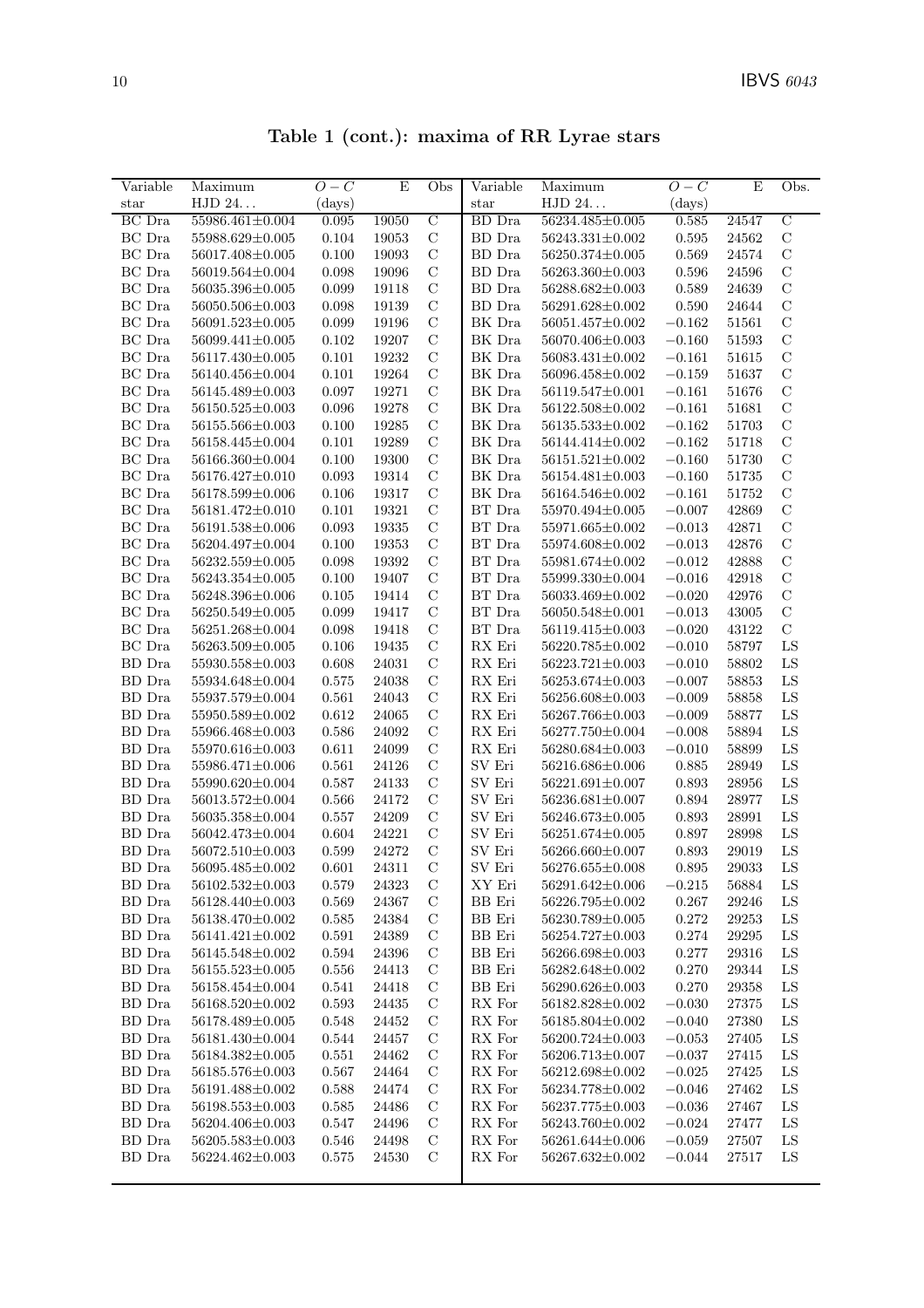| Variable                       | Maximum                 | $O-C$    | $\mathbf E$ | Obs           | Variable                | Maximum               | $O-C$     | E         | Obs.          |
|--------------------------------|-------------------------|----------|-------------|---------------|-------------------------|-----------------------|-----------|-----------|---------------|
| star                           | HJD 24                  | (days)   |             |               | $_{\rm star}$           | HJD 24                | (days)    |           |               |
| SS For                         | $56262.593 \pm 0.002$   | $-0.139$ | 35512       | LS            | RW Gru                  | 56172.719±0.002       | $-0.148$  | 39637     | LS            |
| SW For                         | 56164.787±0.005         | 0.460    | 27149       | ${\rm LS}$    | RW Gru                  | 56173.815±0.002       | $-0.153$  | 39639     | ${\rm LS}$    |
| SW For                         | 56168.806±0.005         | 0.460    | 27154       | LS            | TW Her                  | $56003.537 \pm 0.001$ | $-0.013$  | 86232     | $\mathbf C$   |
| SW For                         | $56172.825 \pm 0.003$   | 0.460    | 27159       | LS            | TW Her                  | 56033.507±0.001       | $-0.013$  | 86307     | $\mathbf C$   |
| SW For                         | 56226.679±0.005         | 0.464    | 27226       | LS            | TW Her                  | 56089.449±0.002       | $-0.015$  | 86447     | $\mathbf C$   |
| SW For                         | $56230.695 \pm 0.005$   | 0.461    | $27231\,$   | ${\rm LS}$    | $\operatorname{TW}$ Her | 56117.422±0.002       | $-0.014$  | 86517     | $\mathbf C$   |
| SW For                         | 56234.712±0.004         | 0.459    | 27236       | LS            | TW Her                  | 56127.413±0.002       | $-0.013$  | 86542     | $\mathbf C$   |
| SW For                         | $56238.731 \pm 0.004$   | 0.460    | 27241       | LS            | TW Her                  | 56135.404±0.001       | $-0.014$  | 86562     | $\mathcal{C}$ |
| SW For                         | 56255.614±0.005         | 0.464    | 27262       | LS            | TW Her                  | 56137.402±0.001       | $-0.014$  | 86567     | $\mathcal{C}$ |
| SW For                         | $56259.626 \pm 0.005$   | 0.457    | 27267       | LS            | TW Her                  | 56139.400±0.001       | $-0.014$  | 86572     | $\mathbf C$   |
| SW For                         | 56263.642±0.004         | 0.455    | 27272       | LS            | TW Her                  | 56141.398±0.002       | $-0.014$  | 86577     | $\mathcal{C}$ |
| SW For                         | 56275.705±0.005         | 0.462    | 27287       | ${\rm LS}$    | TW Her                  | 56143.397±0.001       | $-0.013$  | 86582     | $\mathbf C$   |
| SX For                         | $56173.777 \pm 0.003$   | 0.052    | 28109       | LS            | TW Her                  | $56149.390 \pm 0.001$ | $-0.014$  | 86597     | $\mathcal{C}$ |
| SX For                         | 56196.775±0.004         | 0.047    | 28147       | LS            | TW Her                  | 56153.386±0.002       | $-0.015$  | 86607     | $\mathcal{C}$ |
| ${\rm SX}$ For                 | 56199.808±0.003         | 0.054    | 28152       | LS            | TW Her                  | 56159.380±0.001       | $-0.014$  | 86622     | $\mathbf C$   |
| SX For                         | $56207.669 \pm 0.003$   | 0.045    | 28165       | LS            | $\operatorname{TW}$ Her | 56169.370±0.002       | $-0.014$  | 86647     | $\mathcal{C}$ |
| SX For                         | 56230.677±0.004         | 0.050    | 28203       | LS            | TW Her                  | $56175.362 \pm 0.002$ | $-0.016$  | 86662     | $\mathcal{C}$ |
| ${\rm SX\ For}$                | 56233.703±0.003         | 0.050    | 28208       | ${\rm LS}$    | $\operatorname{TW}$ Her | $56185.352 \pm 0.001$ | $-0.017$  | 86687     | $\mathbf C$   |
| ${\rm SX\ For}$                | 56244.601±0.004         | 0.052    | 28226       | LS            | VX Her                  | $55983.583 \pm 0.001$ | $-0.462$  | 75177     | $\mathbf C$   |
| SX For                         | $56256.711 \pm 0.006$   | 0.055    | 28246       | LS            | VX Her                  | $56003.621 \pm 0.001$ | $-0.461$  | 75221     | $\mathbf C$   |
| SX For                         | $56262.761 \pm 0.003$   | 0.051    | 28256       | LS            | VX Her                  | $56008.629 \pm 0.001$ | $-0.461$  | $75232\,$ | $\mathbf C$   |
| SX For                         | $56290.611 \pm 0.005$   | 0.056    | 28302       | ${\rm LS}$    | VX Her                  | $56050.522 \pm 0.002$ | $-0.463$  | 75324     | $\mathcal{C}$ |
| SX For                         | $56293.635 \pm 0.003$   | 0.053    | 28307       | LS            | VX Her                  | 56065.546±0.001       | $-0.466$  | $75357\,$ | $\mathbf C$   |
|                                | 55943.598±0.001         | $-0.469$ | 36714       | $\mathbf C$   | VX Her                  | $56101.524 \pm 0.001$ | $-0.463$  | 75436     | $\mathbf C$   |
| RR Gem                         |                         |          |             | $\mathbf C$   |                         |                       |           | 75438     | $\mathcal{C}$ |
| RR Gem                         | 55946.379±0.002         | $-0.469$ | 36721       |               | VX Her                  | 56102.434±0.002       | $-0.463$  |           | $\mathcal{C}$ |
| RR Gem                         | 55969.418±0.001         | $-0.474$ | 36779       | $\mathbf C$   | VX Her                  | 56112.452±0.002       | $-0.464$  | 75460     | $\mathcal{C}$ |
| RR Gem                         | 55971.407±0.002         | $-0.471$ | 36784       | $\mathbf C$   | ${\rm VX}$ Her          | 56117.460±0.002       | $-0.465$  | 75471     |               |
| $\ensuremath{\mathsf{RR}}$ Gem | 55973.397±0.001         | $-0.468$ | 36789       | $\mathbf C$   | VZ Her                  | 55980.662±0.001       | 0.073     | 43585     | $\mathbf C$   |
| $\ensuremath{\mathsf{RR}}$ Gem | 56000.412±0.001         | $-0.470$ | 36857       | $\mathbf C$   | VZ Her                  | 55984.625±0.003       | 0.073     | 43594     | $\mathbf C$   |
| $\ensuremath{\mathsf{RR}}$ Gem | $56012.325 \pm 0.002$   | $-0.476$ | 36887       | $\mathbf C$   | VZ Her                  | 56006.640±0.001       | 0.072     | 43644     | $\mathbf C$   |
| $\ensuremath{\mathsf{RR}}$ Gem | $56214.543\pm0.001$     | $-0.489$ | 37396       | $\mathbf C$   | VZ Her                  | 56055.519±0.002       | 0.074     | 43755     | $\mathcal{C}$ |
| RR Gem                         | 56216.537±0.002         | $-0.482$ | 37401       | $\mathbf C$   | VZ Her                  | 56092.506±0.001       | 0.073     | 43839     | $\mathcal{C}$ |
| $\ensuremath{\mathsf{RR}}$ Gem | $56229.642 \pm 0.002$   | $-0.488$ | 37434       | $\mathbf C$   | VZ Her                  | $56100.431 \pm 0.002$ | 0.073     | 43857     | $\mathbf C$   |
| $\ensuremath{\mathsf{RR}}$ Gem | $56247.524 \pm 0.002$   | $-0.485$ | 37479       | $\mathbf C$   | VZ Her                  | 56140.500±0.002       | 0.072     | 43948     | $\mathcal{C}$ |
| $\ensuremath{\mathsf{RR}}$ Gem | 56249.509±0.004         | $-0.487$ | 37484       | $\mathbf C$   | ${\rm VZ}$ Her          | 56144.463±0.001       | 0.072     | 43957     | $\mathbf C$   |
| SZ Gem                         | 55932.635±0.001         | $-0.067$ | 57347       | $\mathbf C$   | VZ Her                  | 56152.390±0.001       | 0.073     | 43975     | $\mathbf C$   |
| SZ Gem                         | 55945.665±0.002         | $-0.066$ | 57373       | $\mathbf C$   | VZ Her                  | 56166.479±0.003       | $0.072\,$ | 44007     | $\mathbf C$   |
| SZ Gem                         | 56273.406±0.002         | $-0.068$ | 58027       | $\mathbf C$   | VZ Her                  | 56178.371±0.002       | 0.075     | 44034     | $\mathbf C$   |
| SZ Gem                         | 56285.432±0.002         | $-0.070$ | 58051       | $\mathcal{C}$ | AR Her                  | 55972.593±0.002       | $-1.389$  | 30891     | $\mathcal{C}$ |
| GI Gem                         | $55940.555\!\pm\!0.002$ | 0.069    | 59072       | $\mathcal{C}$ | AR Her                  | 55979.675±0.002       | $-1.357$  | 30906     | $\mathcal{C}$ |
| GI Gem                         | 55947.487±0.001         | 0.069    | 59088       | $\mathbf C$   | AR Her                  | 55980.616±0.003       | $-1.356$  | 30908     | $\mathcal{C}$ |
| GI Gem                         | 55948.354±0.002         | 0.069    | 59090       | $\mathcal{C}$ | AR Her                  | 56011.625±0.003       | $-1.369$  | 30974     | $\mathcal{C}$ |
| GI Gem                         | 55971.316±0.002         | 0.068    | 59143       | $\mathcal{C}$ | AR Her                  | 56043.573±0.006       | $-1.383$  | 31042     | $\mathcal{C}$ |
| GI Gem                         | 55980.414±0.001         | 0.068    | 59164       | $\mathcal{C}$ | AR Her                  | 56060.513±0.001       | $-1.364$  | 31078     | $\mathcal{C}$ |
| $\rm GI$ $\rm Gen$             | 55984.314±0.001         | 0.069    | $59173\,$   | $\mathcal{C}$ | ${\rm AR\ Her}$         | 56139.466±0.006       | $-1.376$  | 31246     | $\mathcal{C}$ |
| GI Gem                         | 56003.377±0.001         | 0.068    | 59217       | $\mathcal{C}$ | AR Her                  | $56146.550 \pm 0.003$ | $-1.342$  | 31261     | $\mathcal{C}$ |
| GI Gem                         | $56219.577 \pm 0.002$   | 0.068    | 59716       | $\mathcal{C}$ | BD Her                  | $56149.559 \pm 0.005$ | 0.148     | 49633     | $\mathbf C$   |
| GI Gem                         | $56225.642 \pm 0.001$   | 0.068    | 59730       | $\mathcal{C}$ | DL Her                  | 56045.463±0.002       | 0.047     | 30149     | $\mathcal{C}$ |
| GI Gem                         | $56251.638 \pm 0.001$   | 0.068    | 59790       | $\mathcal{C}$ | DL Her                  | 56116.459±0.002       | 0.047     | 30269     | $\mathcal{C}$ |
| $\rm GI$ $\rm Gen$             | $56278.503 \pm 0.003$   | 0.070    | $59852\,$   | $\mathbf C$   | DL Her                  | 56142.498±0.003       | 0.054     | $30313\,$ | $\mathcal{C}$ |
| $RR$ Gru                       | 56138.799±0.003         | 0.032    | 39370       | LS            | GY Her                  | $55993.561 \pm 0.005$ | 0.178     | 37388     | $\mathcal{C}$ |
| $RR$ Gru                       | 56199.570±0.004         | 0.025    | 39480       | ${\rm LS}$    | GY Her                  | 56023.448±0.002       | 0.175     | 37445     | $\mathcal{C}$ |
| RR Gru                         | 56200.675±0.003         | 0.025    | 39482       | LS            | GY Her                  | 56036.558±0.002       | 0.176     | 37470     | $\mathbf C$   |
| RW Gru                         | 56129.798±0.005         | $-0.145$ | 39559       | LS            | GY Her                  | 56100.482±0.004       | 0.125     | 37592     | $\mathcal{C}$ |
| RW Gru                         | $56146.861 \pm 0.002$   | $-0.142$ | 39590       | LS            | GY Her                  | 56152.386±0.003       | 0.116     | 37691     | $\mathcal{C}$ |
| RW Gru                         | $56166.681 \pm 0.002$   | $-0.133$ | $39626\,$   | ${\rm LS}$    | $V542$ Her              | $56008.673 \pm 0.002$ | 0.131     | 27061     | $\mathbf C$   |

Table 1 (cont.): maxima of RR Lyrae stars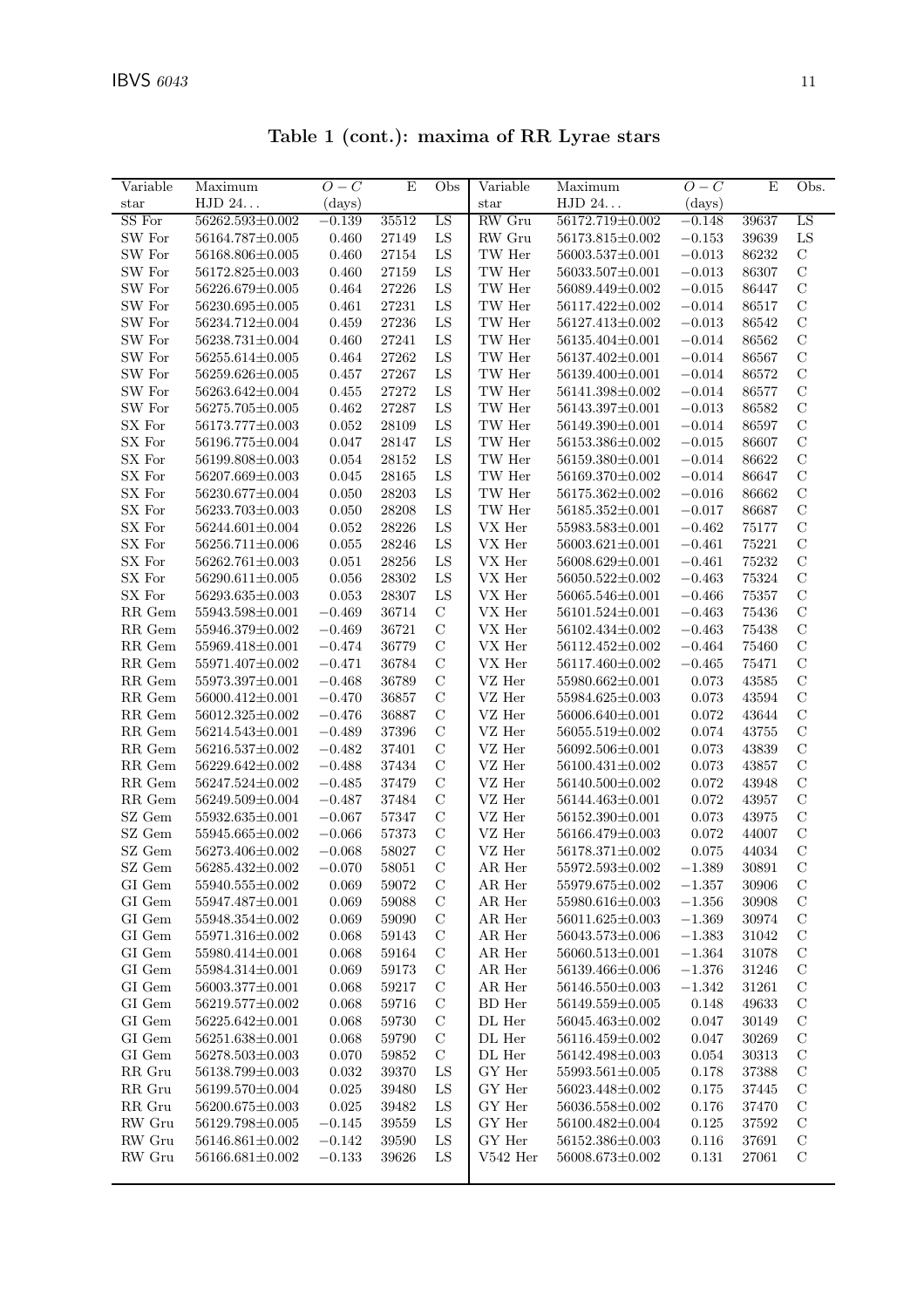| Table 1 (cont.): maxima of RR Lyrae stars |  |  |  |  |  |
|-------------------------------------------|--|--|--|--|--|
|-------------------------------------------|--|--|--|--|--|

| Variable      | Maximum               | $O-C$       | $\mathbf E$ | Obs            | $\overline{\text{Variable}}$ | Maximum               | $O-C$       | E     | Obs.          |
|---------------|-----------------------|-------------|-------------|----------------|------------------------------|-----------------------|-------------|-------|---------------|
| $_{\rm star}$ | HJD 24                | (days)      |             |                | $_{\rm star}$                | HJD 24                | (days)      |       |               |
| $V591$ Her    | $56050.526 \pm 0.005$ | 0.320       | 24483       | $\overline{C}$ | XX Hya                       | 55982.580±0.002       | 0.018       | 31807 | LS            |
| $V593$ Her    | $56050.551 \pm 0.004$ | $-0.126$    | 32669       | $\mathbf C$    | XX Hya                       | $55984.613{\pm}0.002$ | 0.020       | 31811 | LS            |
| $V593$ Her    | 56065.526±0.002       | $-0.129$    | 32698       | $\mathbf C$    | XX Hya                       | $56013.551 \pm 0.002$ | 0.016       | 31868 | ${\rm LS}$    |
| $V593$ Her    | 56096.516±0.005       | $-0.129$    | 32758       | $\mathcal{C}$  | XX Hya                       | $56015.582 \pm 0.001$ | 0.016       | 31872 | LS            |
| $V593$ Her    | 56127.507±0.004       | $-0.128$    | 32818       | $\mathbf C$    | XX Hya                       | 56016.599±0.001       | 0.017       | 31874 | LS            |
| $V650$ Her    | $56003.624 \pm 0.003$ | 0.039       | 31914       | $\mathcal{C}$  | XX Hya                       | 56287.742±0.002       | 0.012       | 32408 | LS            |
| $V698$ Her    | 56050.537±0.002       | $0.126\,$   | 32672       | $\mathbf C$    | XX Hya                       | 56288.759±0.002       | 0.013       | 32410 | ${\rm LS}$    |
| UU Hor        | 56169.800±0.002       | 0.184       | 48855       | ${\rm LS}$     | BI Hya                       | 55974.678±0.002       | 0.251       | 53324 | ${\rm LS}$    |
| UU Hor        | 56171.735±0.003       | 0.188       | 48858       | ${\rm LS}$     | BI Hya                       | 55984.680±0.001       | 0.251       | 53343 | LS            |
| UU Hor        | 56178.811±0.001       | 0.183       | 48869       | LS             | BI Hya                       | 55986.784±0.001       | 0.249       | 53347 | LS            |
| UU Hor        | 56187.825±0.002       | 0.186       | 48883       | LS             | BI Hya                       | 56032.589±0.002       | 0.252       | 53434 | LS            |
| UU Hor        | $56198.768{\pm}0.002$ | 0.187       | 48900       | ${\rm LS}$     | BI Hya                       | 56053.648±0.002       | 0.252       | 53474 | LS            |
| UU Hor        | 56200.698±0.002       | 0.185       | 48903       | ${\rm LS}$     | BI Hya                       | 56062.599±0.002       | 0.253       | 53491 | ${\rm LS}$    |
| UU Hor        | 56216.792±0.002       | 0.187       | 48928       | ${\rm LS}$     | DD Hya                       | 55960.306±0.001       | $-0.188$    | 28429 | $\mathbf C$   |
| UU Hor        | $56220.653 \pm 0.002$ | 0.186       | 48934       | ${\rm LS}$     | DD Hya                       | 55983.391±0.001       | $-0.184$    | 28475 | $\mathcal{C}$ |
| UU Hor        | 56229.666±0.002       | 0.188       | 48948       | ${\rm LS}$     | DD Hya                       | 55985.396±0.002       | $-0.187$    | 28479 | $\mathcal{C}$ |
| UU Hor        | 56236.746±0.002       | 0.187       | 48959       | LS             | DD Hya                       | 55999.449±0.002       | $-0.184$    | 28507 | $\mathbf C$   |
| UU Hor        | 56247.690±0.003       | 0.189       | 48976       | ${\rm LS}$     | DG Hya                       | 55986.644±0.003       | $-0.093$    | 44120 | LS            |
| UU Hor        | $56249.621 \pm 0.002$ | 0.189       | 48979       | ${\rm LS}$     | DH Hya                       | 55958.755±0.002       | 0.082       | 50680 | ${\rm LS}$    |
| UU Hor        | $56258.632 \pm 0.003$ | 0.188       | 48993       | ${\rm LS}$     | DH Hya                       | 55981.739±0.001       | 0.083       | 50727 | ${\rm LS}$    |
| UU Hor        | 56265.712±0.002       | 0.187       | 49004       | LS             | DH Hya                       | 55983.695±0.001       | 0.083       | 50731 | LS            |
| UU Hor        | 56274.727±0.002       | 0.191       | 49018       | ${\rm LS}$     | DH Hya                       | 56007.656±0.001       | 0.083       | 50780 | ${\rm LS}$    |
| UU Hor        | 56276.657±0.004       | 0.190       | 49021       | LS             | DH Hya                       | 56008.632±0.001       | 0.082       | 50782 | LS            |
| UU Hor        | 56285.667±0.003       | 0.188       | 49035       | ${\rm LS}$     | DH Hya                       | 56011.568±0.001       | $\,0.083\,$ | 50788 | LS            |
| UW Hor        | 56263.685±0.002       | 0.228       | 39361       | ${\rm LS}$     | ET Hya                       | 55941.436±0.003       | 0.153       | 29204 | $\mathbf C$   |
| UW Hor        | $56265.671 \pm 0.003$ | 0.227       | 39364       | LS             | ET Hya                       | 55945.549±0.003       | 0.153       | 29210 | $\mathbf C$   |
| UW Hor        | 56269.638±0.003       | 0.221       | 39370       | LS             | ET Hya                       | 55960.634±0.003       | 0.157       | 29232 | LS            |
| SV Hya        | 55992.834±0.002       | 0.130       | 34844       | ${\rm LS}$     | ET Hya                       | 55974.344±0.002       | 0.156       | 29252 | $\mathbf C$   |
| SV Hya        | 56019.619±0.002       | 0.116       | 34900       | LS             | ET Hya                       | 55985.311±0.003       | 0.155       | 29268 | $\mathbf C$   |
| SV Hya        | 56020.579±0.002       | 0.119       | 34902       | LS             | ET Hya                       | 55997.649±0.002       | 0.154       | 29286 | ${\rm LS}$    |
| SZ Hya        | 55933.577±0.002       | $-0.234$    | 28394       | $\mathbf C$    | ET Hya                       | 55998.332±0.002       | 0.151       | 29287 | $\mathcal{C}$ |
| SZ Hya        | 55957.746±0.002       | $-0.241$    | 28439       | LS             | ET Hya                       | 56006.562±0.002       | 0.155       | 29299 | ${\rm LS}$    |
| SZ Hya        | $55961.512 \pm 0.002$ | $-0.236$    | 28446       | $\mathbf C$    | FX Hya                       | 56018.626±0.002       | $-0.050$    | 52177 | LS            |
| SZ Hya        | 55969.572±0.003       | $-0.234$    | 28461       | $\mathbf C$    | FX Hya                       | 56028.640±0.002       | $-0.053$    | 52201 | LS            |
| SZ Hya        | 55970.647±0.002       | $-0.233$    | 28463       | LS             | FX Hya                       | 56033.648±0.002       | $-0.053$    | 52213 | LS            |
| SZ Hya        | 55972.792 $\pm$ 0.002 | $-0.237$    | 28467       | ${\rm LS}$     | FX Hya                       | 56068.706±0.001       | $-0.053$    | 52297 | ${\rm LS}$    |
| SZ Hya        | 55979.722±0.003       | $-0.291$    | 28480       | LS             | FX Hya                       | 56084.565±0.002       | $-0.053$    | 52335 | ${\rm LS}$    |
| SZ Hya        | 55982.454±0.002       | $-0.246$    | 28485       | $\mathbf C$    | FY Hya                       | $56029.613 \pm 0.003$ | 0.013       | 23467 | ${\rm LS}$    |
| $\rm SZ$ Hya  | 55996.431±0.002       | $-0.237$    | 28511       | $\mathcal{C}$  | FY Hya                       | 56048.713±0.002       | $\,0.013\,$ | 23497 | LS            |
| SZ Hya        | $55999.650 \pm 0.002$ | $-0.241$    | 28517       | LS             | FY Hya                       | 56064.630±0.002       | 0.014       | 23522 | LS            |
| SZ Hya        | 56002.319±0.003       | $-0.259$    | 28522       | C              | FY Hya                       | $56066.543 \pm 0.003$ | 0.017       | 23525 | LS            |
| $\rm SZ\ Hya$ | $56013.623 \pm 0.001$ | $-0.237$    | 28543       | $_{LS}$        | GO Hya                       | 55933.646±0.004       | $-0.079$    | 47584 | $\mathcal{C}$ |
| UU Hya        | 55957.771±0.005       | $\,0.033\,$ | 31456       | $_{LS}$        | GO Hya                       | 55947.641±0.007       | $-0.086$    | 47606 | $\mathbf C$   |
| UU Hya        | 55976.609±0.002       | 0.011       | 31492       | LS             | GO Hya                       | $55968.651 \pm 0.005$ | $-0.078$    | 47639 | LS            |
| UU Hya        | 55977.652±0.002       | $0.007\,$   | 31494       | $_{LS}$        | GO Hya                       | 55979.467±0.003       | $-0.082$    | 47656 | $\mathcal{C}$ |
| UU Hya        | 55987.615±0.002       | 0.016       | 31513       | $_{LS}$        | GO Hya                       | 55996.649±0.004       | $-0.083$    | 47683 | LS            |
| UU Hya        | 55997.583±0.002       | 0.031       | 31532       | $_{LS}$        | GO Hya                       | $56002.384 \pm 0.004$ | $-0.076$    | 47692 | $\mathcal{C}$ |
| UU Hya        | 55999.681±0.002       | $\,0.033\,$ | 31536       | LS             | GO Hya                       | $56273.505 \pm 0.004$ | $-0.078$    | 48118 | $\mathbf C$   |
| UU Hya        | 56004.378±0.002       | 0.015       | 31545       | $\mathbf C$    | GO Hya                       | 56285.596±0.004       | $-0.079$    | 48137 | $\mathcal{C}$ |
| UU Hya        | 56006.477±0.002       | 0.019       | 31549       | $\mathbf C$    | IK Hya                       | 56009.598±0.004       | 0.038       | 26997 | LS            |
| UU Hya        | $56014.323 \pm 0.003$ | 0.007       | 31564       | $\mathbf C$    | IK Hya                       | $56011.540{\pm}0.004$ | 0.030       | 27000 | LS            |
| WZ Hya        | 55970.677±0.003       | $\,0.004\,$ | 30394       | LS             | IK Hya                       | 56020.648±0.005       | 0.038       | 27014 | LS            |
| WZ Hya        | 55971.741±0.002       | $-0.007$    | 30396       | LS             | TW Hyi                       | 56290.590±0.003       | 0.017       | 24912 | LS            |
| WZ Hya        | 55998.624±0.002       | $-0.010$    | 30446       | $_{LS}$        | TW Hyi                       | $56292.616 \pm 0.003$ | 0.017       | 24915 | LS            |
| WZ Hya        | 56012.609±0.002       | $-0.005\,$  | 30472       | ${\rm LS}$     | V Ind                        | 56119.850±0.002       | 0.383       | 33364 | LS            |
| WZ Hya        | $56026.591 \pm 0.002$ | $-0.004$    | 30498       | LS             | $\rm V$ Ind                  | 56137.592±0.003       | 0.380       | 33401 | LS            |
|               |                       |             |             |                |                              |                       |             |       |               |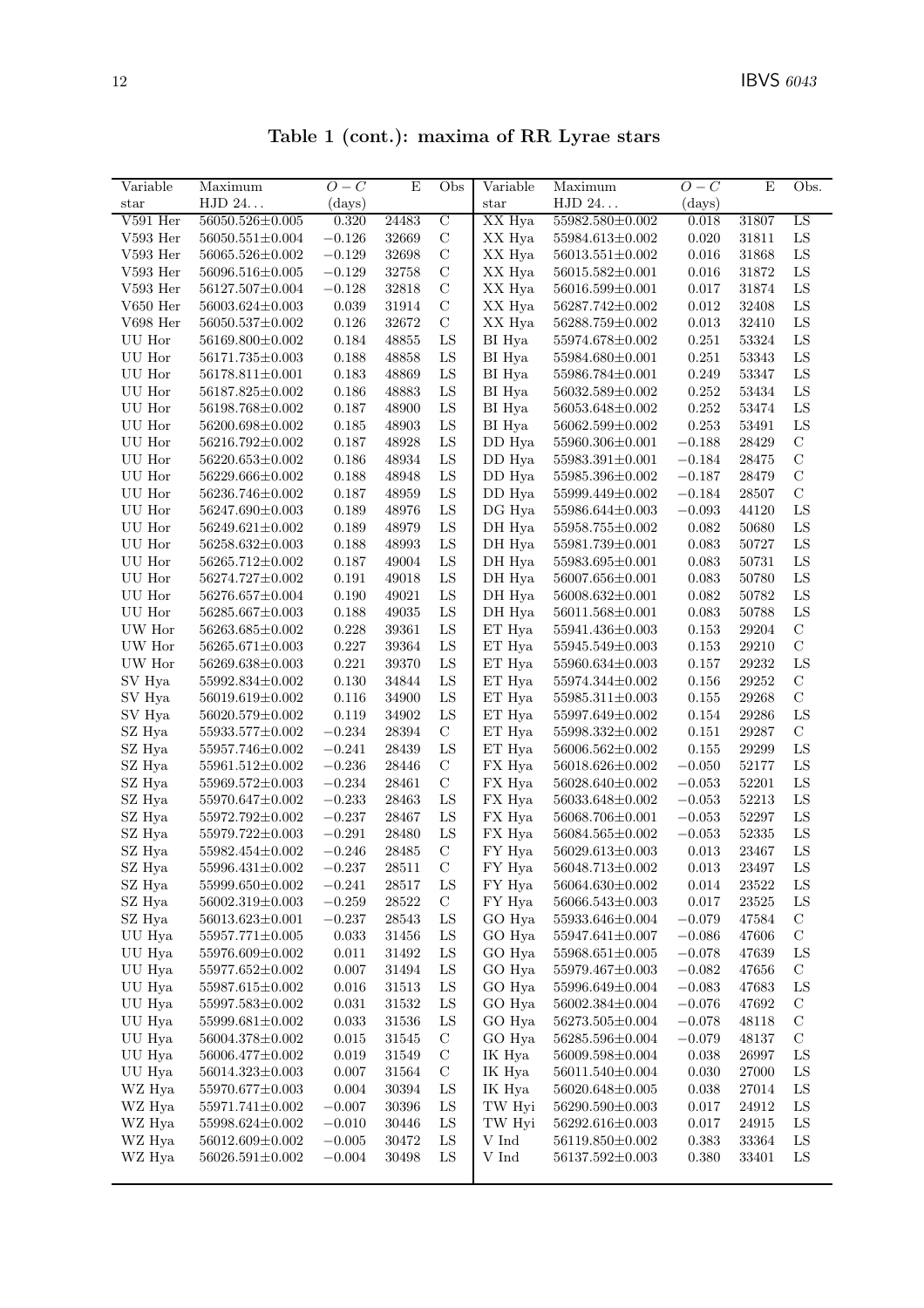| Variable                              | Maximum               | $O-C$       | E     | Obs           | Variable                | Maximum                   | $\overline{O}-\overline{C}$ | E         | Obs.           |
|---------------------------------------|-----------------------|-------------|-------|---------------|-------------------------|---------------------------|-----------------------------|-----------|----------------|
| $_{\rm star}$                         | HJD 24                | (days)      |       |               | star                    | HJD 24                    | (days)                      |           |                |
| V Ind                                 | 56171.646±0.002       | 0.383       | 33472 | LS            | SZ Leo                  | 56015.471±0.003           | 0.470                       | 19750     | $\overline{C}$ |
| V Ind                                 | $56172.604 \pm 0.002$ | $\!.382$    | 33474 | LS            | $\operatorname{SZ}$ Leo | 56025.618±0.003           | 0.470                       | 19769     | ${\rm LS}$     |
| V Ind                                 | 56181.717±0.002       | 0.383       | 33493 | LS            | $\operatorname{SZ}$ Leo | 56283.582±0.003           | 0.483                       | 20252     | $\mathbf C$    |
| CQ Lac                                | 56123.491±0.002       | 0.165       | 34009 | $\mathbf C$   | $\operatorname{TV}$ Leo | 55958.759±0.002           | 0.118                       | 28115     | ${\rm LS}$     |
| CQ Lac                                | 56128.452±0.002       | $0.165\,$   | 34017 | $\mathcal{C}$ | TV Leo                  | $55981.633{\pm}0.002$     | 0.115                       | 28149     | ${\rm LS}$     |
| CQ Lac                                | 56141.476±0.002       | 0.168       | 34038 | $\mathcal{C}$ | TV Leo                  | 55983.656±0.003           | 0.120                       | 28152     | ${\rm LS}$     |
| $\rm CQ\,\,Lac$                       | 56159.452±0.001       | 0.164       | 34067 | $\mathcal{C}$ | TV Leo                  | 55987.691±0.002           | 0.117                       | 28158     | LS             |
| $CQ$ Lac                              | 56169.372±0.002       | $\,0.163\,$ | 34083 | $\mathcal{C}$ | TV Leo                  | 56000.474±0.003           | $0.116\,$                   | 28177     | $\mathbf C$    |
| CQ Lac                                | 56185.499±0.003       | 0.169       | 34109 | $\mathcal{C}$ | $\operatorname{TV}$ Leo | $56010.567 \pm 0.002$     | 0.117                       | 28192     | ${\rm LS}$     |
| CQ Lac                                | 56195.416±0.002       | 0.165       | 34125 | $\mathbf C$   | WW Leo                  | 55979.610±0.002           | 0.043                       | 34996     | ${\rm LS}$     |
| $CQ$ Lac                              | 56203.477±0.002       | 0.165       | 34138 | $\mathcal{C}$ | WW Leo                  | 55999.503±0.003           | 0.042                       | 35029     | $\mathbf C$    |
| $CQ$ Lac                              | 56206.576±0.002       | 0.164       | 34143 | $\mathcal{C}$ | WW Leo                  | 56014.576±0.003           | 0.044                       | $35054\,$ | ${\rm LS}$     |
| CQ Lac                                | 56208.436±0.002       | 0.164       | 34146 | $\mathcal{C}$ | WW Leo                  | $56278.621 \pm 0.003$     | 0.043                       | 35492     | $\mathcal{C}$  |
| CQ Lac                                | 56239.440±0.002       | $0.166\,$   | 34196 | $\mathcal{C}$ | AA Leo                  | $55998.533 \pm 0.002$     | $-0.091$                    | 27398     | $\mathbf C$    |
| RR Leo                                | 55946.699±0.003       | 0.118       | 27965 | $\mathcal{C}$ | AA Leo                  | 56010.510±0.002           | $-0.087$                    | 27418     | $\mathcal{C}$  |
| RR Leo                                | 55951.674±0.001       | 0.117       | 27976 | $\mathbf C$   | AA Leo                  | 56290.675±0.002           | $-0.093$                    | 27886     | $\mathbf C$    |
|                                       | 55961.627±0.001       | $0.117\,$   | 27998 | $\mathcal{C}$ | $AE$ Leo                | 56001.569±0.002           | 0.062                       | 57700     | $\mathcal{C}$  |
| RR Leo                                | 55980.628±0.001       |             |       | $\mathcal{C}$ |                         |                           |                             |           | $\mathcal{C}$  |
| RR Leo                                |                       | 0.118       | 28040 |               | AE Leo                  | $56006.582 \pm 0.002$     | 0.061                       | 57708     |                |
| RR Leo                                | 55987.415±0.001       | 0.119       | 28055 | $\mathcal{C}$ | $\mathrm{AE}$ Leo       | 56288.611±0.004           | 0.065                       | 58158     | $\mathbf C$    |
| $\ensuremath{\mathsf{RR}}\xspace$ Leo | 55988.319±0.001       | 0.118       | 28057 | $\mathcal{C}$ | $AX$ Leo                | $55933.523 \pm 0.004$     | $-0.039$                    | 42223     | $\mathcal{C}$  |
| RR Leo                                | $56000.532{\pm}0.003$ | 0.117       | 28084 | $\mathcal{C}$ | $AX$ Leo                | 55949.512±0.004           | $-0.040$                    | $42245\,$ | $\mathbf C$    |
| RR Leo                                | 56035.369±0.001       | 0.119       | 28161 | $\mathbf C$   | AX Leo                  | 55981.494±0.004           | $-0.038$                    | 42289     | $\mathcal{C}$  |
| $\ensuremath{\mathsf{RR}}\xspace$ Leo | 56251.619±0.001       | $0.125\,$   | 28639 | $\mathcal{C}$ | AX Leo                  | 55984.399±0.004           | $-0.041$                    | 42293     | $\mathcal{C}$  |
| RR Leo                                | 56285.548±0.001       | $0.125\,$   | 28714 | $\mathcal{C}$ | AX Leo                  | 56013.475±0.004           | $-0.038$                    | 42333     | $\mathbf C$    |
| $RX$ Leo                              | 55935.644±0.003       | $0.105\,$   | 30041 | $\mathcal{C}$ | AX Leo                  | $56273.681 \pm 0.006$     | $-0.036$                    | 42691     | $\mathbf C$    |
| RX Leo                                | 55960.470±0.005       | 0.101       | 30079 | $\mathcal{C}$ | $AX$ Leo                | $56289.664 \pm 0.005$     | $-0.043$                    | 42713     | $\mathcal{C}$  |
| RX Leo                                | 55962.437±0.005       | 0.108       | 30082 | $\mathcal{C}$ | $\rm V$ LMi             | 55932.675±0.001           | 0.032                       | 66926     | $\mathcal{C}$  |
| $RX$ Leo                              | $55983.345{\pm}0.005$ | 0.107       | 30114 | $\mathcal{C}$ | $\rm V$ LMi             | 55948.452±0.002           | 0.034                       | 66955     | $\mathbf C$    |
| $RX$ Leo                              | $55990.532 \pm 0.005$ | $0.106\,$   | 30125 | $\mathcal{C}$ | V LMi                   | 55969.662±0.002           | 0.032                       | 66994     | $\mathcal{C}$  |
| $RX$ Leo                              | 56037.574±0.004       | 0.103       | 30197 | $\mathcal{C}$ | V LMi                   | 55972.382±0.001           | 0.032                       | 66999     | $\mathbf C$    |
| $RX$ Leo                              | 56043.460±0.005       | 0.108       | 30206 | $\mathcal{C}$ | V LMi                   | 55980.541±0.002           | 0.033                       | 67014     | $\mathbf C$    |
| $RX$ Leo                              | 56058.478±0.004       | 0.098       | 30229 | $\mathcal{C}$ | $\rm V$ LMi             | 55997.406±0.004           | 0.036                       | 67045     | $\mathcal{C}$  |
| ${\rm RX}$ Leo                        | 56263.660±0.004       | 0.108       | 30543 | $\mathbf C$   | V LMi                   | 56040.374±0.002           | 0.034                       | 67124     | $\mathbf C$    |
| ${\rm SS}$ Leo                        | 55961.760 $\pm$ 0.002 | $-0.079$    | 22640 | LS            | V LMi                   | 56247.604±0.002           | 0.031                       | 67505     | $\mathbf C$    |
| SS Leo                                | 55963.639±0.005       | $-0.079$    | 22643 | $\mathbf C$   | V LMi                   | 56285.678±0.001           | $\,0.031\,$                 | 67575     | $\mathcal{C}$  |
| ${\rm SS}$ Leo                        | 55973.656±0.004       | $-0.084$    | 22659 | $\mathbf C$   | X LMi                   | $55997.552 \pm 0.003$     | $0.243\,$                   | 24546     | $\mathbf C$    |
| $SS$ Leo $\,$                         | $55985.555 \pm 0.002$ | $-0.085\,$  | 22678 | $\mathbf C$   | $\mathbf X$ L<br>Mi     | 55999.603±0.002           | 0.242                       | 24549     | $\mathbf C$    |
| SS Leo                                | 55986.811±0.002       | $-0.082$    | 22680 | LS            | $\mathbf X$ L<br>Mi     | 56034.506±0.006           | 0.244                       | 24600     | $\mathcal{C}$  |
| ${\rm SS}$ Leo                        | $55998.715 \pm 0.003$ | $-0.079$    | 22699 | LS            | X LMi                   | $56244.595 \!\pm\! 0.003$ | 0.247                       | 24907     | $\mathbf C$    |
| SS Leo                                | 56000.592±0.003       | $-0.081$    | 22702 | $\mathbf C$   | X LMi                   | 56279.496±0.003           | 0.248                       | 24958     | $\mathcal{C}$  |
| SS Leo                                | 56027.525±0.004       | $-0.081$    | 22745 | $\mathbf C$   | X LMi                   | 56283.603±0.002           | 0.249                       | 24964     | $\mathcal{C}$  |
| SS Leo                                | 56057.588±0.002       | $-0.082$    | 22793 | LS            | U Lep                   | 56291.679±0.003           | 0.046                       | 25692     | LS             |
| ${\rm ST}$ Leo                        | 55929.632±0.002       | $-0.020$    | 58593 | С             | AO Lep                  | $56242.714\!\pm\!0.002$   | $0.006\,$                   | 4419      | LS             |
| ST Leo                                | 55961.658±0.002       | $-0.019$    | 58660 | $\mathbf C$   | AO Lep                  | 56247.752±0.002           | 0.003                       | 4428      | LS             |
| ST Leo                                | 55975.518±0.002       | $-0.021$    | 58689 | $\mathbf C$   | AO Lep                  | 56265.672±0.002           | 0.000                       | 4460      | LS             |
| ${\rm ST}$ Leo                        | 55998.462±0.002       | $-0.020$    | 58737 | $\mathbf C$   | AO Lep                  | 56284.709±0.002           | $-0.005$                    | 4494      | LS             |
| ST Leo                                | 55999.418±0.001       | $-0.020$    | 58739 | $\mathcal{C}$ | AO Lep                  | 56293.664±0.003           | $-0.012$                    | 4510      | LS             |
| ${\rm ST}$ Leo                        | 56001.330±0.002       | $-0.020$    | 58743 | $\mathbf C$   | TV Lib                  | 56003.746±0.003           | $-0.005$                    | 133469    | $_{\rm LS}$    |
| ST Leo                                | $56029.531 \pm 0.002$ | $-0.020$    | 58802 | $\mathcal{C}$ | TV Lib                  | 56010.755±0.002           | $-0.007$                    | 133495    | LS             |
| ST Leo                                | $56040.525 \pm 0.003$ | $-0.019$    | 58825 | $\mathbf C$   | TV Lib                  | 56067.646±0.001           | $-0.006$                    | 133706    | ${\rm LS}$     |
| ${\rm ST}$ Leo                        | 56054.388±0.001       | $-0.018$    | 58854 | $\mathbf C$   | TV Lib                  | 56084.634±0.001           | $-0.005$                    | 133769    | ${\rm LS}$     |
| ST Leo                                | 56289.556±0.004       | $-0.018$    | 59346 | С             | TV Lib                  | $56114.562 \pm 0.002$     | $-0.005$                    | 133880    | LS             |
| SZ Leo                                | 55957.772±0.005       | 0.450       | 19642 | LS            | VY Lib                  | 56032.750 $\pm$ 0.001     | $-0.037$                    | 27884     | LS             |
| SZ Leo                                | 55972.721±0.005       | 0.445       | 19670 | LS            | VY Lib                  | 56047.700±0.002           | $-0.036$                    | 27912     | LS             |
| $\operatorname{SZ}$ Leo               | 55973.799±0.003       | 0.455       | 19672 | LS            | VY Lib                  | 56070.660±0.002           | $-0.036$                    | 27955     | ${\rm LS}$     |
| SZ Leo                                | 55990.359±0.005       | 0.459       | 19703 | $\mathcal{C}$ | VY Lib                  | $56085.611{\pm}0.002$     | $-0.035\,$                  | 27983     | LS             |

Table 1 (cont.): maxima of RR Lyrae stars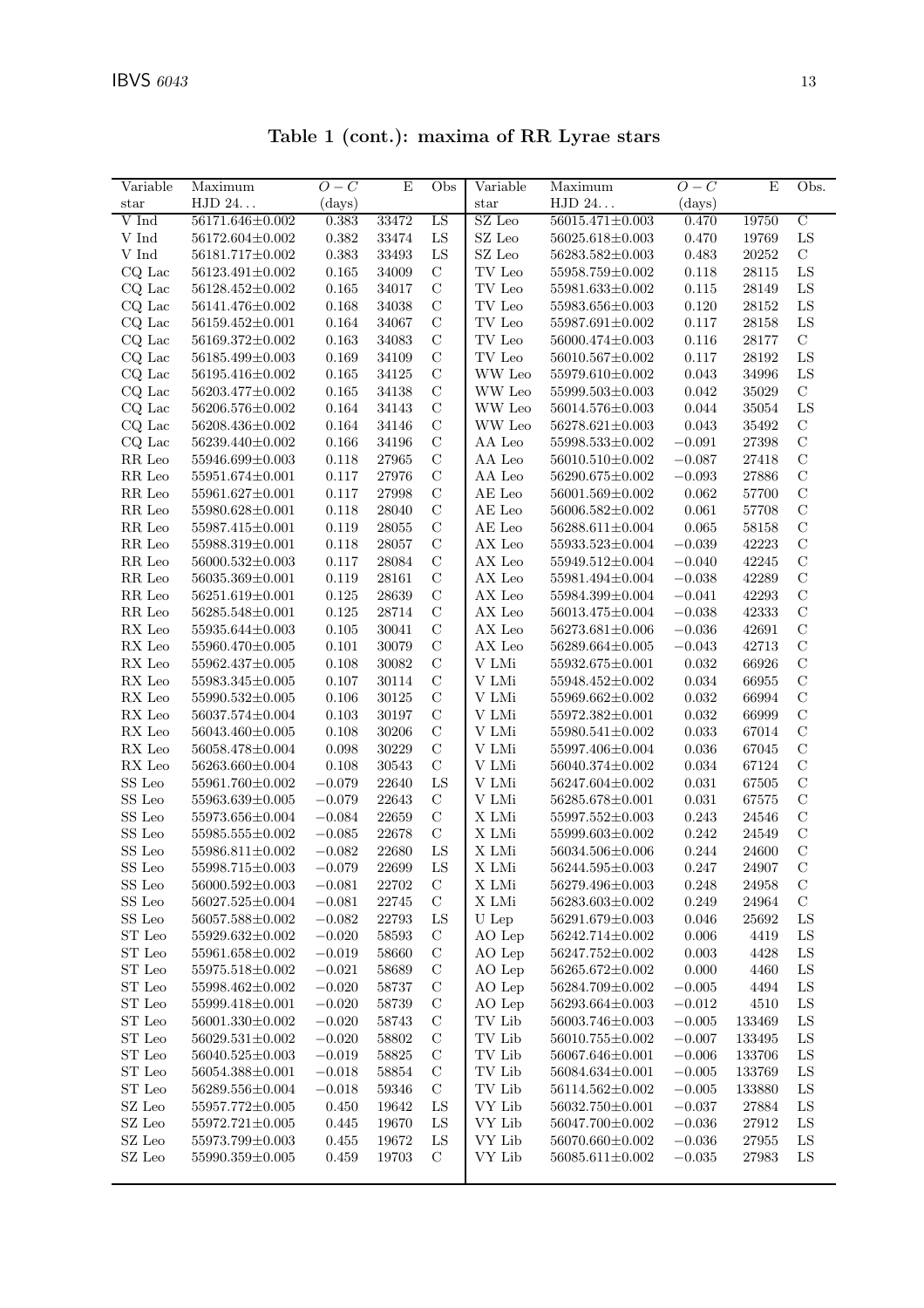| Table 1 (cont.): maxima of RR Lyrae stars |  |  |  |  |  |
|-------------------------------------------|--|--|--|--|--|
|-------------------------------------------|--|--|--|--|--|

| Variable                | Maximum                 | $O-C$    | $\mathbf E$          | Obs                          | Variable                                 | Maximum               | $O-C$    | E         | Obs.          |
|-------------------------|-------------------------|----------|----------------------|------------------------------|------------------------------------------|-----------------------|----------|-----------|---------------|
| $_{\rm star}$           | HJD 24                  | (days)   |                      |                              | star                                     | HJD 24                | (days)   |           |               |
| XX Lib                  | $56049.861 \pm 0.002$   | 0.160    | 40225                | LS                           | EZ Lyr                                   | $56143.530 \pm 0.003$ | $-0.134$ | 42320     | $\mathcal{C}$ |
| AZ Lib                  | $56062.785 \pm 0.003$   | 0.201    | 43106                | ${\rm LS}$                   | EZ Lyr                                   | 56161.388±0.002       | $-0.135$ | 42354     | $\mathcal{C}$ |
| AZ Lib                  | 56085.588±0.002         | 0.205    | 43141                | ${\rm LS}$                   | EZ Lyr                                   | 56182.404±0.004       | $-0.130$ | 42394     | $\mathbf C$   |
| AZ Lib                  | 56113.596±0.002         | 0.204    | 43184                | ${\rm LS}$                   | IK Lyr                                   | 56186.415±0.010       | $-0.142$ | 65028     | $\mathbf C$   |
| LQ Lib                  | $56011.732 \pm 0.003$   | 0.002    | 3725                 | ${\rm LS}$                   | IO Lyr                                   | $56015.530 \pm 0.002$ | $-0.037$ | 28411     | $\mathbf C$   |
| LQ Lib                  | 56058.684±0.003         | 0.030    | 3806                 | LS                           | IO Lyr                                   | 56045.538±0.002       | $-0.039$ | 28463     | $\mathcal{C}$ |
| TT Lyn                  | 55960.388±0.002         | $-0.046$ | 32320                | $\mathcal{C}$                | IO Lyr                                   | $56101.518 \pm 0.002$ | $-0.040$ | 28560     | $\mathbf C$   |
| $\operatorname{TT}$ Lyn | 55972.340±0.002         | $-0.043$ | 32340                | $\mathcal{C}$                | IO Lyr                                   | $56116.527 \pm 0.002$ | $-0.036$ | 28586     | $\mathbf C$   |
| TT Lyn                  | 55975.328±0.002         | $-0.042$ | 32345                | $\mathbf C$                  | IO Lyr                                   | $56131.527 \pm 0.002$ | $-0.041$ | 28612     | $\mathcal{C}$ |
| TT Lyn                  | 55988.467±0.002         | $-0.047$ | 32367                | $\mathbf C$                  | IO Lyr                                   | 56138.456±0.002       | $-0.038$ | 28624     | $\mathbf C$   |
| TT Lyn                  | 55998.627±0.004         | $-0.043$ | 32384                | $\mathcal{C}$                | IO Lyr                                   | 56142.494±0.002       | $-0.040$ | 28631     | $\mathbf C$   |
| TT Lyn                  | $56013.559{\pm}0.003$   | $-0.047$ | 32409                | $\mathcal{C}$                | IO Lyr                                   | $56146.533\pm0.002$   | $-0.041$ | 28638     | $\mathbf C$   |
| TT Lyn                  | $56243.572 \pm 0.002$   | $-0.046$ | 32794                | $\mathcal{C}$                | IO Lyr                                   | $56164.422 \pm 0.002$ | $-0.042$ | 28669     | $\mathbf C$   |
| TT Lyn                  | $56246.563 \pm 0.003$   | $-0.042$ | 32799                | $\mathcal{C}$                | IO Lyr                                   | 56168.464±0.002       | $-0.040$ | 28676     | $\mathbf C$   |
| TT Lyn                  | $56252.536 \pm 0.003$   | $-0.044$ | 32809                | $\mathcal{C}$                | IO Lyr                                   | 56175.385±0.002       | $-0.045$ | 28688     | $\mathbf C$   |
| TT Lyn                  | 56285.393±0.002         | $-0.046$ | 32864                | $\mathbf C$                  | IO Lyr                                   | $56186.354\pm0.002$   | $-0.041$ | 28707     | $\mathbf C$   |
| TW Lyn                  | $55950.621 \pm 0.002$   | 0.060    | 22679                | $\mathcal{C}$                | V340 Lyr                                 | 56055.440±0.005       | $-0.031$ | 44741     | $\mathbf C$   |
| TW Lyn                  | 55966.524±0.003         | 0.062    | 22712                | $\mathbf C$                  | V392 Lyr                                 | $56142.546 \pm 0.010$ | 0.123    | 44267     | $\mathbf C$   |
| TW Lyn                  | 55970.376±0.002         | 0.059    | 22720                | $\mathbf C$                  | V392 Lyr                                 | 56164.380±0.007       | 0.112    | 44306     | $\mathcal{C}$ |
| TW Lyn                  | 55995.433±0.002         | 0.059    | 22772                | $\mathbf C$                  | AV Men                                   | $56279.601 \pm 0.003$ | $-0.005$ | 5669      | LS            |
| TW Lyn                  | 56216.608±0.002         | 0.060    | 23231                | $\mathbf C$                  | AV Men                                   | 56289.587±0.003       | $-0.009$ | 5687      | LS            |
| TW Lyn                  | 56229.619±0.002         | 0.061    | 23258                | $\mathbf C$                  | Z Mic                                    | 56203.669±0.002       | $-0.147$ | 24886     | ${\rm LS}$    |
| TW Lyn                  | 56246.486±0.003         | 0.063    | 23293                | $\mathcal{C}$                | $\operatorname{DV}$ Mon                  | 56281.703±0.002       | 0.062    | 75074     | ${\rm LS}$    |
| TW Lyn                  | 56280.695±0.001         | 0.060    | 23364                | $\mathcal{C}$                | $\operatorname{DV}$ Mon                  | 56286.667±0.003       | 0.065    | 75086     | LS            |
| RZ Lyr                  | $56055.428 {\pm} 0.002$ | $-0.037$ | 29090                | $\mathcal{C}$                | TX Mus                                   | 55961.760±0.002       | 0.086    | 66990     | ${\rm LS}$    |
| RZ Lyr                  | 56058.497±0.002         | $-0.035$ | 29096                | $\mathbf C$                  | TX Mus                                   | 55978.799±0.002       | 0.089    | 67026     | ${\rm LS}$    |
| RZ Lyr                  | 56101.448±0.002         | $-0.028$ | 29180                | $\mathbf C$                  | TX Mus                                   | 55990.627±0.002       | 0.086    | 67051     | ${\rm LS}$    |
| RZ Lyr                  | $56102.471 \pm 0.002$   | $-0.028$ | 29182                | $\mathbf C$                  | TX Mus                                   | 55991.575±0.002       | 0.088    | 67053     | ${\rm LS}$    |
| RZ Lyr                  | $56124.440 \pm 0.002$   | $-0.042$ | 29225                | $\mathcal{C}$                | TX Mus                                   | 55995.833±0.002       | 0.087    | 67062     | LS            |
| RZ Lyr                  | $56126.483\pm0.003$     | $-0.044$ | 29229                | $\mathbf C$                  | TX Mus                                   | 55996.780±0.002       | 0.088    | 67064     | LS            |
| RZ Lyr                  | 56127.506±0.001         | $-0.044$ | 29231                | $\mathcal{C}$                | TX Mus                                   | 56009.558±0.002       | 0.088    | 67091     | ${\rm LS}$    |
| RZ Lyr                  | $56146.421 \pm 0.001$   | $-0.045$ | 29268                | $\mathcal C$                 | TX Mus                                   | 56023.755±0.002       | 0.089    | 67121     | ${\rm LS}$    |
| RZ Lyr                  | $56152.551 \pm 0.002$   | $-0.050$ | 29280                | $\mathbf C$                  | $\mathcal{T}\mathcal{X}$ Mus             | 56024.699±0.002       | 0.086    | 67123     | ${\rm LS}$    |
| RZ Lyr                  | 56169.423±0.002         | $-0.049$ | 29313                | $\mathcal{C}$                | TX Mus                                   | 56049.782±0.002       | 0.088    | 67176     | LS            |
| RZ Lyr                  | 56187.322±0.002         | $-0.043$ | 29348                | $\mathcal{C}$                | TX Mus                                   | 56054.517±0.004       | 0.091    | 67186     | LS            |
| AW Lyr                  | 56042.470±0.003         | $-0.051$ | 61737                | $\mathcal{C}$                | $\mathcal{T}\mathcal{X}$ Mus             | 56060.664±0.002       | 0.086    | 67199     | LS            |
| AW Lyr                  | 56128.519±0.002         | $-0.061$ | 61910                | $\mathcal{C}$                | TX Mus                                   | 56079.595±0.002       | 0.088    | 67239     | ${\rm LS}$    |
| AW Lyr                  | 56142.445±0.002         | $-0.063$ | 61938                | $\mathbf C$                  | EM Mus                                   | 55963.835±0.001       | $-0.193$ | 37295     | LS            |
| ${\rm CN\ Lyr}$         | 56042.493±0.003         | 0.018    | $\boldsymbol{28091}$ | $\mathcal{C}$                | EM Mus                                   | $55965.705{\pm}0.002$ | $-0.193$ | $37299\,$ | $_{\rm LS}$   |
| CN Lyr                  | $56051.551 \pm 0.003$   | 0.026    | 28113                | $\mathcal{C}$                | EM Mus                                   | 55970.844±0.001       | $-0.194$ | 37310     | LS            |
| CN Lyr                  | 56091.449±0.003         | 0.020    | 28210                | $\mathcal{C}$                | EM Mus                                   | 55977.855±0.002       | $-0.193$ | 37325     | LS            |
| CN Lyr                  | $56119.424{\pm}0.002$   | 0.021    | 28278                | $\mathcal{C}$                | EM Mus                                   | $55978.788 \pm 0.001$ | $-0.194$ | 37327     | $_{\rm LS}$   |
| CN Lyr                  | $56126.417 \pm 0.002$   | 0.020    | 28295                | $\mathcal{C}$                | EM Mus                                   | 55987.668±0.002       | $-0.193$ | 37346     | $_{\rm LS}$   |
| CN Lyr                  | $56128.477 \pm 0.002$   | 0.024    | $28300\,$            | $\mathcal{C}$                | EM Mus                                   | 55994.677±0.002       | $-0.193$ | 37361     | $_{\rm LS}$   |
| CN Lyr                  | 56133.414±0.003         | 0.024    | 28312                | $\mathcal{C}$                | EM Mus                                   | 55999.817±0.002       | $-0.193$ | 37372     | $_{\rm LS}$   |
| CN Lyr                  | 56142.462±0.002         | 0.022    | 28334                | $\mathcal{C}$                | EM Mus                                   | $56010.565 \pm 0.002$ | $-0.193$ | 37395     | $_{\rm LS}$   |
| CN Lyr                  | $56144.517 \pm 0.003$   | 0.020    | 28339                | $\mathcal{C}$                | EM Mus                                   | 56023.648±0.002       | $-0.194$ | 37423     | LS            |
| CN Lyr                  | $56146.577 \pm 0.004$   | 0.023    | 28344                | $\mathcal{C}$                | EM Mus                                   | $56024.584 \pm 0.002$ | $-0.193$ | 37425     | $_{\rm LS}$   |
| CN Lyr                  | 56158.506±0.004         | 0.022    | 28373                | $\mathbf C$                  | EM Mus                                   | 56029.724±0.002       | $-0.193$ | 37436     | LS            |
| CN Lyr                  | 56184.421±0.004         | 0.020    | 28436                | $\mathbf C$                  | EM Mus                                   | 56039.536±0.001       | $-0.194$ | 37457     | $_{\rm LS}$   |
| CR Lyr                  | $56051.539 \pm 0.005$   | $-0.011$ | 53285                | $\mathcal{C}$                | EM Mus                                   | $56051.689 \pm 0.003$ | $-0.191$ | 37483     | $_{\rm LS}$   |
|                         |                         |          |                      |                              |                                          |                       |          |           |               |
| CR Lyr                  | 56091.499±0.005         | $-0.018$ | 53366                | $\mathcal{C}$                | EM Mus<br>EM Mus                         | 56068.507±0.002       | $-0.196$ | 37519     | $_{\rm LS}$   |
| CR Lyr                  | $56128.513 \pm 0.003$   | $-0.011$ | 53441                | $\mathcal{C}$                |                                          | $56075.516 \pm 0.002$ | $-0.197$ | 37534     | LS            |
| CR Lyr                  | $56133.439 \pm 0.003$   | $-0.019$ | 53451                | $\mathcal{C}$<br>$\mathbf C$ | EM Mus<br>$\mathop{\rm EM}\nolimits$ Mus | $56109.626 \pm 0.003$ | $-0.199$ | 37607     | $_{\rm LS}$   |
| CX Lyr                  | 56169.497±0.005         | $-0.004$ | 37461                |                              |                                          | $56110.562 \pm 0.002$ | $-0.198$ | 37609     | $_{\rm LS}$   |
| $\mathop{\rm EZ}$ Lyr   | $56120.417 \pm 0.003$   | $-0.136$ | 42276                | $\mathcal{C}$                | EM Mus                                   | 56118.508±0.002       | $-0.196$ | 37626     | $_{\rm LS}$   |
|                         |                         |          |                      |                              |                                          |                       |          |           |               |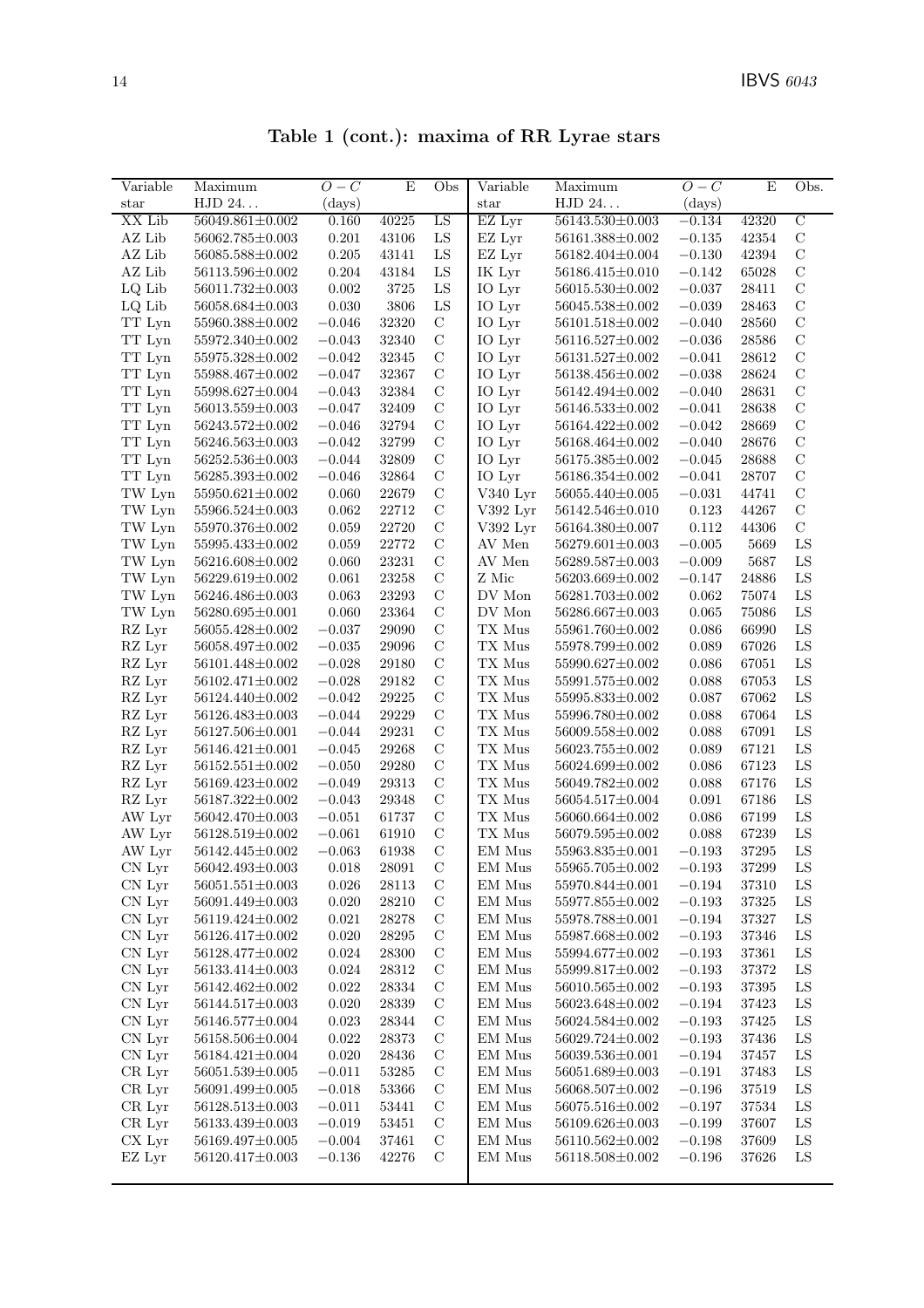|  |  | Table 1 (cont.): maxima of RR Lyrae stars |  |  |  |
|--|--|-------------------------------------------|--|--|--|
|--|--|-------------------------------------------|--|--|--|

| Variable                | Maximum                 | $O-C$        | E         | Obs        | Variable      | Maximum               | $O-C$    | Ε     | Obs.        |
|-------------------------|-------------------------|--------------|-----------|------------|---------------|-----------------------|----------|-------|-------------|
| $_{\rm star}$           | HJD 24                  | $\rm (days)$ |           |            | $_{\rm star}$ | HJD 24                | (days)   |       |             |
| VY Nor                  | 56003.886±0.008         | $-0.124$     | 81184     | LS         | SS Oct        | $56226.605 \pm 0.002$ | 0.016    | 45360 | LS          |
| VY Nor                  | 56050.802±0.007         | $-0.121$     | 81309     | ${\rm LS}$ | SS Oct        | 56229.712±0.004       | 0.014    | 45365 | ${\rm LS}$  |
| VY Nor                  | 56118.738±0.006         | $-0.115$     | 81490     | LS         | SS Oct        | 56239.665±0.003       | 0.018    | 45381 | ${\rm LS}$  |
| VY Nor                  | 56133.750 $\pm$ 0.005   | $-0.116$     | 81530     | LS         | SS Oct        | 56244.635±0.003       | 0.013    | 45389 | ${\rm LS}$  |
| Y Oct                   | 55960.797±0.002         | 0.315        | 42655     | LS         | SS Oct        | 56249.614±0.005       | 0.017    | 45397 | LS          |
| Y Oct                   | 55971.789±0.002         | 0.314        | 42672     | LS         | SS Oct        | 56254.586±0.004       | 0.015    | 45405 | ${\rm LS}$  |
| Y Oct                   | 55991.837±0.003         | 0.317        | 42703     | LS         | $SS$ Oct $\,$ | 56277.598±0.004       | 0.019    | 45442 | ${\rm LS}$  |
| Y Oct                   | 55993.774±0.003         | 0.314        | 42706     | LS         | UV Oct        | 56002.771±0.003       | $-0.238$ | 39944 | ${\rm LS}$  |
| Y Oct                   | 56002.828±0.003         | 0.315        | 42720     | LS         | UV Oct        | 56003.856±0.003       | $-0.238$ | 39946 | ${\rm LS}$  |
| Y Oct                   | 56019.638±0.002         | 0.313        | 42746     | LS         | UV Oct        | 56015.787±0.003       | $-0.245$ | 39968 | ${\rm LS}$  |
| Y Oct                   | 56022.871±0.002         | 0.313        | 42751     | LS         | UV Oct        | 56020.672±0.002       | $-0.244$ | 39977 | LS          |
| Y Oct                   | 56026.748±0.003         | 0.310        | 42757     | LS         | UV Oct        | 56048.878±0.001       | $-0.255$ | 40029 | ${\rm LS}$  |
| Y Oct                   | 56033.860±0.002         | 0.309        | 42768     | LS         | UV Oct        | 56051.591±0.002       | $-0.254$ | 40034 | ${\rm LS}$  |
| Y Oct                   | $56054.555 \pm 0.003$   | 0.312        | 42800     | LS         | UV Oct        | 56054.848±0.002       | $-0.253$ | 40040 | ${\rm LS}$  |
| Y Oct                   | 56081.710±0.003         | 0.309        | 42842     | LS         | UV Oct        | $56063.535 \pm 0.005$ | $-0.248$ | 40056 | ${\rm LS}$  |
| Y Oct                   | 56083.648±0.002         | 0.307        | 42845     | LS         | UV Oct        | 56067.867±0.002       | $-0.257$ | 40064 | LS          |
| Y Oct                   | 56109.511±0.002         | 0.305        | 42885     | LS         | UV Oct        | 56069.500±0.005       | $-0.252$ | 40067 | LS          |
| Y Oct                   | $56120.501 \pm 0.002$   | 0.302        | 42902     | LS         | UV Oct        | 56083.602±0.003       | $-0.258$ | 40093 | ${\rm LS}$  |
| Y Oct                   | 56162.529±0.002         | 0.300        | 42967     | LS         | UV Oct        | 56084.689±0.002       | $-0.256$ | 40095 | ${\rm LS}$  |
| RV Oct                  | 55965.784±0.003         | 0.148        | 71519     | LS         | UV Oct        | 56101.514±0.003       | $-0.253$ | 40126 | ${\rm LS}$  |
| RV Oct                  | 55969.780 $\pm$ 0.003   | 0.146        | 71526     | LS         | UV Oct        | 56110.738±0.002       | $-0.253$ | 40143 | ${\rm LS}$  |
| RV Oct                  | 55992.625±0.002         | 0.145        | 71566     | LS         | UV Oct        | 56135.706±0.002       | $-0.246$ | 40189 | ${\rm LS}$  |
| RV Oct                  | 55993.765±0.003         | 0.142        | 71568     | LS         | UV Oct        | 56165.548±0.003       | $-0.249$ | 40244 | ${\rm LS}$  |
| RV Oct                  | 55996.623±0.002         | 0.144        | 71573     | LS         | UV Oct        | 56166.628±0.003       | $-0.254$ | 40246 | ${\rm LS}$  |
| RV Oct                  | 56024.610±0.003         | 0.144        | 71622     | LS         | UW Oct        | 56069.840±0.003       | $-0.019$ | 48893 | ${\rm LS}$  |
| RV Oct                  | 56025.753±0.003         | 0.145        | 71624     | LS         | UW Oct        | 56077.838±0.002       | $-0.021$ | 48911 | ${\rm LS}$  |
| RV Oct                  | 56048.606±0.002         | 0.152        | 71664     | LS         | UW Oct        | 56081.836±0.002       | $-0.024$ | 48920 | ${\rm LS}$  |
| RV Oct                  | 56056.594±0.002         | 0.143        | 71678     | LS         | UW Oct        | 56085.841±0.002       | $-0.019$ | 48929 | LS          |
| RV Oct                  | 56057.742±0.002         | 0.149        | 71680     | LS         | UW Oct        | 56118.733±0.002       | $-0.019$ | 49003 | LS          |
| RV Oct                  | 56100.578±0.002         | 0.148        | 71755     | ${\rm LS}$ | UW Oct        | 56138.735±0.002       | $-0.020$ | 49048 | ${\rm LS}$  |
| RV Oct                  | 56108.570±0.002         | 0.144        | 71769     | LS         | UW Oct        | 56158.737±0.003       | $-0.020$ | 49093 | ${\rm LS}$  |
| RV Oct                  | 56136.559±0.002         | 0.146        | 71818     | LS         | UW Oct        | 56159.623±0.002       | $-0.023$ | 49095 | ${\rm LS}$  |
| RY Oct                  | 56070.784±0.003         | 0.036        | 49840     | LS         | UW Oct        | 56160.517±0.003       | $-0.018$ | 49097 | ${\rm LS}$  |
| RY Oct                  | 56110.773±0.002         | 0.019        | 49911     | LS         | UW Oct        | 56165.849±0.002       | $-0.019$ | 49109 | LS          |
| $\mathop{\rm {RY}}$ Oct | 56115.838±0.002         | 0.013        | 49920     | LS         | UW Oct        | 56175.628±0.003       | $-0.019$ | 49131 | ${\rm LS}$  |
| RY Oct                  | 56124.859±0.002         | 0.018        | 49936     | LS         | UW Oct        | 56181.848±0.002       | $-0.023$ | 49145 | ${\rm LS}$  |
| RY Oct                  | 56166.565±0.003         | 0.027        | 50010     | LS         | UW Oct        | 56185.847±0.002       | $-0.023$ | 49154 | ${\rm LS}$  |
| RY Oct                  | 56172.773±0.003         | 0.037        | 50021     | LS         | UW Oct        | 56199.631±0.003       | $-0.019$ | 49185 | LS          |
| RY Oct                  | $56197.549 \pm 0.002$   | 0.021        | 50065     | LS         | UW Oct        | 56203.633±0.002       | $-0.017$ | 49194 | LS          |
| RY Oct                  | $56203.755\!\pm\!0.002$ | 0.028        | 50076     | LS         | UW Oct        | 56210.742±0.002       | $-0.020$ | 49210 | ${\rm LS}$  |
| RY Oct                  | 56219.528±0.004         | 0.024        | 50104     | LS         | UW Oct        | 56214.745±0.003       | $-0.017$ | 49219 | $_{\rm LS}$ |
| RY Oct                  | 56224.599±0.005         | 0.024        | $50113\,$ | LS         | UW Oct        | 56219.635±0.003       | $-0.017$ | 49230 | LS          |
| RY Oct                  | 56229.677±0.004         | 0.031        | $50122\,$ | LS         | UW Oct        | $56223.633\pm0.003$   | $-0.019$ | 49239 | ${\rm LS}$  |
| RY Oct                  | 56264.614±0.002         | 0.033        | $50184\,$ | LS         | UW Oct        | $56243.633 \pm 0.002$ | $-0.021$ | 49284 | $_{\rm LS}$ |
| SS Oct                  | 56084.821±0.002         | 0.008        | 45132     | LS         | UW Oct        | 56255.634±0.003       | $-0.021$ | 49311 | $_{\rm LS}$ |
| SS Oct                  | $56120.881 \pm 0.002$   | 0.002        | 45190     | LS         | UW Oct        | 56259.639±0.003       | $-0.017$ | 49320 | $_{\rm LS}$ |
| ${\rm SS}$ Oct          | 56158.822±0.004         | 0.012        | $45251\,$ | LS         | UW Oct        | 56263.634±0.003       | $-0.022$ | 49329 | $_{\rm LS}$ |
| SS Oct                  | $56167.531{\pm}0.003$   | 0.015        | 45265     | LS         | AR Oct        | 56278.617±0.002       | 0.061    | 49383 | $_{\rm LS}$ |
| SS Oct                  | 56168.772±0.002         | 0.013        | 45267     | LS         | AR Oct        | 56291.617±0.002       | 0.071    | 49416 | $_{\rm LS}$ |
| SS Oct                  | $56175.613 \pm 0.002$   | 0.014        | 45278     | LS         | DY Oct        | 56264.797±0.002       | 0.009    | 4469  | $_{\rm LS}$ |
| SS Oct                  | $56190.544 \pm 0.003$   | 0.021        | 45302     | LS         | DY Oct        | 56274.842±0.002       | 0.008    | 4487  | LS          |
| SS Oct                  | 56196.762±0.004         | 0.021        | 45312     | LS         | DY Oct        | 56293.817±0.002       | 0.008    | 4521  | $_{\rm LS}$ |
| ${\rm SS}$ Oct          | 56198.623±0.003         | 0.016        | $45315\,$ | LS         | ST Oph        | 56060.723±0.002       | $-0.024$ | 61361 | $_{\rm LS}$ |
| SS Oct                  | 56213.547±0.003         | 0.016        | 45339     | LS         | ST Oph        | $56071.531 \pm 0.002$ | $-0.024$ | 61385 | $\mathbf C$ |
| SS Oct                  | 56219.764±0.003         | 0.015        | 45349     | LS         | ST Oph        | 56072.434±0.005       | $-0.022$ | 61387 | $\mathbf C$ |
| SS Oct                  | $56221.630{\pm}0.002$   | 0.016        | 45352     | LS         | ST Oph        | 56078.736±0.001       | $-0.025$ | 61401 | $_{\rm LS}$ |
|                         |                         |              |           |            |               |                       |          |       |             |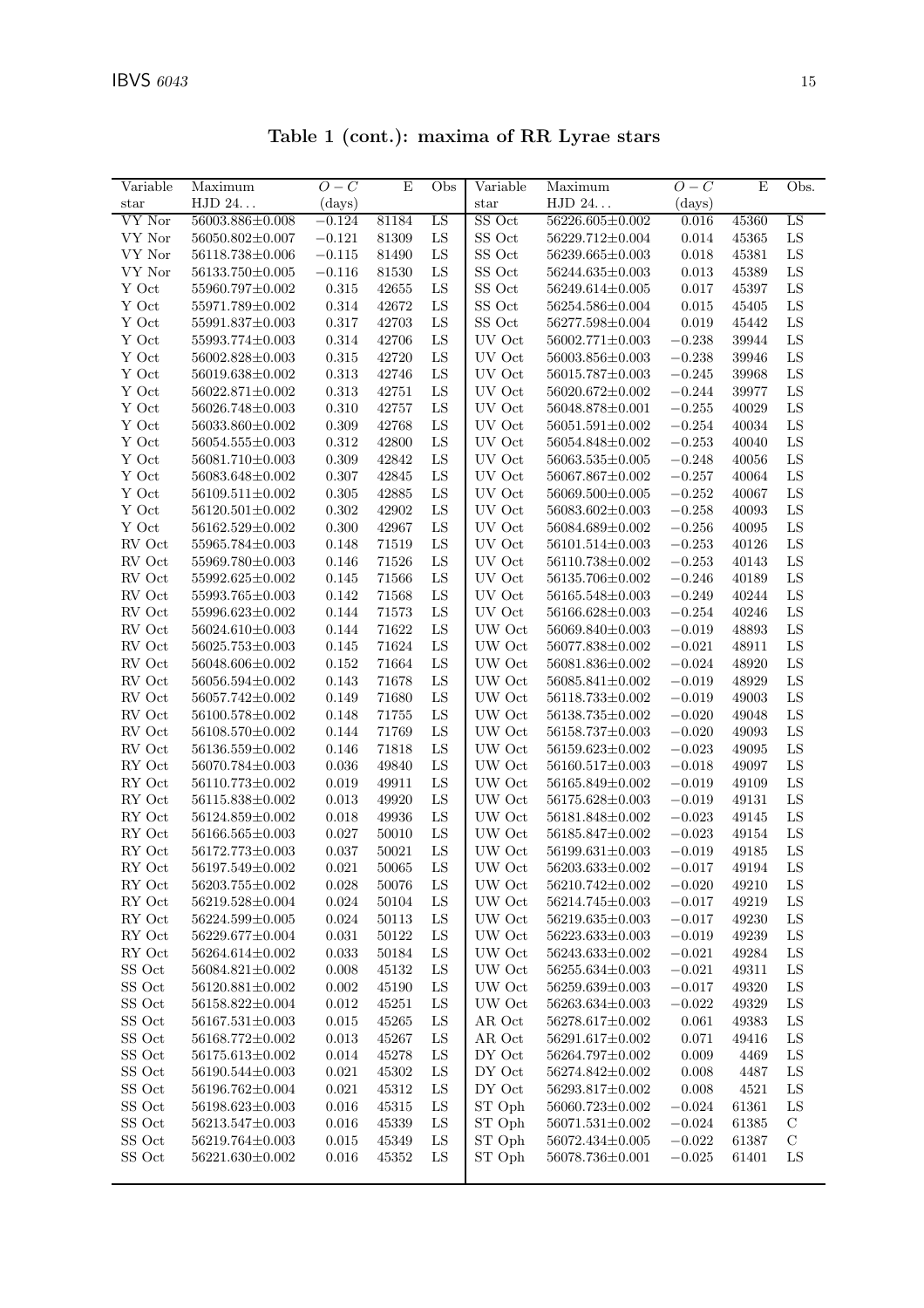| Table 1 (cont.): maxima of RR Lyrae stars |  |  |  |  |  |  |  |
|-------------------------------------------|--|--|--|--|--|--|--|
|-------------------------------------------|--|--|--|--|--|--|--|

| Variable               | Maximum                            | $O-C$        | E     | Obs            | Variable            | Maximum                                  | $O-C$    | E     | Obs.          |
|------------------------|------------------------------------|--------------|-------|----------------|---------------------|------------------------------------------|----------|-------|---------------|
| $_{\rm star}$          | HJD 24                             | $\rm (days)$ |       |                | $_{\rm star}$       | HJD 24                                   | (days)   |       |               |
| ST Oph                 | 56089.546±0.002                    | $-0.023$     | 61425 | $\overline{C}$ | BP Pav              | $56069.887 \pm 0.002$                    | 0.193    | 51610 | LS            |
| ST Oph                 | 56117.468±0.001                    | $-0.023$     | 61487 | $\mathbf C$    | BP Pav              | 56086.754±0.002                          | $-0.137$ | 51642 | ${\rm LS}$    |
| ST Oph                 | $56134.581 \pm 0.002$              | $-0.024$     | 61525 | ${\rm LS}$     | BP Pav              | 56108.894±0.002                          | $-0.030$ | 51683 | ${\rm LS}$    |
| ST Oph                 | 56148.543±0.001                    | $-0.023$     | 61556 | ${\rm LS}$     | BP Pav              | 56114.692±0.001                          | $-0.144$ | 51694 | ${\rm LS}$    |
| V <sub>408</sub> Oph   | 56072.459±0.002                    |              |       | $\mathbf C$    | BP Pav              | 56127.870±0.002                          | 0.137    | 51718 | ${\rm LS}$    |
| V408 Oph               | 56089.458±0.002                    |              |       | $\mathbf C$    | BP Pav              | 56137.887±0.002                          | $-0.057$ | 51737 | ${\rm LS}$    |
| V408 Oph               | 56096.433±0.002                    |              |       | $\mathcal{C}$  | BP Pav              | 56164.771±0.002                          | $-0.043$ | 51787 | ${\rm LS}$    |
| V408 Oph               | $56119.532 \pm 0.002$              |              |       | $\mathcal{C}$  | BP Pav              | 56172.678±0.002                          | $-0.197$ | 51802 | ${\rm LS}$    |
| V408 Oph               | 56120.406±0.002                    |              |       | $\mathcal{C}$  | BP Pav              | 56189.546±0.002                          | 0.012    | 51833 | ${\rm LS}$    |
| V408 Oph               | 56143.507±0.002                    |              |       | $\mathcal{C}$  | BP Pav              | $56199.561 \pm 0.002$                    | $-0.184$ | 51852 | ${\rm LS}$    |
| V <sub>408</sub> Oph   | 56147.431±0.002                    |              |       | $\mathcal{C}$  | BP Pav              | $56210.630 \pm 0.002$                    | 0.137    | 51872 | ${\rm LS}$    |
| $V408$ Oph             | 56154.403±0.001                    |              |       | $\mathcal{C}$  | BP Pav              | 56229.607±0.002                          | $-0.232$ | 51908 | ${\rm LS}$    |
|                        | 56022.822±0.002                    | 0.043        | 71732 | ${\rm LS}$     | DN Pav              | 56066.873±0.002                          | 0.117    | 31772 | LS            |
| $V445$ Oph             | 56058.557±0.002                    | 0.046        | 71822 | $\mathbf C$    | DN Pav              | 56081.863±0.004                          | 0.118    | 31804 | ${\rm LS}$    |
| $V445$ Oph<br>V445 Oph | 56064.509±0.002                    | 0.042        | 71837 | $\mathcal{C}$  | DN Pav              | 56082.798±0.003                          | 0.116    | 31806 | ${\rm LS}$    |
|                        |                                    |              | 71893 | ${\rm LS}$     | DN Pav              |                                          |          |       | ${\rm LS}$    |
| V445 Oph               | 56086.739±0.002<br>56023.529±0.004 | 0.039        |       | $\mathbf C$    | DN Pav              | $56114.654 \pm 0.002$<br>56118.871±0.002 | 0.118    | 31874 | ${\rm LS}$    |
| V452 Oph               |                                    | 0.007        | 34758 |                |                     |                                          | 0.119    | 31883 |               |
| V452 Oph               | 56033.556±0.001                    | 0.005        | 34776 | $\mathbf C$    | DN Pav              | 56119.808±0.002                          | 0.119    | 31885 | ${\rm LS}$    |
| V452 Oph               | 56066.429±0.003                    | 0.005        | 34835 | $\mathcal{C}$  | DN Pav              | 56125.898±0.001                          | 0.119    | 31898 | ${\rm LS}$    |
| V452 Oph               | 56101.528±0.003                    | 0.003        | 34898 | $\mathbf C$    | DN Pav              | $56172.742 \pm 0.001$                    | 0.119    | 31998 | ${\rm LS}$    |
| V452 Oph               | 56115.460±0.002                    | 0.006        | 34923 | $\mathbf C$    | DN Pav              | 56173.678±0.002                          | 0.118    | 32000 | LS            |
| V452 Oph               | $56125.491 \pm 0.003$              | 0.008        | 34941 | $\mathbf C$    | DN Pav              | 56187.733±0.002                          | 0.120    | 32030 | ${\rm LS}$    |
| V455 Oph               | 56089.532±0.003                    | $-0.281$     | 31408 | $\mathbf C$    | DN Pav              | 56203.659±0.002                          | 0.119    | 32064 | ${\rm LS}$    |
| V455 Oph               | 56094.528±0.003                    | $-0.278$     | 31419 | $\mathcal{C}$  | DN Pav              | 56205.532±0.002                          | 0.118    | 32068 | LS            |
| V455 Oph               | 56118.586±0.003                    | $-0.277$     | 31472 | $\mathbf C$    | DN Pav              | 56226.613±0.002                          | 0.119    | 32113 | LS            |
| V455 Oph               | 56144.455±0.002                    | $-0.281$     | 31529 | $\mathbf C$    | VV Peg              | $56124.530 \pm 0.002$                    | $-0.017$ | 34266 | $\mathbf C$   |
| V455 Oph               | 56163.518±0.002                    | $-0.283$     | 31571 | $\mathbf C$    | VV Peg              | 56127.460±0.001                          | $-0.016$ | 34272 | $\mathcal{C}$ |
| V706 Oph               | 56058.538±0.006                    | $-0.160$     | 54857 | $\mathbf C$    | VV Peg              | 56148.462±0.002                          | $-0.016$ | 34315 | $\mathbf C$   |
| V784 Oph               | 56043.577±0.003                    | $-0.007$     | 41684 | $\mathbf C$    | VV Peg              | $56163.601 \pm 0.002$                    | $-0.016$ | 34346 | $\mathbf C$   |
| V784 Oph               | 56047.794±0.002                    | 0.071        | 41695 | ${\rm LS}$     | VV Peg              | 56166.533±0.001                          | $-0.015$ | 34352 | $\mathbf C$   |
| V784 Oph               | 56059.842±0.005                    | 0.078        | 41727 | ${\rm LS}$     | VV Peg              | $56184.601 \pm 0.002$                    | $-0.017$ | 34389 | $\mathcal{C}$ |
| V784 Oph               | 56133.472±0.005                    | $-0.042$     | 41923 | $C+LS$         | VV Peg              | $56185.581 \pm 0.002$                    | $-0.014$ | 34391 | $\mathcal{C}$ |
| V788 Oph               | 56040.614±0.006                    | $-0.064$     | 34758 | $\mathbf C$    | VV Peg              | 56191.440±0.002                          | $-0.015$ | 34403 | $\mathcal{C}$ |
| V788 Oph               | 56092.590±0.004                    | $-0.065$     | 34853 | $\mathbf C$    | VV Peg              | 56208.534±0.002                          | $-0.015$ | 34438 | $\mathbf C$   |
| $V1028$ Oph            | 56091.524±0.007                    | 0.063        | 34193 | $\mathbf C$    | VV Peg              | 56209.513±0.004                          | $-0.013$ | 34440 | $\mathcal{C}$ |
| CM Ori                 | 56275.676±0.003                    | $-0.006$     | 47227 | ${\rm LS}$     | AV Peg              | 56125.519±0.001                          | 0.143    | 31598 | $\mathcal{C}$ |
| V964 Ori               | 55937.658±0.002                    | $-0.452$     | 48425 | ${\rm LS}$     | AV Peg              | 56139.573±0.001                          | 0.144    | 31634 | $\mathbf C$   |
| V964 Ori               | 56265.672±0.002                    | $-0.464$     | 49075 | ${\rm LS}$     | AV Peg              | 56150.504±0.001                          | 0.144    | 31662 | $\mathcal{C}$ |
| V964 Ori               | $56268.699{\pm}0.003$              | $-0.465\,$   | 49081 | ${\rm LS}$     | $\,\mathrm{AV}$ Peg | $56152.455\!\pm\!0.001$                  | 0.143    | 31667 | $\mathbf C$   |
| TY Pav                 | 56009.759±0.003                    | 0.174        | 20379 | LS             | AV Peg              | 56155.580±0.002                          | 0.145    | 31675 | $\mathcal{C}$ |
| WY Pav                 | 56047.816±0.002                    | 0.054        | 49576 | LS             | AV Peg              | $56181.345 \pm 0.003$                    | 0.146    | 31741 | $\mathcal{C}$ |
| WY Pav                 | 56053.704±0.004                    | 0.056        | 49586 | LS             | AV Peg              | 56186.420±0.002                          | 0.146    | 31754 | $\mathcal{C}$ |
| WY Pav                 | 56066.655±0.002                    | 0.058        | 49608 | LS             | AV Peg              | 56204.376±0.002                          | 0.145    | 31800 | $\mathcal{C}$ |
| WY Pav                 | 56086.657±0.003                    | 0.049        | 49642 | ${\rm LS}$     | AV Peg              | 56216.478±0.002                          | 0.145    | 31831 | $\mathbf C$   |
| WY Pav                 | 56100.787±0.003                    | 0.053        | 49666 | LS             | AV Peg              | 56229.360±0.002                          | 0.144    | 31864 | $\mathcal C$  |
| WY Pav                 | 56116.677±0.002                    | 0.051        | 49693 | LS             | BH Peg              | 56126.463±0.003                          | $-0.143$ | 26149 | $\mathbf C$   |
| WY Pav                 | 56159.643±0.002                    | 0.051        | 49766 | LS             | BH Peg              | $56133.514 \pm 0.003$                    | $-0.143$ | 26160 | $\mathcal{C}$ |
| WY Pav                 | 56169.649±0.004                    | 0.051        | 49783 | LS             | BH Peg              | $56149.536 \pm 0.003$                    | $-0.146$ | 26185 | $\mathcal{C}$ |
| BN Pav                 | 56060.872±0.004                    | $-0.192$     | 48882 | LS             | BH Peg              | 56158.506±0.002                          | $-0.150$ | 26199 | $\mathbf C$   |
| BN Pav                 | 56130.624±0.002                    | $-0.202$     | 49005 | LS             | BH Peg              | $56160.431 \pm 0.003$                    | $-0.148$ | 26202 | $\mathcal C$  |
| BN Pav                 | $56173.725\!\pm\!0.001$            | $-0.206$     | 49081 | ${\rm LS}$     | BH Peg              | 56181.598±0.005                          | $-0.133$ | 26235 | $\mathbf C$   |
| BN Pav                 | 56197.544±0.002                    | $-0.208$     | 49123 | LS             | BH Peg              | $56190.563 \pm 0.005$                    | $-0.142$ | 26249 | $\mathbf C$   |
| BN Pav                 | $56223.631 \pm 0.002$              | $-0.211$     | 49169 | LS             | BH Peg              | 56203.394±0.003                          | $-0.131$ | 26269 | $\mathcal{C}$ |
| BP Pav                 | 56047.745±0.001                    | 0.085        | 51569 | LS             | BH Peg              | 56205.328±0.008                          | $-0.120$ | 26272 | $\mathcal{C}$ |
| BP Pav                 | 56049.855±0.001                    | $\,0.045\,$  | 51573 | LS             | BH Peg              | 56244.443±0.003                          | $-0.106$ | 26333 | $\mathcal{C}$ |
| BP Pav                 | 56058.817±0.002                    | $-0.129$     | 51590 | LS             | $CG$ $Peg$          | $56108.505 \pm 0.002$                    | $-0.058$ | 36405 | $\mathcal{C}$ |
|                        |                                    |              |       |                |                     |                                          |          |       |               |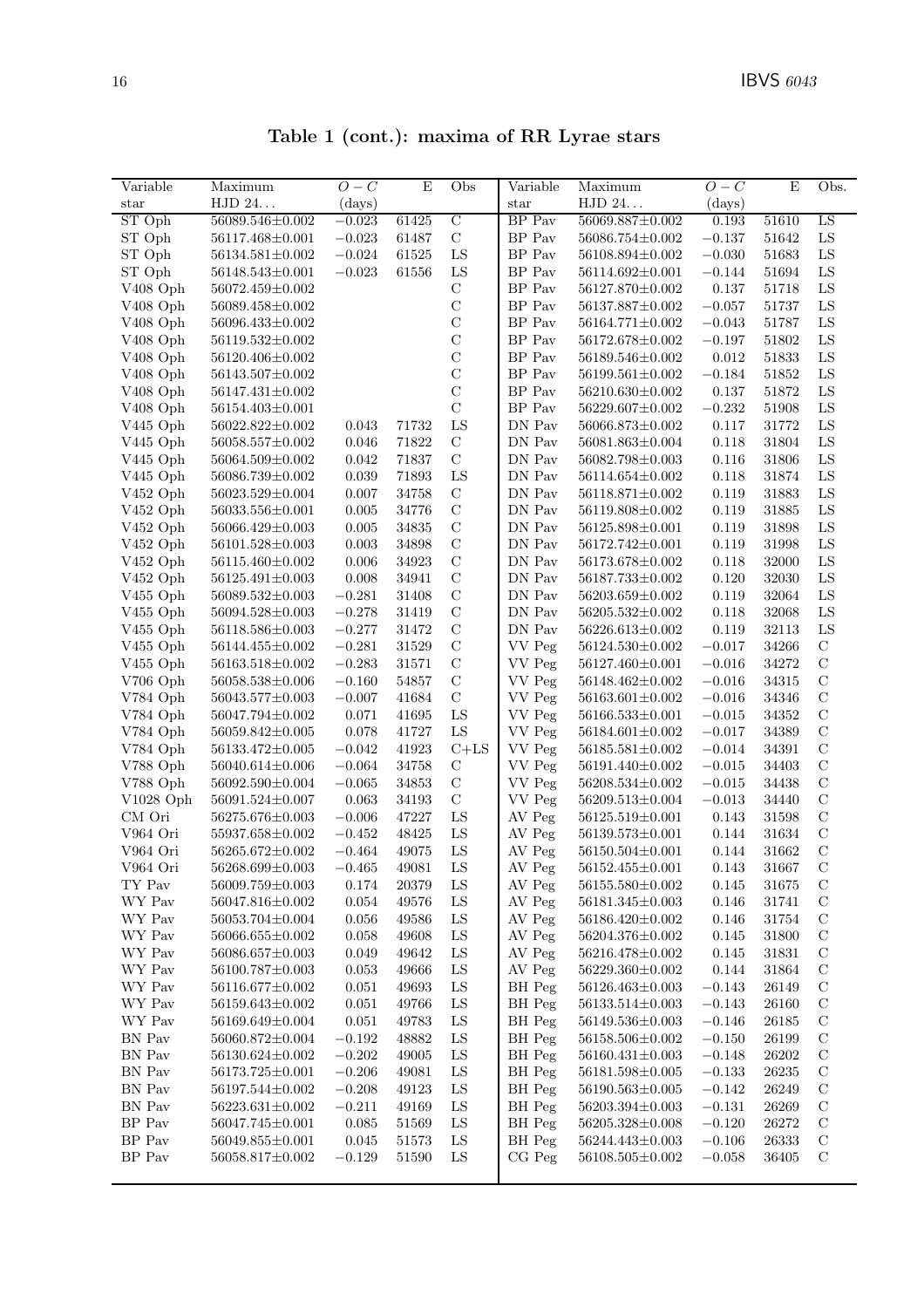| Variable       | Maximum               | $O-C$       | $\mathbf E$          | Obs            | Variable                       | Maximum               | $O-C$     | E         | Obs.        |
|----------------|-----------------------|-------------|----------------------|----------------|--------------------------------|-----------------------|-----------|-----------|-------------|
| $_{\rm star}$  | HJD 24                | (days)      |                      |                | star                           | HJD 24                | (days)    |           |             |
| CG Peg         | 56109.442±0.002       | $-0.054$    | 36407                | $\overline{C}$ | TZ Phe                         | 56207.638±0.003       |           |           | LS          |
| CG Peg         | 56122.519±0.002       | $-0.057$    | 36435                | $\mathbf C$    | TZ Phe                         | 56210.712±0.005       |           |           | ${\rm LS}$  |
| CG Peg         | 56130.460±0.003       | $-0.058$    | 36452                | $\mathbf C$    | $\operatorname{TZ}$ Phe        | 56213.788±0.004       |           |           | ${\rm LS}$  |
| CG Peg         | 56138.404±0.002       | $-0.055$    | 36469                | $\mathbf C$    | TZ Phe                         | $56215.631 \pm 0.005$ |           |           | ${\rm LS}$  |
| CG Peg         | 56150.546±0.002       | $-0.059$    | 36495                | $\mathbf C$    | $\operatorname{TZ}$ Phe        | 56223.640±0.005       |           |           | ${\rm LS}$  |
| CG Peg         | $56157.555 \pm 0.001$ | $-0.057$    | 36510                | $\mathbf C$    | TZ Phe                         | 56231.646±0.007       |           |           | ${\rm LS}$  |
| CG Peg         | 56164.563±0.002       | $-0.056$    | 36525                | $\mathbf C$    | TZ Phe                         | 56239.647±0.006       |           |           | ${\rm LS}$  |
| CG Peg         | 56186.518±0.002       | $-0.057$    | 36572                | $\mathbf C$    | TZ Phe                         | $56242.727 \pm 0.005$ |           |           | ${\rm LS}$  |
| CG Peg         | 56230.427±0.002       | $-0.059$    | 36666                | $\mathbf C$    | $\operatorname{TZ}$ Phe        | 56247.648±0.005       |           |           | ${\rm LS}$  |
| CG Peg         | 56237.433±0.002       | $-0.059\,$  | 36681                | $\mathbf C$    | TZ Phe                         | $56252.569{\pm}0.004$ |           |           | ${\rm LS}$  |
| CG Peg         | 56239.302±0.002       | $-0.059$    | 36685                | $\mathbf C$    | U Pic                          | 55936.742±0.002       | 0.071     | 32405     | ${\rm LS}$  |
| CV Peg         | 56136.455±0.003       | $-0.063$    | 55770                | $\mathcal{C}$  | U Pic                          | 56194.806±0.002       | 0.077     | 32991     | ${\rm LS}$  |
| CV Peg         | 56150.526±0.002       | $-0.064$    | 55795                | $\mathcal{C}$  | U Pic                          | 56198.767±0.002       | 0.075     | 33000     | ${\rm LS}$  |
| CV Peg         | 56155.589±0.002       | $-0.067$    | 55804                | $\mathbf C$    | U Pic                          | $56221.670 \pm 0.003$ | 0.079     | 33052     | ${\rm LS}$  |
| CV Peg         | $56229.327 \pm 0.002$ | $-0.066$    | 55935                | $\mathbf C$    | ${\cal U}$ Pic                 | $56232.677 \pm 0.002$ | 0.076     | 33077     | ${\rm LS}$  |
| DZ Peg         | 56135.455±0.002       | 0.169       | 36625                | $\mathbf C$    | ${\cal U}$ Pic                 | $56246.771 \pm 0.002$ | 0.079     | 33109     | ${\rm LS}$  |
| DZ Peg         | 56138.491±0.002       | 0.169       | 36630                | $\mathbf C$    | ${\cal U}$ Pic                 | $56247.651 \pm 0.003$ | 0.078     | 33111     | LS          |
| DZ Peg         | 56141.528±0.004       | 0.169       | 36635                | $\mathbf C$    | U Pic                          | $56262.624 \pm 0.002$ | 0.078     | 33145     | ${\rm LS}$  |
| DZ Peg         | 56166.429±0.003       | 0.169       | 36676                | $\mathcal C$   | U Pic                          | 56265.706±0.002       | 0.077     | 33152     | ${\rm LS}$  |
| DZ Peg         | 56177.362±0.004       | 0.170       | 36694                | $\mathbf C$    | U Pic                          | 56284.642±0.002       | 0.077     | 33195     | ${\rm LS}$  |
| DZ Peg         | $56186.471{\pm}0.002$ | 0.168       | 36709                | $\mathcal{C}$  | RY Psc                         | 56133.767±0.002       | 0.620     | 25395     | LS          |
| DZ Peg         | 56189.507±0.003       | 0.168       | 36714                | $\mathbf C$    | $\mathop{\rm RY}\nolimits$ Psc | $56168.739 \pm 0.005$ | 0.630     | 25461     | ${\rm LS}$  |
| DZ Peg         | 56195.581±0.002       | 0.168       | 36724                | $\mathbf C$    | RY Psc                         | 56177.730±0.003       | 0.616     | 25478     | LS          |
| DZ Peg         | 56208.338±0.005       | 0.171       | 36745                | $\mathbf C$    | RY Psc                         | $56182.503 \pm 0.005$ | 0.622     | 25487     | $\mathbf C$ |
| DZ Peg         | 56234.453±0.004       | 0.170       | 36788                | $\mathbf C$    | RY Psc                         | 56194.687±0.003       | 0.623     | 25510     | ${\rm LS}$  |
| DZ Peg         | 56237.482±0.003       | 0.163       | 36793                | $\mathcal{C}$  | RY Psc                         | 56209.520±0.004       | 0.624     | 25538     | $\mathbf C$ |
| DZ Peg         | 56265.429±0.005       | 0.172       | 36839                | $\mathbf C$    | RY Psc                         | $56210.581 \pm 0.005$ | 0.625     | 25540     | ${\rm LS}$  |
| AR Per         | 55951.317±0.002       | 0.060       | 67476                | $\mathbf C$    | $\mathop{\rm RY}\nolimits$ Psc | 56216.404±0.003       | 0.621     | 25551     | $\mathbf C$ |
| AR Per         | $56164.522{\pm}0.002$ | 0.065       | 67977                | $\mathcal{C}$  | RY Psc                         | 56219.584±0.004       | 0.623     | 25557     | ${\rm LS}$  |
| AR Per         | 56167.499±0.002       | 0.063       | 67984                | $\mathbf C$    | RY Psc                         | $56220.641 \pm 0.003$ | 0.621     | 25559     | ${\rm LS}$  |
| AR Per         | $56187.501 \pm 0.003$ | 0.065       | 68031                | $\mathbf C$    | RY Psc                         | 56243.434±0.004       | 0.636     | 25602     | $\mathbf C$ |
| AR Per         | 56192.606±0.002       | 0.063       | 68043                | $\mathbf C$    | RY Psc                         | 56277.332±0.002       | 0.633     | 25666     | $\mathbf C$ |
| AR Per         | 56209.627±0.002       | 0.062       | 68083                | $\mathbf C$    | XX Pup                         | 55932.637±0.002       | 0.518     | 27377     | ${\rm LS}$  |
| AR Per         | 56210.479±0.002       | 0.063       | 68085                | $\mathbf C$    | XX Pup                         | 55933.672±0.002       | 0.518     | 27379     | LS          |
| AR Per         | $56228.353\pm0.002$   | 0.064       | 68127                | $\mathcal{C}$  | XX Pup                         | 55977.633±0.001       | 0.519     | 27464     | ${\rm LS}$  |
| AR Per         | 56237.292±0.002       | 0.066       | 68148                | $\mathbf C$    | XX Pup                         | 55978.669±0.002       | 0.521     | 27466     | ${\rm LS}$  |
| AR Per         | 56239.416±0.002       | 0.063       | 68153                | $\mathbf C$    | XX Pup                         | 56006.597±0.002       | 0.521     | 27520     | ${\rm LS}$  |
| AR Per         | $56247.501 \pm 0.002$ | 0.062       | 68172                | $\mathcal{C}$  | XX Pup                         | 56007.630±0.002       | 0.520     | 27522     | LS          |
| AR Per         | $56265.374{\pm}0.002$ | $\,0.062\,$ | 68214                | $\mathcal C$   | BB Pup                         | $55969.690 \pm 0.001$ | $0.130\,$ | 35707     | ${\rm LS}$  |
| AR Per         | $56280.269{\pm}0.001$ | 0.062       | 68249                | $\mathbf C$    | <b>BB</b> Pup                  | $55996.601 \pm 0.001$ | 0.130     | 35763     | LS          |
| AR Per         | $56291.333\pm0.002$   | $\,0.062\,$ | 68275                | $\mathcal{C}$  | BB Pup                         | 56288.778±0.003       | 0.136     | 36371     | $_{\rm LS}$ |
| AR Per         | 56292.610±0.002       | 0.063       | 68278                | $\mathcal{C}$  | BB Pup                         | 56289.737±0.002       | 0.134     | 36373     | $_{\rm LS}$ |
| AR Per         | 56293.462±0.002       | 0.064       | 68280                | $\mathbf C$    | HH Pup                         | 55960.754±0.001       | 0.008     | 44685     | $_{\rm LS}$ |
| RV Phe         | 56160.766±0.003       | $-0.208$    | $\boldsymbol{23885}$ | LS             | HH Pup                         | 55966.617±0.002       | 0.010     | 44700     | ${\rm LS}$  |
| ${\rm RV}$ Phe | 56166.727±0.003       | $-0.211$    | 23895                | LS             | HH Pup                         | 55969.743±0.001       | 0.010     | 44708     | ${\rm LS}$  |
| RV Phe         | 56194.756±0.003       | $-0.214$    | 23942                | ${\rm LS}$     | HH Pup                         | 55982.637±0.001       | 0.009     | 44741     | $_{\rm LS}$ |
| RV Phe         | 56203.707±0.003       | $-0.209$    | 23957                | LS             | HH Pup                         | 55991.625±0.001       | 0.010     | 44764     | $_{\rm LS}$ |
| RV Phe         | 56221.598±0.004       | $-0.210$    | 23987                | LS             | HH Pup                         | 56257.726±0.003       | 0.013     | 45445     | $_{\rm LS}$ |
| RV Phe         | 56237.699±0.004       | $-0.213$    | 24014                | LS             | HH Pup                         | 56264.757±0.002       | 0.011     | 45463     | LS          |
| RV Phe         | 56243.668±0.005       | $-0.208$    | 24024                | LS             | HH Pup                         | $56266.712{\pm}0.003$ | 0.012     | 45468     | ${\rm LS}$  |
| TZ Phe         | 56128.837±0.004       |             |                      | ${\rm LS}$     | HH Pup                         | 56282.732±0.002       | 0.011     | 45509     | ${\rm LS}$  |
| TZ Phe         | 56149.763±0.004       |             |                      | LS             | HH Pup                         | 56284.686±0.002       | 0.011     | 45514     | LS          |
| TZ Phe         | 56173.774±0.005       |             |                      | ${\rm LS}$     | HH Pup                         | $56286.639 \pm 0.001$ | 0.010     | 45519     | $_{\rm LS}$ |
| TZ Phe         | 56181.777±0.004       |             |                      | LS             | HH Pup                         | $56291.720{\pm}0.002$ | 0.012     | 45532     | $_{\rm LS}$ |
| TZ Phe         | 56186.704±0.005       |             |                      | ${\rm LS}$     | HK Pup                         | 55967.731±0.004       | $-0.311$  | 26367     | $_{\rm LS}$ |
| TZ Phe         | 56194.707±0.003       |             |                      | ${\rm LS}$     | HK Pup                         | $55973.603 \pm 0.003$ | $-0.313$  | $26375\,$ | LS          |
|                |                       |             |                      |                |                                |                       |           |           |             |
|                |                       |             |                      |                |                                |                       |           |           |             |

Table 1 (cont.): maxima of RR Lyrae stars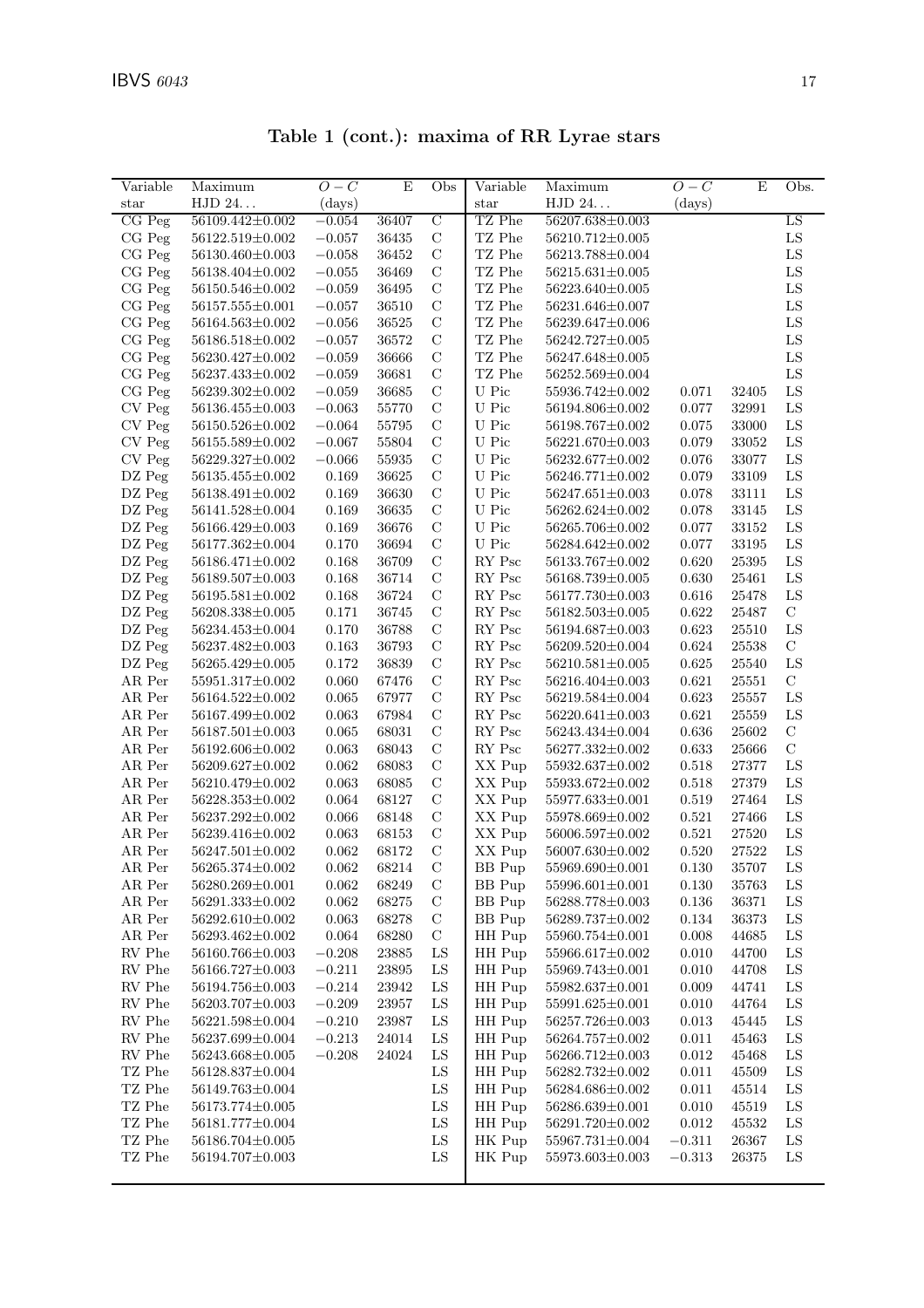| Table 1 (cont.): maxima of RR Lyrae stars |  |  |  |  |  |
|-------------------------------------------|--|--|--|--|--|
|-------------------------------------------|--|--|--|--|--|

| Variable         | Maximum               | $O-C$    | $\mathbf E$ | Obs         | Variable                            | Maximum               | $O-C$      | ${\bf E}$ | Obs.          |
|------------------|-----------------------|----------|-------------|-------------|-------------------------------------|-----------------------|------------|-----------|---------------|
| $_{\rm star}$    | HJD 24                | (days)   |             |             | star                                | HJD 24                | (days)     |           |               |
| HK Pup           | $56279.771 \pm 0.005$ | $-0.322$ | 26792       | LS          | RU Scl                              | 56238.692±0.002       | 0.469      | 50909     | LS            |
| HK Pup           | 56282.697±0.004       | $-0.333$ | 26796       | ${\rm LS}$  | $\mathop{\mathrm{RU}}\nolimits$ Scl | 56239.677±0.003       | 0.467      | 50911     | ${\rm LS}$    |
| V440 Sgr         | 56068.843±0.002       | 0.114    | 30492       | ${\rm LS}$  | $\mathop{\mathrm{RU}}\nolimits$ Scl | 56243.623±0.003       | 0.467      | 50919     | ${\rm LS}$    |
| V440 Sgr         | $56081.736 \pm 0.005$ | 0.115    | 30519       | LS          | $\mathop{\mathrm{RU}}\nolimits$ Scl | 56244.610±0.002       | 0.467      | 50921     | ${\rm LS}$    |
| V440 Sgr         | 56124.711±0.002       | 0.116    | 30609       | ${\rm LS}$  | $\mathop{\mathrm{RU}}\nolimits$ Scl | 56245.594±0.002       | 0.464      | 50923     | ${\rm LS}$    |
| V440 Sgr         | $56134.737 \pm 0.002$ | 0.115    | 30630       | ${\rm LS}$  | UZ Scl                              | 56167.668±0.002       | 0.039      | 37975     | LS            |
| V440 Sgr         | 56136.648±0.002       | 0.117    | 30634       | ${\rm LS}$  | UZ Scl                              | 56175.751±0.002       | 0.038      | 37993     | LS            |
| V440 Sgr         | $56190.603 \pm 0.002$ | 0.116    | 30747       | ${\rm LS}$  | UZ Scl                              | 56194.614±0.001       | 0.038      | 38035     | ${\rm LS}$    |
| V675 Sgr         | $56039.813 \pm 0.005$ | 0.088    | 43053       | ${\rm LS}$  | UZ Scl                              | $56203.598 \pm 0.002$ | 0.039      | 38055     | ${\rm LS}$    |
| V675 Sgr         | 56064.850±0.001       | 0.076    | 43092       | LS          | UZ Scl                              | 56229.648±0.002       | 0.041      | 38113     | ${\rm LS}$    |
| V675 Sgr         | 56066.775±0.002       | 0.073    | 43095       | ${\rm LS}$  | VW Scl                              | 56127.849±0.002       | $-0.001$   | 55427     | ${\rm LS}$    |
| $V675$ Sgr       | $56129.721 \pm 0.005$ | 0.075    | 43193       | ${\rm LS}$  | VW Scl                              | 56147.775±0.002       | $-0.001$   | 55466     | LS            |
| $V675$ Sgr       | 56149.639±0.004       | 0.082    | 43224       | ${\rm LS}$  | VW Scl                              | 56167.701±0.002       | $-0.000$   | 55505     | ${\rm LS}$    |
| $V756$ Sgr       | 56052.790±0.002       | 0.106    | 50801       | ${\rm LS}$  | VW Scl                              | 56168.724±0.003       | 0.001      | 55507     | ${\rm LS}$    |
| V756 Sgr         | 56064.843±0.002       | 0.108    | 50824       | LS          | VW Scl                              | 56190.692±0.002       | $-0.001$   | 55550     | ${\rm LS}$    |
| $V756$ Sgr       | $56115.667 \pm 0.002$ | 0.107    | 50921       | ${\rm LS}$  | VW Scl                              | 56192.734±0.002       | $-0.002$   | 55554     | ${\rm LS}$    |
| $V756$ Sgr       | 56126.670±0.003       | 0.106    | 50942       | LS          | VW Scl                              | 56194.781±0.002       | 0.001      | 55558     | LS            |
| V1130 Sgr        | 56067.794±0.002       | 0.043    | 50536       | ${\rm LS}$  | VW Scl                              | 56196.825±0.002       | 0.001      | 55562     | LS            |
| V1130 Sgr        | 56108.693±0.002       | 0.041    | 50608       | ${\rm LS}$  | VW Scl                              | 56214.703±0.002       | $-0.003$   | 55597     | ${\rm LS}$    |
| V1130 Sgr        | 56124.598±0.002       | 0.041    | 50636       | ${\rm LS}$  | VW Scl                              | 56232.588±0.002       | 0.000      | 55632     | ${\rm LS}$    |
| V1130 Sgr        | 56149.594±0.002       | 0.042    | 50680       | LS          | VW Scl                              | 56238.719±0.002       | 0.000      | 55644     | ${\rm LS}$    |
| V1130 Sgr        | 56158.682±0.002       | 0.041    | 50696       | ${\rm LS}$  | VW Scl                              | $56257.623 \pm 0.002$ | 0.001      | 55681     | ${\rm LS}$    |
| V1130 Sgr        | $56162.658 \pm 0.002$ | 0.041    | 50703       | ${\rm LS}$  | VW Scl                              | 56258.644±0.002       | $-0.000$   | 55683     | LS            |
| $V1176$ Sgr      | 56039.779±0.002       | 0.155    | 97536       | ${\rm LS}$  | VW Scl                              | 56259.665±0.002       | $-0.001$   | 55685     | LS            |
| V1176 Sgr        | 56050.779±0.004       | 0.155    | 97567       | ${\rm LS}$  | VX Scl                              | 56139.820±0.002       | $-1.925$   | 22794     | ${\rm LS}$    |
| V1176 Sgr        | $56099.731{\pm}0.002$ | 0.143    | 97705       | ${\rm LS}$  | VX Scl                              | 56169.760±0.003       | $-1.940$   | 22841     | ${\rm LS}$    |
| V1176 Sgr        | $56119.598 \pm 0.003$ | 0.140    | 97761       | LS          | VX Scl                              | 56204.803±0.002       | $-1.950\,$ | 22896     | LS            |
| V1176 Sgr        | $56130.596 \pm 0.002$ | 0.139    | 97792       | ${\rm LS}$  | VX Scl                              | 56257.674±0.003       | $-1.978$   | 22979     | ${\rm LS}$    |
| V1646 Sgr        | $56121.871 \pm 0.003$ | 0.160    | 40036       | LS          | $\mathbf{AE}$ Scl                   | 56129.859±0.002       | $-0.261$   | 27109     | LS            |
| V1646 Sgr        | $56131.672 \pm 0.003$ | 0.161    | 40054       | ${\rm LS}$  | AE Scl                              | 56167.812±0.002       | $-0.264$   | 27178     | LS            |
| $V494$ Sco       | $56061.777 \pm 0.003$ | $-0.313$ | 34951       | ${\rm LS}$  | AE Scl                              | 56220.632±0.002       | $-0.253$   | 27274     | ${\rm LS}$    |
| V494 Sco         | 56067.756±0.004       | $-0.316$ | 34965       | ${\rm LS}$  | AE Scl                              | $56221.730 \pm 0.001$ | $-0.254$   | 27276     | ${\rm LS}$    |
| V494 Sco         | $56118.605 \pm 0.003$ | $-0.320$ | 35084       | LS          | AE Scl                              | 56231.629±0.002       | $-0.257$   | 27294     | ${\rm LS}$    |
| $V494$ Sco       | $56126.730 \pm 0.004$ | $-0.314$ | 35103       | ${\rm LS}$  | AE Scl                              | 56232.728±0.003       | $-0.259$   | 27296     | ${\rm LS}$    |
| $V494$ Sco       | $56159.626 \pm 0.002$ | $-0.323$ | 35180       | LS          | AE Scl                              | 56242.628±0.002       | $-0.260$   | 27314     | LS            |
| $V690$ Sco       | 56048.846±0.002       | $-0.024$ | 28951       | ${\rm LS}$  | $\mathbf{AE}$ Scl                   | 56247.580±0.003       | $-0.259$   | 27323     | LS            |
| $V690$ Sco       | 56050.815±0.002       | $-0.023$ | 28955       | LS          | $\mathbf{AE}$ Scl                   | 56259.686±0.003       | $-0.255$   | 27345     | ${\rm LS}$    |
| $V690$ Sco       | 56079.860±0.003       | $-0.021$ | 29014       | LS          | VY Ser                              | 56016.590±0.003       | 0.053      | 34717     | $\mathbf C$   |
| ${\rm V690}$ Sco | $56117.760{\pm}0.002$ | $-0.025$ | 29091       | ${\rm LS}$  | VY Ser                              | $56033.734 \pm 0.006$ | $0.059\,$  | 34741     | LS            |
| $V690$ Sco       | $56161.570 \pm 0.002$ | $-0.026$ | 29180       | LS          | VY Ser                              | 56058.719±0.006       | 0.051      | 34776     | LS            |
| $V765$ Sco       | 56032.819±0.002       | 0.145    | 56564       | LS          | VY Ser                              | 56059.432±0.005       | 0.050      | 34777     | С             |
| $V765$ Sco       | $56046.731 \pm 0.004$ | 0.148    | 56594       | $_{\rm LS}$ | AN Ser                              | 55986.550±0.002       | 0.007      | 79065     | $\mathcal C$  |
| $V765$ Sco       | $56047.654 \pm 0.002$ | 0.143    | 56596       | LS          | $\mathbf{AN}\ \mathbf{Ser}$         | 56042.412±0.004       | 0.008      | 79172     | $\mathcal{C}$ |
| V765 Sco         | 56058.784±0.002       | 0.145    | 56620       | LS          | AN Ser                              | 56057.547±0.002       | 0.003      | 79201     | $\mathcal{C}$ |
| $V765$ Sco       | 56059.711±0.002       | 0.145    | 56622       | LS          | AN Ser                              | 56092.529±0.002       | 0.006      | 79268     | $\mathcal C$  |
| $V765$ Sco       | $56085.677 \pm 0.002$ | 0.146    | 56678       | LS          | $\operatorname{AT}$ Ser             | 56058.448±0.005       | 0.084      | 19101     | $\mathcal C$  |
| $V765$ Sco       | $56098.661 \pm 0.002$ | 0.148    | 56706       | $_{\rm LS}$ | AT Ser                              | 56064.420±0.003       | 0.084      | 19109     | $\mathcal C$  |
| $V765$ Sco       | 56117.669±0.002       | 0.146    | 56747       | LS          | AT Ser                              | 56066.663±0.003       | 0.087      | 19112     | LS            |
| $V765$ Sco       | $56130.653 \pm 0.002$ | 0.147    | 56775       | LS          | AT Ser                              | 56075.624±0.003       | 0.090      | 19124     | LS            |
| RU Scl           | $56113.865 \pm 0.002$ | 0.457    | 50656       | LS          | AT Ser                              | 56093.534±0.003       | 0.083      | 19148     | $\mathcal{C}$ |
| RU Scl           | $56161.728 \pm 0.003$ | 0.466    | 50753       | $_{\rm LS}$ | AT Ser                              | $56096.525 \pm 0.003$ | 0.087      | 19152     | $\mathcal C$  |
| RU Scl           | 56167.644±0.002       | 0.462    | 50765       | LS          | AT Ser                              | 56099.512±0.004       | 0.088      | 19156     | $\mathcal C$  |
| RU Scl           | 56191.819±0.002       | 0.463    | 50814       | $_{\rm LS}$ | AV Ser                              | $56005.561 \pm 0.001$ | 0.169      | 56736     | С             |
| RU Scl           | 56192.804±0.002       | 0.462    | 50816       | LS          | AV Ser                              | 56033.839±0.002       | 0.169      | 56794     | LS            |
| RU Scl           | 56193.793±0.002       | 0.464    | 50818       | LS          | AV Ser                              | 56059.681±0.002       | 0.171      | 56847     | LS            |
| RU Scl           | 56195.768±0.002       | 0.466    | 50822       | LS          | AV Ser                              | 56064.549±0.002       | 0.163      | 56857     | $\mathcal{C}$ |
|                  |                       |          |             |             |                                     |                       |            |           |               |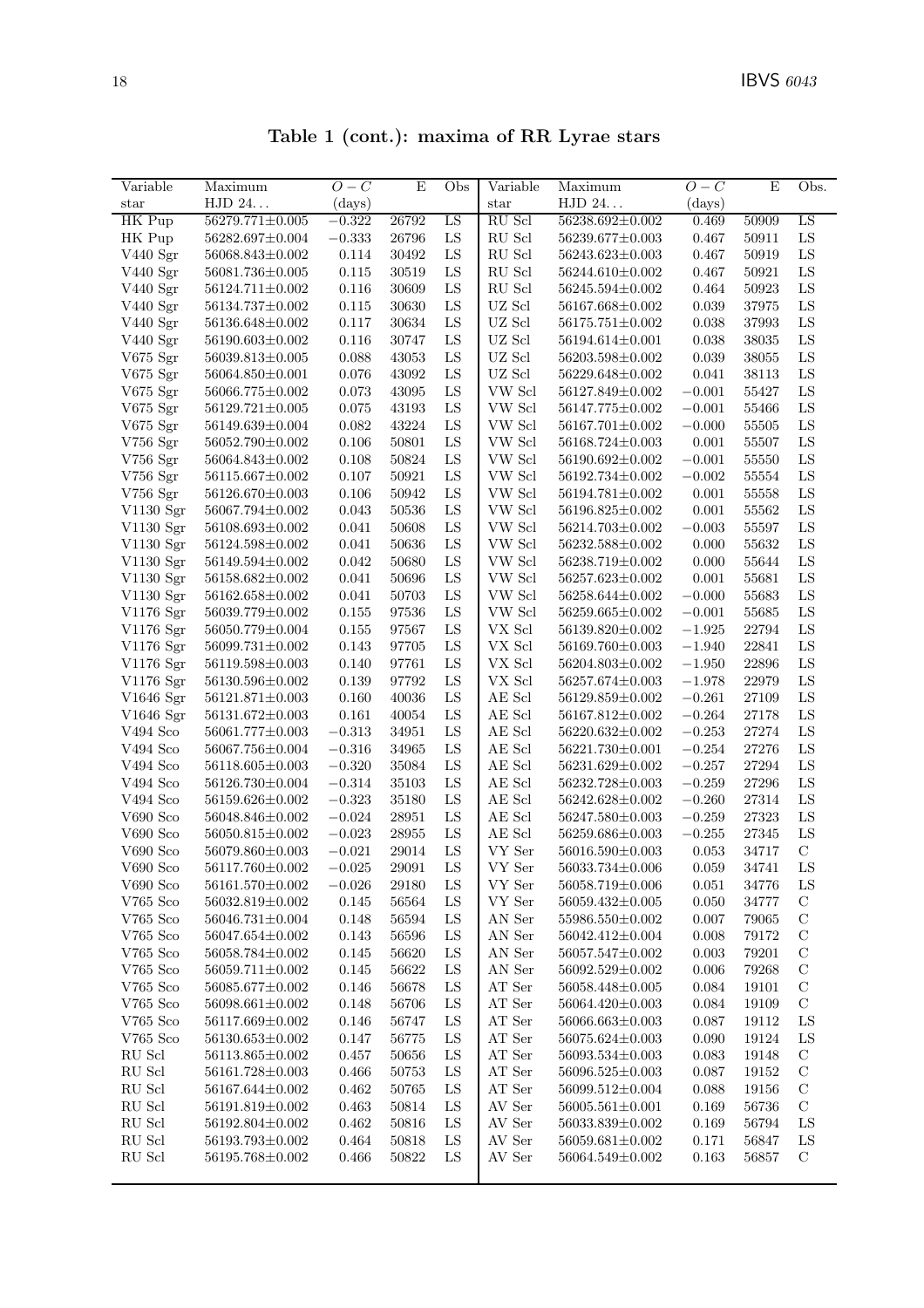| Variable                            | Maximum               | $O-C$        | E         | Obs           | Variable                   | Maximum               | $O-C$       | E     | Obs.          |
|-------------------------------------|-----------------------|--------------|-----------|---------------|----------------------------|-----------------------|-------------|-------|---------------|
| star                                | ${\rm HJD}$ 24.       | $\rm (days)$ |           |               | star                       | HJD 24                | (days)      |       |               |
| AV Ser                              | 56102.572±0.002       | 0.157        | 56935     | LS            | AE Tuc                     | 56265.663±0.003       | 0.115       | 53075 | LS            |
| AV Ser                              | 56119.644±0.002       | 0.164        | 56970     | LS            | AE Tuc                     | 56287.633±0.002       | 0.124       | 53128 | ${\rm LS}$    |
| $\mathop{\rm CS}$ Ser               | 55990.648±0.003       | 0.024        | 47104     | $\mathbf C$   | AG Tuc                     | 56264.649±0.003       | 0.056       | 27336 | ${\rm LS}$    |
| $CS$ Ser                            | 56017.516±0.002       | 0.025        | 47155     | $\mathbf C$   | BK Tuc                     | 56266.599±0.002       | $-0.005$    | 35498 | ${\rm LS}$    |
| CS Ser                              | $56019.621 \pm 0.002$ | 0.023        | 47159     | $\mathcal{C}$ | BK Tuc                     | 56288.599±0.002       | $-0.014$    | 35538 | ${\rm LS}$    |
| $\mathop{\rm CS}$ Ser               | 56022.782±0.002       | 0.023        | 47165     | LS            | RV UMa                     | 55963.647±0.003       | 0.124       | 23262 | $\mathbf C$   |
|                                     |                       |              |           | $\mathbf C$   |                            |                       |             |       | $\mathbf C$   |
| CS Ser                              | 56036.480±0.003       | 0.025        | 47191     |               | RV UMa                     | 55997.354±0.003       | 0.131       | 23334 |               |
| CS Ser                              | 56049.645±0.002       | 0.020        | 47216     | LS            | RV UMa                     | 56054.448±0.002       | 0.122       | 23456 | $\mathcal{C}$ |
| $\mathop{\rm CS}$ Ser               | 56064.388±0.002       | 0.013        | 47244     | $\mathbf C$   | $\operatorname{TU}$ UMa    | 55951.478±0.002       | $-0.053$    | 23527 | $\mathcal{C}$ |
| DF Ser                              | 55990.492±0.003       | 0.095        | 60038     | $\mathbf C$   | TU UMa                     | 55961.517±0.002       | $-0.052$    | 23545 | $\mathbf C$   |
| DF Ser                              | 56010.629±0.001       | 0.093        | 60084     | $\mathbf C$   | TU UMa                     | 55979.363±0.002       | $-0.051$    | 23577 | $\mathbf C$   |
| DF Ser                              | 56042.588±0.001       | 0.093        | 60157     | $\mathbf C$   | TU UMa                     | 55989.399±0.002       | $-0.053$    | 23595 | $\mathbf C$   |
| DF Ser                              | 56050.471±0.002       | 0.096        | 60175     | $\mathbf C$   | TU UMa                     | 56008.360±0.002       | $-0.052$    | 23629 | $\mathbf C$   |
| DF Ser                              | 56074.549±0.002       | 0.095        | 60230     | $\mathcal{C}$ | TU UMa                     | 56015.608±0.002       | $-0.054$    | 23642 | $\mathcal{C}$ |
| $\mathrm{DF}$ Ser                   | 56089.432±0.002       | 0.093        | 60264     | $\mathbf C$   | $\operatorname{TU}$ UMa    | 56029.549±0.002       | $-0.055$    | 23667 | $\mathbf C$   |
| $\mathrm{DF}$ Ser                   | 56099.504±0.002       | 0.096        | 60287     | $\mathbf C$   | TU UMa                     | 56038.474±0.003       | $-0.052$    | 23683 | $\mathbf C$   |
| GZ Tel                              | 56061.916±0.005       | 0.007        | 8651      | LS            | TU UMa                     | 56285.513±0.003       | $-0.055$    | 24126 | $\mathbf C$   |
| $\operatorname{GZ}$ Tel             | $56171.659 \pm 0.002$ | 0.010        | 8892      | ${\rm LS}$    | TU UMa                     | $56290.533 \pm 0.004$ | $-0.054$    | 24135 | $\mathbf C$   |
| HH Tel                              | $56100.635 \pm 0.002$ | $-0.006$     | 5949      | ${\rm LS}$    | AB UMa                     | 55934.660±0.005       | 0.123       | 32868 | $\mathbf C$   |
| HH Tel                              | $56115.584 \pm 0.003$ | $-0.002$     | 5980      | LS            | AB UMa                     | 55963.451±0.008       | 0.134       | 32916 | $\mathcal{C}$ |
| HY Tel                              | 56115.777±0.002       | 0.005        | 8095      | LS            | AB UMa                     | 55970.638±0.005       | 0.127       | 32928 | $\mathcal{C}$ |
| $\rm{HY}$ Tel                       | 56146.788±0.003       | 0.006        | 8172      | LS            | AB UMa                     | 55984.421±0.003       | 0.119       | 32951 | $\mathbf C$   |
| RW TrA                              | 56005.745±0.002       | $-0.187$     | 38810     | LS            | AB UMa                     | 55997.617±0.005       | 0.125       | 32973 | $\mathcal{C}$ |
| RW TrA                              | 56008.736±0.003       | $-0.188$     | 38818     | LS            | AB UMa                     | $56006.621 \pm 0.006$ | 0.135       | 32988 | $\mathbf C$   |
| RW TrA                              | 56012.851±0.002       | $-0.188$     | 38829     | LS            | AB UMa                     | 56280.622±0.007       | 0.129       | 33445 | $\mathbf C$   |
| ${\rm RW}\ {\rm Tr}{\rm A}$         | 56018.836±0.002       | $-0.187$     | 38845     | LS            | AB UMa                     | 56283.626±0.005       | 0.135       | 33450 | $\mathbf C$   |
| $\ensuremath{\text{RW}}\xspace$ TrA | 56024.819±0.001       | $-0.189$     | 38861     | LS            | ${\rm AB}$ UMa             | 56292.627±0.008       | $\,0.143\,$ | 33465 | $\mathbf C$   |
| $\ensuremath{\text{RW}}\xspace$ TrA | 56071.575±0.002       | $-0.189$     | 38986     | LS            | $\mathop{\rm EX}$ UMa $^4$ | 55949.327±0.005       | 0.035       | 12778 | $\mathbf C$   |
| RW TrA                              | 56085.788±0.001       | $-0.190$     | 39024     | LS            | $\mathop{\rm EX}$ UMa $^4$ | 55975.374±0.005       | 0.026       | 12826 | $\mathbf C$   |
| RW TrA                              | 56123.564±0.002       | $-0.191$     | 39125     | ${\rm LS}$    | $\mathop{\rm EX}$ UMa $^4$ | 55987.324±0.005       | 0.034       | 12848 | $\mathbf C$   |
| RW TrA                              | 56126.560±0.003       | $-0.188$     | 39133     | ${\rm LS}$    | $\mathop{\rm EX}$ UMa $^4$ | 56003.602±0.004       | 0.027       | 12878 | $\mathbf C$   |
| $\ensuremath{\text{W}}$ Tuc         | $56168.633\pm0.001$   | 0.186        | 30036     | LS            | $\mathop{\rm EX}$ UMa $^4$ | 56026.409±0.005       | 0.035       | 12920 | $\mathcal{C}$ |
| W Tuc                               | 56171.848±0.002       | 0.189        | 30041     | LS            | $\mathop{\rm EX}$ UMa $^4$ | 56248.424±0.004       | 0.032       | 13329 | $\mathbf C$   |
| W Tuc                               | 56193.681±0.003       | 0.186        | 30075     | LS            | $\mathop{\rm EX}$ UMa $^4$ | 56279.361±0.006       | 0.028       | 13386 | $\mathbf C$   |
| W Tuc                               | $56195.611 \pm 0.003$ | 0.190        | 30078     | LS            | $\rm KT$ UMa $^5$          | 55947.445±0.006       | 0.054       | 10970 | $\mathbf C$   |
| W Tuc                               | 56207.816±0.004       | 0.192        | 30097     | LS            | KT UMa <sup>5</sup>        | 55962.514±0.006       | 0.068       | 10994 | $\mathbf C$   |
| $\ensuremath{\text{W}}$ Tuc         | 56225.800±0.003       | 0.194        | 30125     | LS            | KT UMa <sup>5</sup>        | 55964.383±0.006       | 0.055       | 10997 | $\mathbf C$   |
| $\ensuremath{\text{W}}$ Tuc         | 56243.778±0.003       | 0.189        | 30153     | LS            | $\rm KT$ UMa $^5$          | $56002.650 \pm 0.005$ | 0.057       | 11058 | $\mathcal{C}$ |
| $\ensuremath{\text{W}}$ Tuc         | $56254.696{\pm}0.003$ | 0.190        | $30170\,$ | LS            | $\rm KT$ UMa $^5$          | $56023.347{\pm}0.006$ | $\,0.053\,$ | 11091 | $\mathcal C$  |
| $\ensuremath{\text{W}}$ Tuc         | $56256.623 \pm 0.004$ | 0.190        | 30173     | LS            | KT UMa <sup>5</sup>        | 56043.422±0.005       | 0.054       | 11123 | $\mathcal{C}$ |
| $\ensuremath{\text{W}}$ Tuc         | 56290.664±0.003       | 0.193        | 30226     | LS            | $\rm KT$ UMa $^5$          | 56051.584±0.004       | 0.061       | 11136 | $\mathcal{C}$ |
| YY Tuc                              | 56113.811±0.002       | $-0.076$     | 22392     | LS            | KT UMa <sup>5</sup>        | 56273.651±0.005       | 0.064       | 11490 | $\mathcal{C}$ |
| YY Tuc                              | 56169.684±0.003       | $-0.085$     | 22480     | $_{\rm LS}$   | KT UMa <sup>5</sup>        | 56280.558±0.007       | 0.071       | 11501 | $\mathcal{C}$ |
| YY Tuc                              | 56171.587±0.002       | $-0.087$     | 22483     | ${\rm LS}$    | KT UMa <sup>5</sup>        | 56290.584±0.006       | 0.060       | 11517 | $\mathbf C$   |
| YY Tuc                              | 56195.722±0.004       | $-0.083$     | 22521     | LS            | KT UMa <sup>5</sup>        | 56292.475±0.006       | 0.069       | 11520 | $\mathbf C$   |
| YY Tuc                              | $56223.652 \pm 0.005$ | $-0.094$     | 22565     | LS            | AF Vel                     | 55938.705±0.003       | $-0.182$    | 27506 | LS            |
| YY Tuc                              | 56230.638±0.003       | $-0.093$     | 22576     | LS            | AF Vel                     | 55939.757±0.002       | $-0.185$    | 27508 | LS            |
| AE Tuc                              | 56114.774±0.001       | 0.054        | 52711     | LS            | AF Vel                     | 55957.677±0.002       | $-0.197$    | 27542 | LS            |
| AE Tuc                              | 56116.846±0.001       |              | 52716     |               |                            |                       |             |       |               |
|                                     | 56138.817±0.001       | 0.054        |           | LS            | AF Vel                     | 55966.639±0.002       | $-0.201$    | 27559 | LS            |
| AE Tuc                              |                       | 0.064        | 52769     | LS            | AF Vel                     | 55967.694±0.002       | $-0.200$    | 27561 | LS            |
| AE Tuc                              | 56179.854±0.002       | 0.079        | 52868     | LS            | $\rm AF$ Vel               | 55994.605±0.003       | $-0.187$    | 27612 | LS            |
| AE Tuc                              | 56199.752±0.002       | 0.088        | 52916     | LS            | AF Vel                     | 55997.776±0.003       | $-0.180$    | 27618 | LS            |
| AE Tuc                              | 56206.801±0.002       | 0.092        | 52933     | LS            | AF Vel                     | 56015.693±0.002       | $-0.194$    | 27652 | LS            |
| AE Tuc                              | 56231.672±0.002       | 0.102        | 52993     | LS            | AF Vel                     | 56025.711±0.002       | $-0.197$    | 27671 | ${\rm LS}$    |
| AE Tuc                              | 56235.817±0.002       | $0.103\,$    | 53003     | LS            | AF Vel                     | 56053.678±0.002       | $-0.182$    | 27724 | ${\rm LS}$    |
| AE Tuc                              | $56258.616{\pm}0.001$ | $0.112\,$    | 53058     | LS            | CD Vel                     | $55936.669 \pm 0.003$ | $-0.079$    | 47456 | LS            |

Table 1 (cont.): maxima of RR Lyrae stars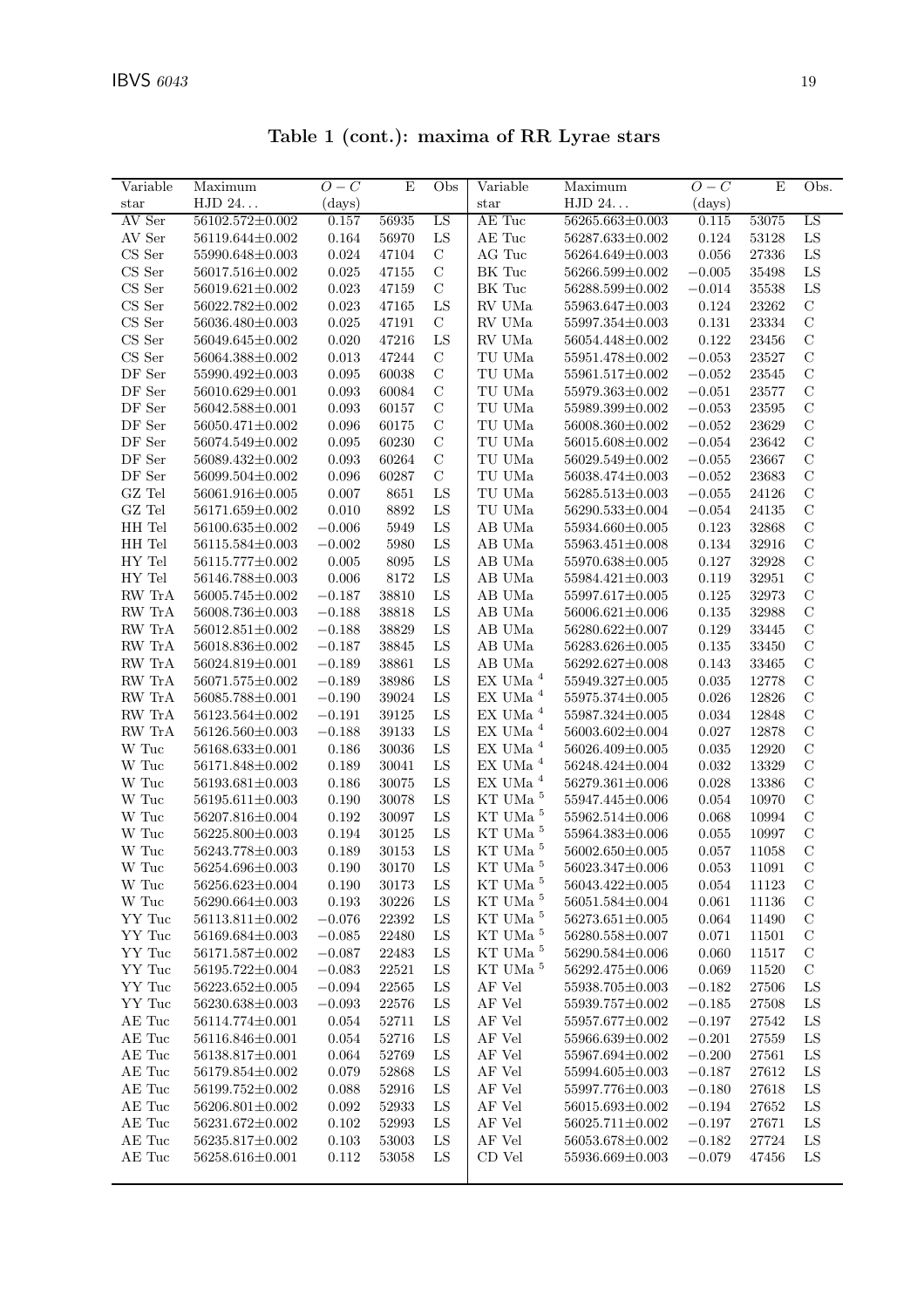| Table 1 (cont.): maxima of RR Lyrae stars |  |  |  |  |  |
|-------------------------------------------|--|--|--|--|--|
|-------------------------------------------|--|--|--|--|--|

| Variable                | Maximum                            | $O-C$          | E                    | Obs               | Variable         | Maximum                            | $O-C$             | E              | Obs.                         |
|-------------------------|------------------------------------|----------------|----------------------|-------------------|------------------|------------------------------------|-------------------|----------------|------------------------------|
| $_{\rm star}$           | HJD 24                             | $\rm (days)$   |                      |                   | star             | HJD 24                             | (days)            |                |                              |
| CD Vel                  | 55967.635±0.002                    | $-0.081$       | 47510                | LS                | AM Vir           | $56071.599 \pm 0.005$              | $-0.043$          | 47493          | LS                           |
| $\mathop{\rm CD}$ Vel   | 55968.783±0.002                    | $-0.080$       | 47512                | LS                | AM Vir           | 56084.529±0.005                    | $-0.030$          | 47514          | LS                           |
| CD Vel                  | 55971.653±0.003                    | $-0.078$       | 47517                | ${\rm LS}$        | AS Vir           | 56056.614±0.002                    | 0.132             | 30540          | LS                           |
| CD Vel                  | 55972.800±0.003                    | $-0.078$       | 47519                | LS                | AT Vir           | 55948.607±0.002                    | $-0.322$          | 30945          | $\mathbf C$                  |
| CD Vel                  | 55991.726±0.002                    | $-0.077$       | 47552                | LS                | AT Vir           | 55979.626±0.002                    | $-0.325$          | 31004          | $\mathbf C$                  |
| CD Vel                  | $56025.561 \pm 0.002$              | $-0.078$       | 47611                | LS                | AT Vir           | 55987.509±0.001                    | $-0.329$          | 31019          | $\mathcal{C}$                |
| FS Vel                  | 55971.612±0.001                    | $-0.052$       | 34497                | LS                | AT Vir           | 55989.614±0.001                    | $-0.327$          | 31023          | $\mathcal{C}$                |
| FS Vel                  | 55978.749±0.002                    | $-0.052$       | 34512                | LS                | AT Vir           | 56000.655±0.002                    | $-0.328$          | 31044          | LS                           |
| FS Vel                  | 55989.690±0.001                    | $-0.052$       | 34535                | ${\rm LS}$        | AT Vir           | 56001.705±0.002                    | $-0.330$          | 31046          | LS                           |
| $\operatorname{FS}$ Vel | 56009.672±0.001                    | $-0.051$       | 34577                | LS                | ${\rm AT}$ Vir   | 56008.542±0.002                    | $-0.327$          | 31059          | $\mathcal{C}$                |
| FS Vel                  | 56020.616±0.002                    | $-0.049$       | 34600                | LS                | AT Vir           | 56018.530±0.002                    | $-0.330$          | 31078          | $\mathbf C$                  |
| FS Vel                  | 56059.626±0.002                    | $-0.049$       | 34682                | LS                | AT Vir           | 56039.562±0.002                    | $-0.330$          | 31118          | LS                           |
| FS Vel                  | 56071.522±0.002                    | $-0.046$       | 34707                | LS                | AT Vir           | 56069.532±0.002                    | $-0.330$          | 31175          | ${\rm LS}$                   |
| ST Vir                  | 55975.579±0.001                    | $-0.049$       | 37094                | $\mathbf C$       | AT Vir           | 56070.583±0.001                    | $-0.331$          | 31177          | LS                           |
| ST Vir                  | $55982.561 \pm 0.001$              | $-0.051$       | 37111                | $\mathbf C$       | AV Vir           | 55988.650±0.003                    | 0.021             | 22101          | $\mathbf C$                  |
| ST Vir                  | 55993.661±0.002                    | $-0.044$       | 37138                | $\mathbf C$       | AV Vir           | 56001.789±0.001                    | 0.022             | 22121          | ${\rm LS}$                   |
| ST Vir                  | 56004.747±0.001                    | $-0.050$       | 37165                | LS                | AV Vir           | 56032.665±0.003                    | 0.023             | 22168          | LS                           |
| ST Vir                  | 56017.487±0.002                    | $-0.045$       | 37196                | $\mathbf C$       | AV Vir           | 56038.572±0.002                    | 0.018             | 22177          | $\mathcal{C}$                |
| ST Vir                  | 56020.773±0.001                    | $-0.046$       | 37204                | ${\rm LS}$        | AV Vir           | $56063.536 \pm 0.004$              | 0.020             | 22215          | ${\rm LS}$                   |
| ST Vir                  | 56029.805±0.001                    | $-0.052$       | 37226                | LS                | AV Vir           | 56082.585±0.004                    | 0.018             | 22244          | LS                           |
| ST Vir                  | 56045.422±0.001                    | $-0.047$       | 37264                | $\mathcal{C}$     | AV Vir           | 56086.528±0.003                    | 0.020             | 22250          | LS                           |
| ${\rm ST}$ Vir          | 56056.508±0.002                    | $-0.053$       | 37291                | $\mathcal{C}$     | <b>BB</b> Vir    | 55985.616±0.002                    | 0.295             | 34752          | $\mathbf C$                  |
| ST Vir                  | 56058.558±0.001                    | $-0.057$       | 37296                | $\mathbf C$       | <b>BB</b> Vir    | 56001.634±0.001                    | 0.295             | 34786          | $\mathbf C$                  |
| ST Vir                  | 56060.618±0.003                    | $-0.051$       | 37301                | LS                | <b>BB</b> Vir    | 56011.528±0.002                    | 0.296             | 34807          | $\mathcal{C}$                |
| ${\rm ST}$ Vir          | 56064.725±0.001                    | $-0.052$       | 37311                | LS                | <b>BB</b> Vir    | 56018.594±0.002                    | 0.296             | 34822          | $\mathbf C$                  |
| ST Vir                  | 56072.532±0.002                    | $-0.052$       | 37330                | $\mathbf C$       | <b>BB</b> Vir    | 56019.535±0.002                    | 0.294             | 34824          | $\mathbf C$                  |
| ST Vir                  | 56083.619±0.001                    | $-0.057$       | 37357                | ${\rm LS}$        | <b>BB</b> Vir    | 56059.579±0.002                    | 0.295             | 34909          | LS                           |
| UU Vir                  | 55950.559±0.001                    | $-0.001$       | 29758                | $\mathbf C$       | <b>BB</b> Vir    | $56060.523 \pm 0.002$              | 0.297             | 34911          | $\mathcal{C}$                |
| UU Vir                  | $56026.661 \pm 0.002$              | 0.004          | 29918                | LS                | <b>BB</b> Vir    | 56067.589±0.001                    | 0.297             | 34926          | LS                           |
| UU Vir                  | $56040.451 \pm 0.002$              | 0.002          | 29947                | $\mathbf C$       | <b>BB</b> Vir    | 56084.546±0.002                    | 0.294             | 34962          | LS                           |
| $\rm UU$ Vir            | 56056.623±0.001                    | 0.003          | 29981                | LS                | <b>BC</b> Vir    | 56000.622±0.001                    | 0.200             | 63910          | $\mathcal{C}$                |
| UV Vir                  | $55929.685 \pm 0.004$              | 0.026          | 27146                | $\mathbf C$       | <b>BC</b> Vir    | 56012.479±0.002                    | 0.202             | 63931          | $\mathbf C$                  |
| UV Vir                  | $55972.532 \pm 0.003$              | 0.016          | 27219                | $\mathcal{C}$     | <b>BC</b> Vir    | 56060.465±0.002                    | 0.204             | 64016          | $\mathcal{C}$                |
| UV Vir                  | 55975.470±0.004                    | 0.019          | 27224                | $\mathbf C$       | $\rm BC~Vir$     | 56061.592±0.002                    | 0.202             | 64018          | LS                           |
| UV Vir                  | 55977.816±0.003                    | 0.016          | 27228                | LS                | BQ Vir           | 56001.599±0.006                    | $-0.116$          | 56837          | $\mathbf C$<br>$\mathcal{C}$ |
| UV Vir<br>UV Vir        | 55987.799±0.003<br>55989.559±0.003 | 0.019          | 27245                | LS<br>$\mathbf C$ | BQ Vir<br>BQ Vir | 56017.496±0.006                    | $-0.117$          | 56862          | LS                           |
| UV Vir                  | 56000.712±0.002                    | 0.018<br>0.016 | 27248<br>27267       | ${\rm LS}$        | DO Vir           | 56064.644±0.007<br>56002.738±0.003 | $-0.026$<br>0.234 | 56936<br>55215 | LS                           |
| UV Vir                  | $56010.692 \pm 0.003$              | 0.016          | 27284                | ${\rm LS}$        | DO Vir           | $56008.596\!\pm\!0.002$            | 0.232             | $55226\,$      | $\mathcal{C}$                |
| UV Vir                  | 56015.392±0.005                    | 0.019          | 27292                | $\mathcal{C}$     | DO Vir           | 56011.792±0.002                    | 0.232             | 55232          | LS                           |
| UV Vir                  | $56016.562 \pm 0.003$              | 0.015          | 27294                | $\mathbf C$       | DO Vir           | 56019.783±0.005                    | 0.232             | 55247          | LS                           |
| UV Vir                  | 56033.600±0.003                    | 0.028          | $27323\,$            | LS                | DO Vir           | 56038.429±0.002                    | 0.233             | 55282          | $\mathbf C$                  |
| UV Vir                  | 56057.665±0.002                    | 0.022          | $\boldsymbol{27364}$ | LS                | DO Vir           | 56056.540±0.003                    | 0.231             | 55316          | $\mathbf C$                  |
| UV Vir                  | 56060.597±0.005                    | 0.019          | 27369                | LS                | DO Vir           | 56059.738±0.002                    | 0.233             | 55322          | LS                           |
| AF Vir                  | 55985.611±0.002                    | $-0.215$       | 32355                | $\mathbf C$       | DO Vir           | 56065.597±0.003                    | 0.232             | 55333          | LS                           |
| AF Vir                  | 55986.578±0.002                    | $-0.216$       | 32357                | $\mathbf C$       | EG Vir           | 55989.668±0.006                    | $-0.030$          | 30046          | $\mathbf C$                  |
| AF Vir                  | 55988.510±0.002                    | $-0.219$       | 32361                | $\mathbf C$       | EG Vir           | 56015.359±0.003                    | $-0.044$          | 30090          | $\mathbf C$                  |
| AF Vir                  | 56009.804±0.002                    | $-0.210$       | 32405                | ${\rm LS}$        | EG Vir           | $56016.529 \pm 0.003$              | $-0.042$          | 30092          | $\mathcal{C}$                |
| AF Vir                  | 56012.711±0.002                    | $-0.205$       | 32411                | LS                | $\rm EG$ Vir     | 56040.484±0.006                    | $-0.040$          | 30133          | $\mathbf C$                  |
| AF Vir                  | 56017.544±0.002                    | $-0.210$       | 32421                | $\mathbf C$       | V348 Vir         | 55983.773±0.003                    | 0.164             | 3869           | LS                           |
| AF Vir                  | 56057.695±0.003                    | $-0.211$       | 32504                | LS                | V348 Vir         | $56004.721 \pm 0.005$              | 0.199             | 3906           | LS                           |
| AM Vir                  | 56005.777±0.003                    | $-0.050$       | 47386                | LS                | V348 Vir         | 56017.705±0.007                    | 0.183             | 3929           | LS                           |
| AM Vir                  | $56007.626 \pm 0.005$              | $-0.047$       | 47389                | LS                | V348 Vir         | 56038.600±0.003                    | 0.165             | 3966           | LS                           |
| AM Vir                  | 56029.770±0.004                    | $-0.046$       | 47425                | LS                | V348 Vir         | $56056.662 \pm 0.005$              | 0.140             | 3998           | LS                           |
| AM Vir                  | 56031.620±0.004                    | $-0.041$       | 47428                | LS                | V348 Vir         | 56099.647±0.006                    | 0.169             | 4074           | LS                           |
| AM Vir                  | 56055.619±0.004                    | $-0.031$       | 47467                | LS                | SV Vol           | 55934.654±0.003                    | $-0.010$          | 37496          | LS                           |
|                         |                                    |                |                      |                   |                  |                                    |                   |                |                              |